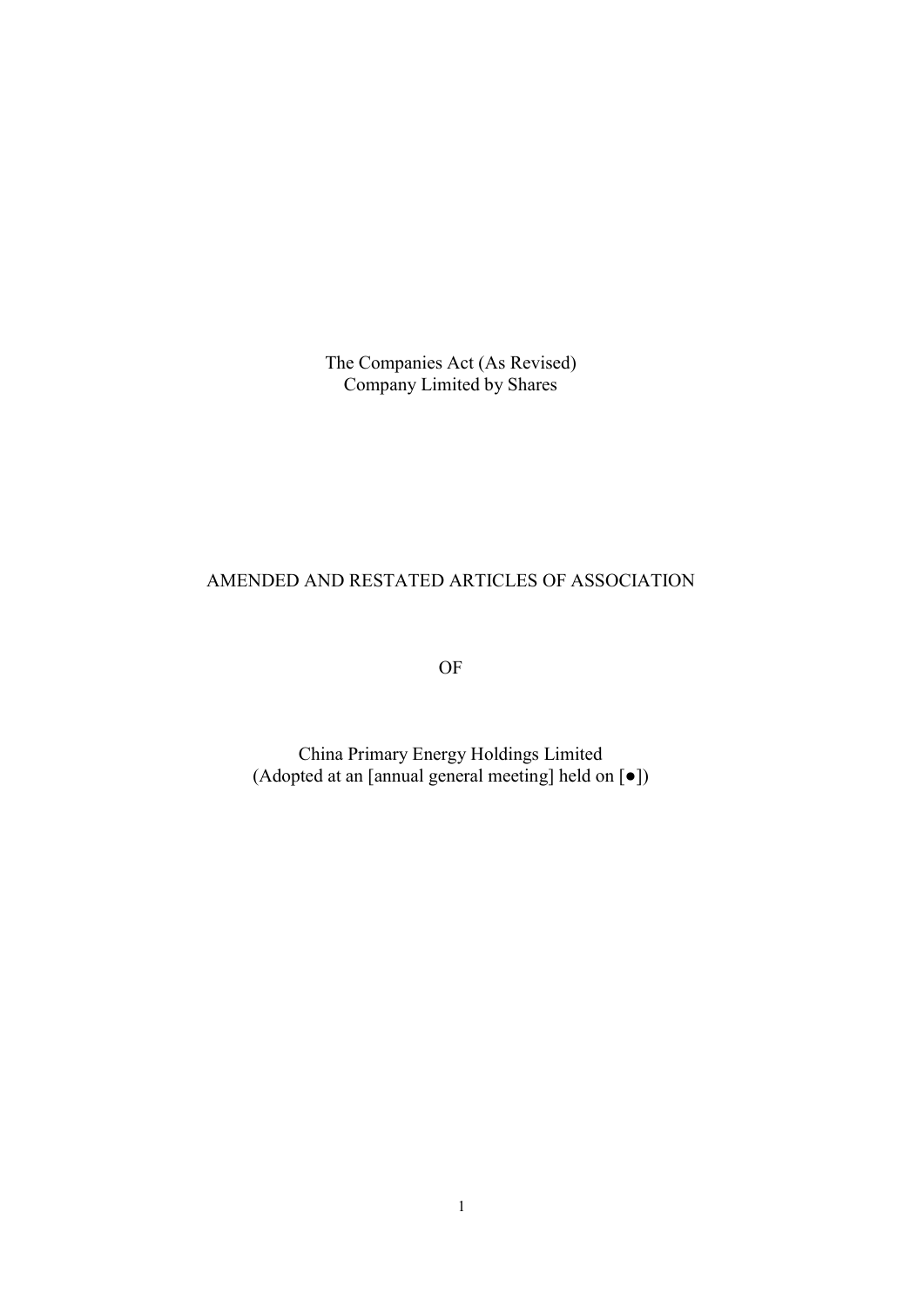INDEX

| <b>SUBJECT</b>                         | Article No.    |
|----------------------------------------|----------------|
| Table A                                |                |
| Interpretation                         | $\overline{2}$ |
| Share Capital                          | $\overline{3}$ |
| <b>Alteration Of Capital</b>           | $4 - 7$        |
| <b>Share Rights</b>                    | $8-9$          |
| Variation Of Rights                    | $10 - 11$      |
| <b>Shares</b>                          | $12 - 15$      |
| <b>Share Certificates</b>              | $16 - 21$      |
| Lien                                   | $22 - 24$      |
| Calls On Shares                        | $25 - 33$      |
| Forfeiture Of Shares                   | 34-42          |
| <b>Register Of Members</b>             | 43-44          |
| <b>Record Dates</b>                    | 45             |
| <b>Transfer Of Shares</b>              | $46 - 51$      |
| <b>Transmission Of Shares</b>          | $52 - 54$      |
| <b>Untraceable Members</b>             | 55             |
| <b>General Meetings</b>                | 56-58          |
| Notice Of General Meetings             | 59-60          |
| Proceedings At General Meetings        | 61-65          |
| Voting                                 | 66-74          |
| Proxies                                | 75-80          |
| Corporations Acting By Representatives | 81             |
| <b>Written Resolutions Of Members</b>  | 82             |
| <b>Board Of Directors</b>              | 83             |
| <b>Retirement Of Directors</b>         | 84-85          |
| Disqualification Of Directors          | 86             |
| <b>Executive Directors</b>             | 87-88          |
| <b>Alternate Directors</b>             | 89-92          |
| Directors' Fees And Expenses           | 93-96          |
| Directors' Interests                   | 97-100         |
| General Powers Of The Directors        | 101-106        |
| <b>Borrowing Powers</b>                | $107 - 110$    |
| Proceedings Of The Directors           | 111-120        |
| Managers                               | 121-123        |
| Officers                               | 124-127        |
| Register of Directors and Officers     | 128            |
| Minutes                                | 129            |
| Seal                                   | 130            |
| <b>Authentication Of Documents</b>     | 131            |
| <b>Destruction Of Documents</b>        | 132            |
| Dividends And Other Payments           | 133-142        |
| Reserves                               | 143            |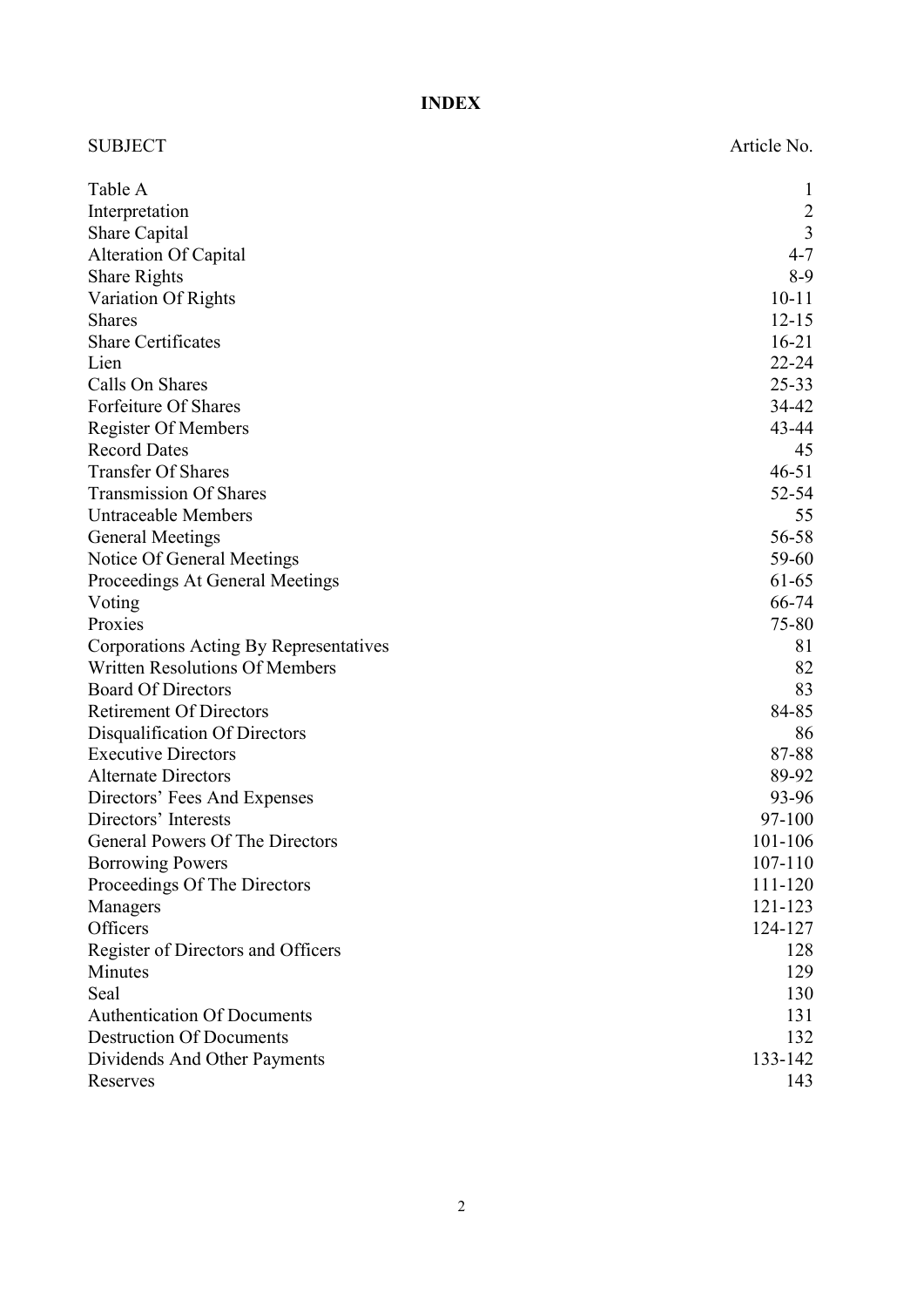| Capitalisation                                      | 144-145     |
|-----------------------------------------------------|-------------|
| <b>Subscription Rights Reserve</b>                  | 146         |
| <b>Accounting Records</b>                           | 147-151     |
| Audit                                               | 152-157     |
| <b>Notices</b>                                      | 158-160     |
| Signatures                                          | 161         |
| Winding Up                                          | $162 - 163$ |
| Indemnity                                           | 164         |
| Financial Year                                      | 165         |
| Amendment To Memorandum and Articles of Association |             |
| And Name of Company                                 | 166         |
| Information                                         | 167         |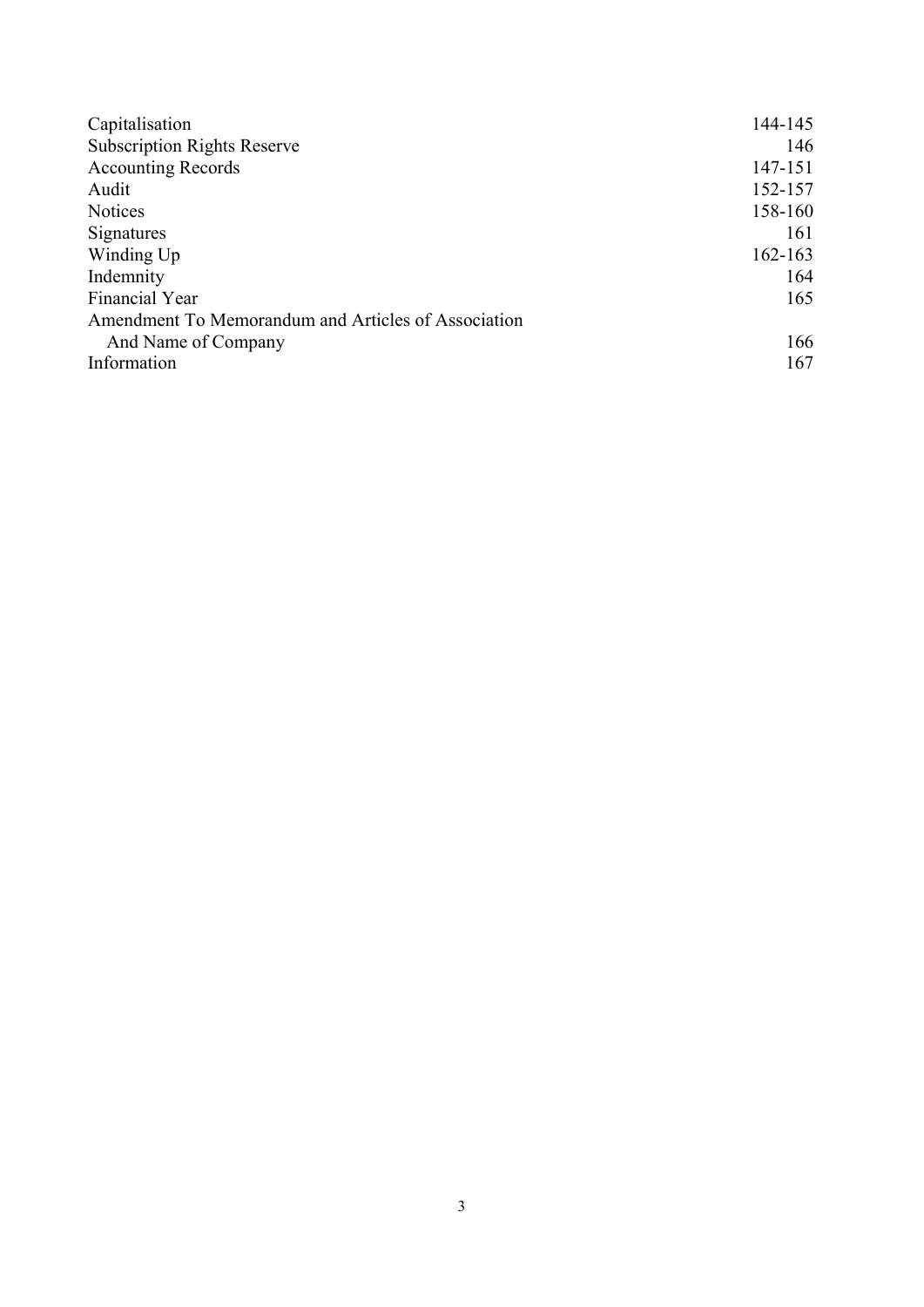#### THE COMPANIES ACT (AS REVISED) COMPANY LIMITED BY SHARES

#### AMENDED AND RESTATED ARTICLES OF ASSOCIATION

OF

China Primary Energy Holdings Limited

(Adopted at a general meeting held on [●])

## TABLE A

1. The regulations in Table A in the Schedule to the Companies Act (As Revised) do not apply to the Company.

## **INTERPRETATION**

2. (1) In these Articles, unless the context otherwise requires, the words standing in the first column of the following table shall bear the meaning set opposite them respectively in the second column.

| <b>WORD</b>            | <b>MEANING</b>                                                                                                                                                                                                                                                                                                                                   |
|------------------------|--------------------------------------------------------------------------------------------------------------------------------------------------------------------------------------------------------------------------------------------------------------------------------------------------------------------------------------------------|
| "Act"                  | the Companies Act, Cap. 22 (Act 3 of 1961, as<br>consolidated and revised) of the Cayman Islands.                                                                                                                                                                                                                                                |
| "announcement"         | an official publication of a Notice or document of<br>the Company, including a publication, subject to<br>and to such extent permitted by the Listing Rules,<br>by electronic communication or by advertisement<br>published in the newspapers or in such manner or<br>means ascribed and permitted by the Listing Rules<br>and applicable laws. |
| "Articles"             | these Articles in their present form<br>or<br><b>as</b><br>supplemented or amended or substituted from time<br>to time.                                                                                                                                                                                                                          |
| "Auditor"              | the auditor of the Company for the time being and<br>may include any individual or partnership.                                                                                                                                                                                                                                                  |
| "Board" or "Directors" | the board of directors of the Company or the<br>directors present at a meeting of directors of the<br>Company at which a quorum is present.                                                                                                                                                                                                      |
| "capital"              | the share capital of the Company from time to time.                                                                                                                                                                                                                                                                                              |
| "clear days"           | in relation to the period of a notice that period<br>excluding the day when the notice is given or                                                                                                                                                                                                                                               |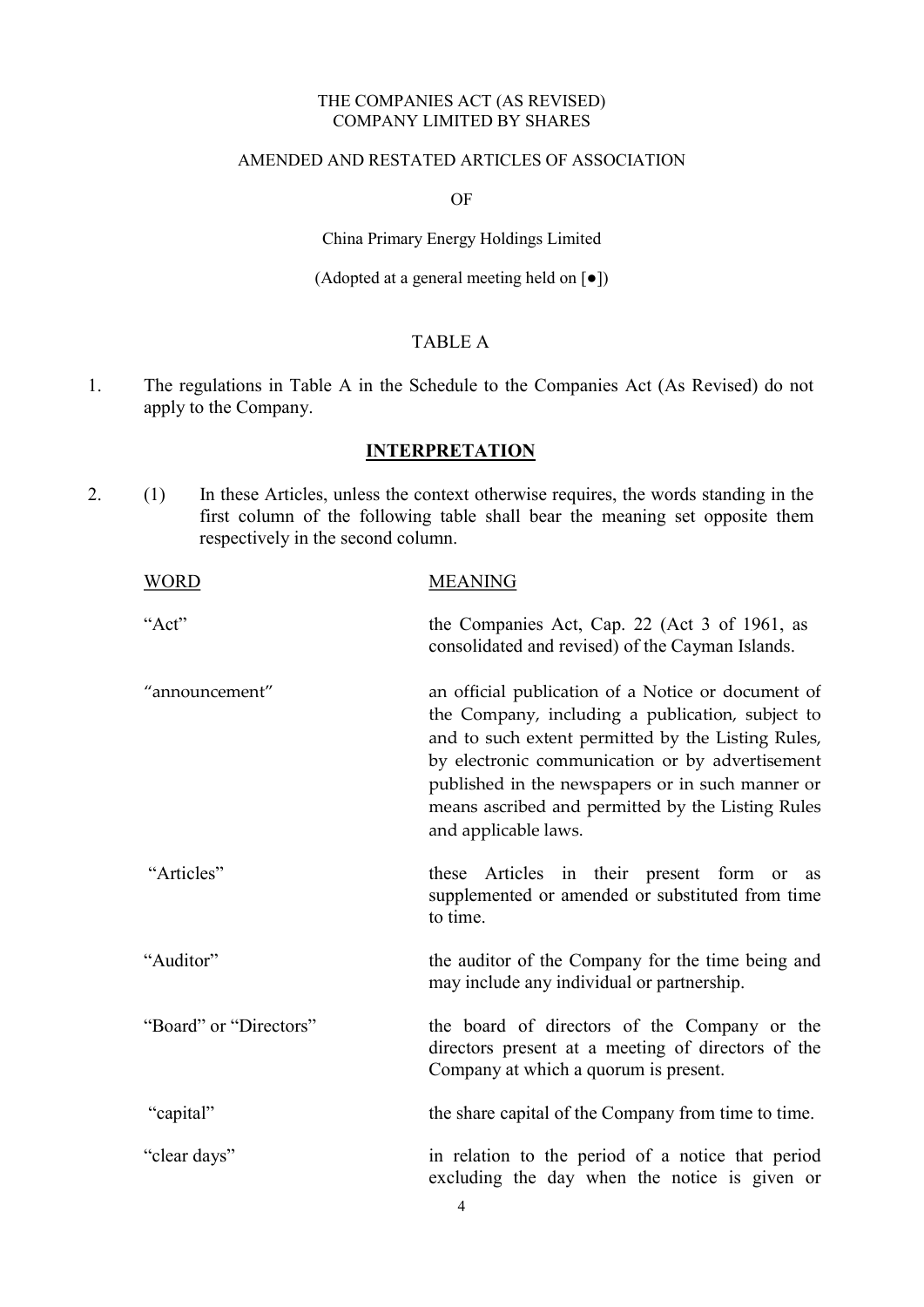deemed to be given and the day for which it is given or on which it is to take effect.

- "clearing house" a clearing house recognised by the laws of the jurisdiction in which the shares of the Company are listed or quoted on a stock exchange in such jurisdiction.
- "close associate" in relation to any Director, shall have the same meaning as defined in the Listing Rules as modified from time to time, except that for purposes of Article 100 where the transaction or arrangement to be approved by the Board is a connected transaction referred to in the Listing Rules, it shall have the same meaning as that ascribed to "associate" in the Listing Rules.

"Company" China Primary Energy Holdings Limited 中國基礎 能源控股有限公司.

"competent regulatory authority" a competent regulatory authority in the territory where the shares of the Company are listed or quoted on a stock exchange in such territory.

"debenture" and "debenture holder" include debenture stock and debenture stockholder respectively.

"Designated Stock Exchange" a stock exchange in respect of which the shares of the Company are listed or quoted and where such stock exchange deems such listing or quotation to be the primary listing or quotation of the shares of the Company.

"electronic communication" a communication sent, transmitted, conveyed and received by wire, by radio, by optical means or by other electron magnetic means in any form through any medium.

"electronic meeting" a general meeting held and conducted wholly and exclusively by virtual attendance and participation by Members and/or proxies by means of electronic facilities.

"head office" such office of the Company as the Directors may from time to time determine to be the principal office of the Company.

'hybrid meeting" a general meeting convened for the (i) physical attendance by Members and/or proxies at the Principal Meeting Place and where applicable, one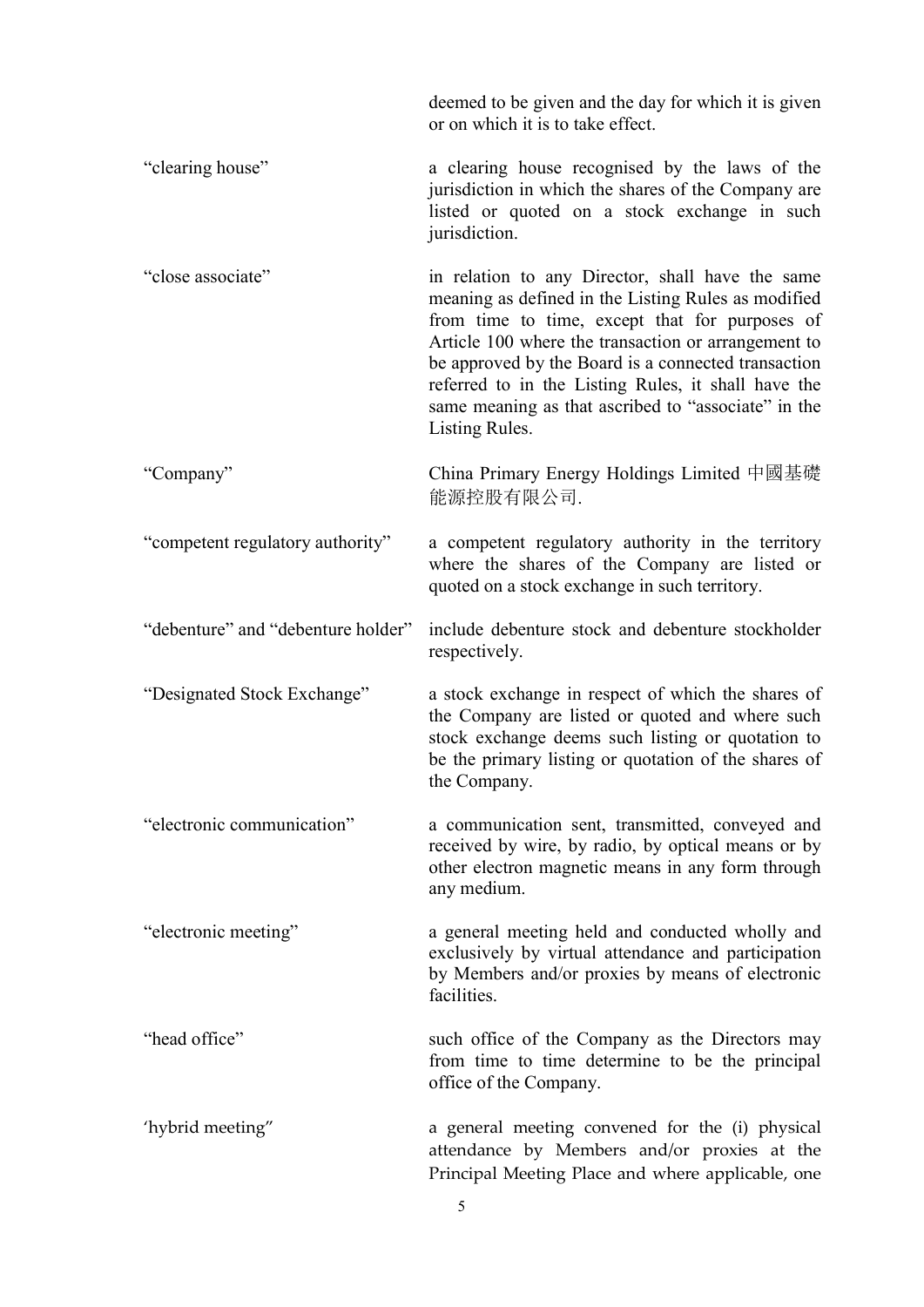|                                         | or more Meeting Locations and (ii) virtual<br>attendance and participation by Members and/or<br>proxies by means of electronic facilities.                                                                                                                                                                                                                                                                        |
|-----------------------------------------|-------------------------------------------------------------------------------------------------------------------------------------------------------------------------------------------------------------------------------------------------------------------------------------------------------------------------------------------------------------------------------------------------------------------|
| "Listing Rules"                         | rules of the Designated Stock Exchange.                                                                                                                                                                                                                                                                                                                                                                           |
| "Meeting Location"                      | has the meaning given to it in Article 64A.                                                                                                                                                                                                                                                                                                                                                                       |
| "Member"                                | a duly registered holder from time to time of the<br>shares in the capital of the Company.                                                                                                                                                                                                                                                                                                                        |
| "month"                                 | a calendar month.                                                                                                                                                                                                                                                                                                                                                                                                 |
| "Notice"                                | written notice unless otherwise specifically stated<br>and as further defined in these Articles.                                                                                                                                                                                                                                                                                                                  |
| "Office"                                | the registered office of the Company for the time<br>being.                                                                                                                                                                                                                                                                                                                                                       |
| "ordinary resolution"                   | a resolution shall be an ordinary resolution when it<br>has been passed by a simple majority of votes cast<br>by such Members as, being entitled so to do, vote in<br>person or, in the case of any Member being a<br>corporation, by its duly authorised representative or,<br>where proxies are allowed, by proxy at a general<br>meeting of which Notice has been duly given in<br>accordance with Article 59. |
| "paid up"                               | paid up or credited as paid up.                                                                                                                                                                                                                                                                                                                                                                                   |
| "physical meeting"                      | a general meeting held and conducted by physical<br>attendance and participation by Members and/or<br>proxies at the Principal Meeting Place and/or where<br>applicable, one or more Meeting Locations.                                                                                                                                                                                                           |
| "Principal Meeting Place"<br>"Register" | shall have the meaning given to it in Article 59(2).<br>the principal register and where applicable, any<br>branch register of Members to be maintained at such<br>place within or outside the Cayman Islands as the<br>Board shall determine from time to time.                                                                                                                                                  |
| "Registration Office"                   | in respect of any class of share capital such place as<br>the Board may from time to time determine to keep<br>a branch register of Members in respect of that class<br>of share capital and where (except in cases where<br>the Board otherwise directs) the transfers or other<br>documents of title for such class of share capital are<br>to be lodged for registration and are to be registered.             |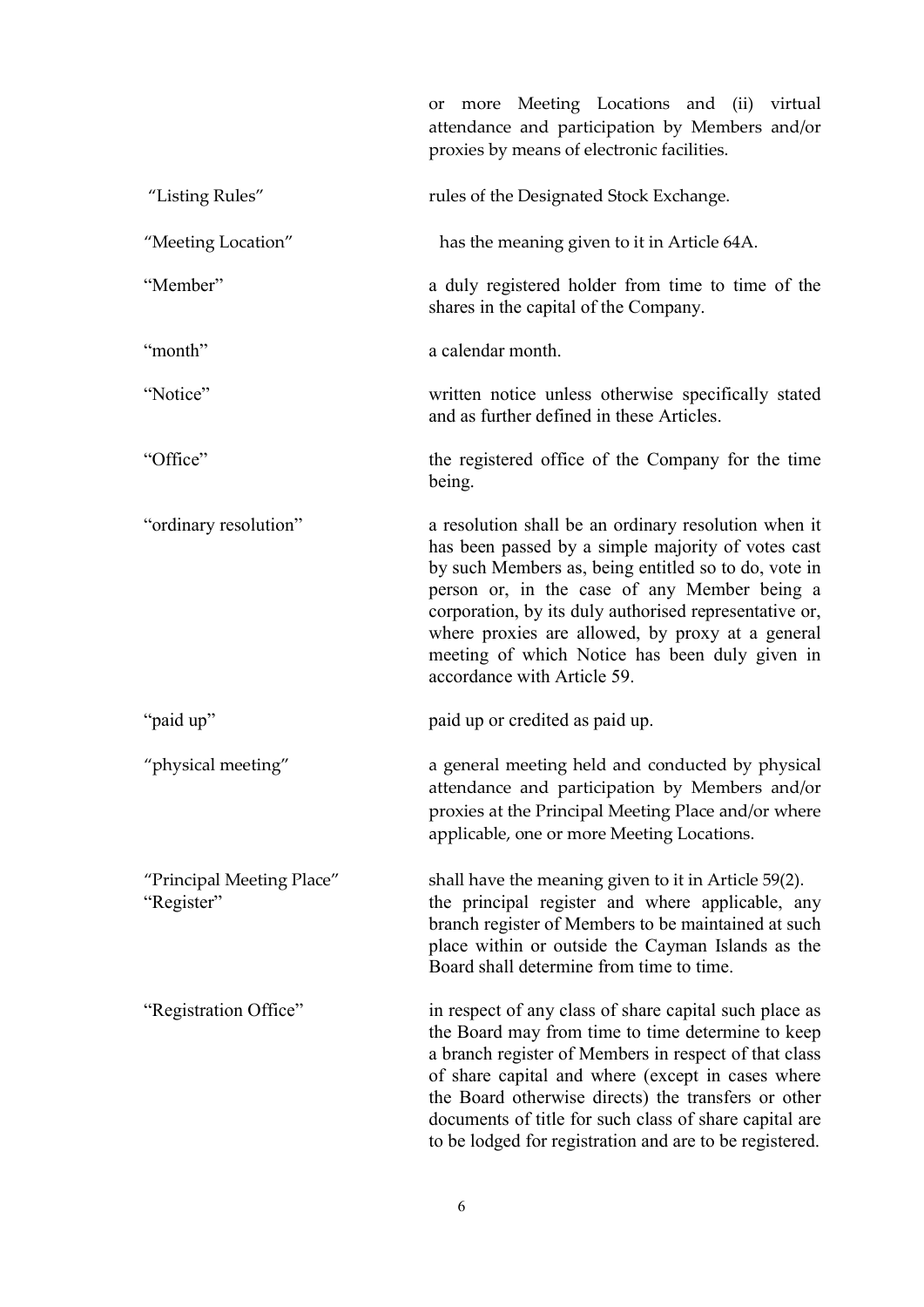| "Seal"                    | common seal or any one or more duplicate seals of<br>the Company (including a securities seal) for use in<br>the Cayman Islands or in any place outside the<br>Cayman Islands.                                                                                                                                                                                                                                                                             |
|---------------------------|------------------------------------------------------------------------------------------------------------------------------------------------------------------------------------------------------------------------------------------------------------------------------------------------------------------------------------------------------------------------------------------------------------------------------------------------------------|
| "Secretary"               | any person, firm or corporation appointed by the<br>Board to perform any of the duties of secretary of<br>the Company and includes any assistant, deputy,<br>temporary or acting secretary.                                                                                                                                                                                                                                                                |
| "special resolution"      | a resolution shall be a special resolution when it has<br>been passed by a majority of not less than three-<br>fourths of votes cast by such Members as, being<br>entitled so to do, vote in person or, in the case of<br>such Members as are corporations, by their<br>respective duly authorised representative or, where<br>proxies are allowed, by proxy at a general meeting<br>of which Notice has been duly given in accordance<br>with Article 59. |
|                           | a special resolution shall be effective for any<br>purpose for which an ordinary resolution is<br>expressed to be required under any provision of<br>these Articles or the Statutes.                                                                                                                                                                                                                                                                       |
| "Statutes"                | the Act and every other law of the Legislature of the<br>Cayman Islands for the time being in force applying<br>to or affecting the Company, its memorandum of<br>association and/or these Articles.                                                                                                                                                                                                                                                       |
| "substantial shareholder" | a person who is entitled to exercise, or to control the<br>exercise of, 10% or more (or such other percentage<br>as may be prescribed by the Listing Rules from time<br>to time) of the voting power at any general meeting<br>of the Company.                                                                                                                                                                                                             |

"year" a calendar year.

- (2) In these Articles, unless there be something within the subject or context inconsistent with such construction:
	- (a) words importing the singular include the plural and vice versa;
	- (b) words importing a gender include both gender and the neuter;
	- (c) words importing persons include companies, associations and bodies of persons whether corporate or not;
	- (d) the words: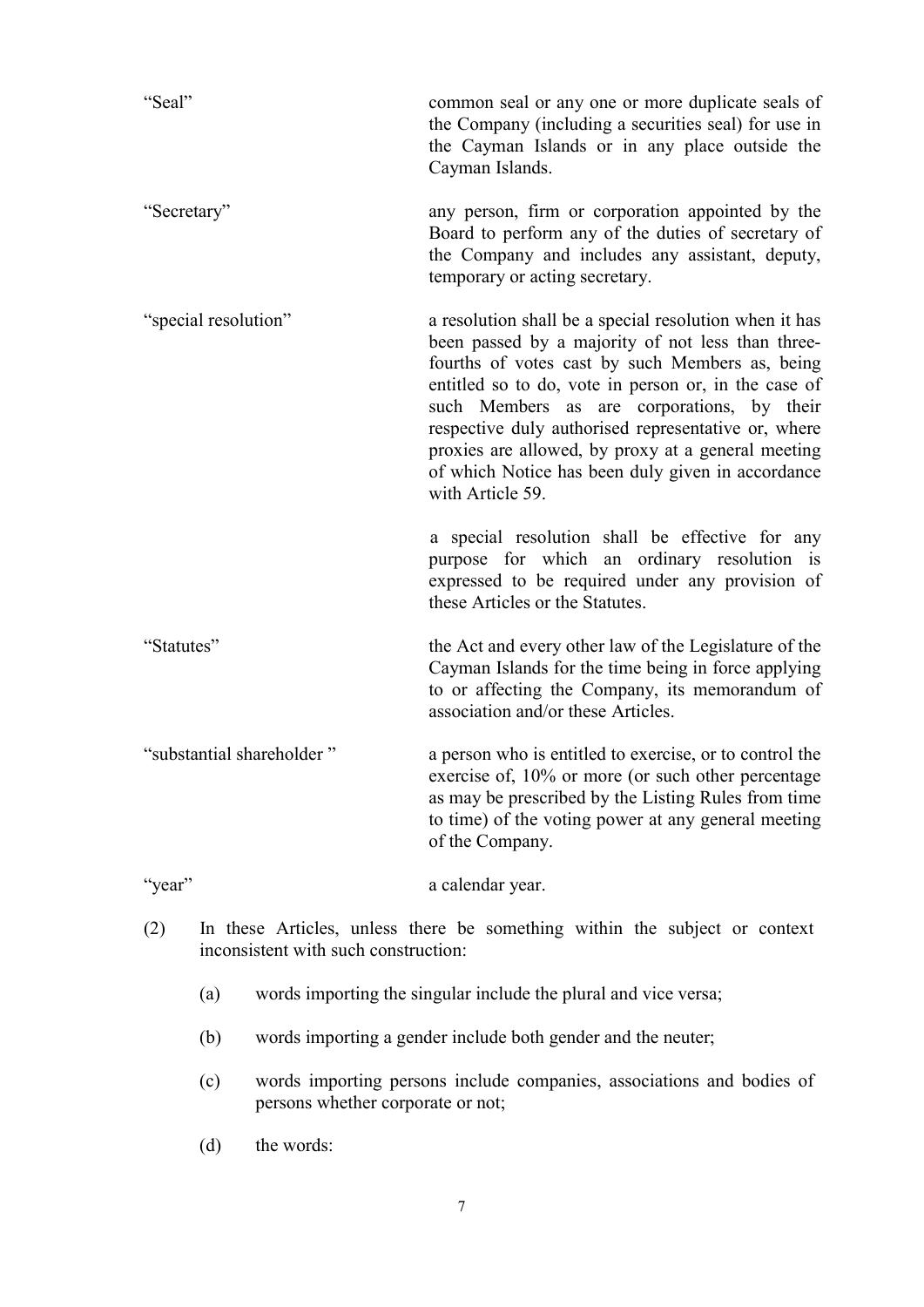- (i) "may" shall be construed as permissive;
- (ii) "shall" or "will" shall be construed as imperative;
- (e) expressions referring to writing shall, unless the contrary intention appears, be construed as including printing, lithography, photography and other modes of representing or reproducing words or figures in a legible and non-transitory form or, to the extent permitted by and in accordance with the Statutes and other applicable laws, rules and regulations, any visible substitute for writing (including an electronic communication), or modes of representing or reproducing words partly in one visible form and partly in another visible form, and including where the representation takes the form of electronic display, provided that both the mode of service of the relevant document or Notice and the Member's election comply with all applicable Statutes, rules and regulations;
- (f) references to any law, ordinance, statute or statutory provision shall be interpreted as relating to any statutory modification or re-enactment thereof for the time being in force;
- (g) save as aforesaid words and expressions defined in the Statutes shall bear the same meanings in these Articles if not inconsistent with the subject in the context;
- (h) references to a document (including, but without limitation, a resolution in writing) being signed or executed include references to it being signed or executed under hand or under seal or by electronic signature or by electronic communication or by any other method and references to a Notice or document include a Notice or document recorded or stored in any digital, electronic, electrical, magnetic or other retrievable form or medium and information in visible form whether having physical substance or not;
- (i) Section 8 and Section 19 of the Electronic Transactions Act (2003) of the Cayman Islands, as amended from time to time, shall not apply to these Articles to the extent it imposes obligations or requirements in addition to those set out in these Articles;
- (j) a reference to a meeting: (a) shall mean a meeting convened and held in any manner permitted by these Articles and any Member or Director attending and participating at a meeting by means of electronic facilities shall be deemed to be present at that meeting for all purposes of the Statutes and these Articles, and attend, participate, attending, participating, attendance and participation shall be construed accordingly;
- (k) references to a person's participation in the business of a general meeting include without limitation and as relevant the right (including, in the case of a corporation, through a duly authorised representative) to speak or communicate, vote, be represented by a proxy and have access in hard copy or electronic form to all documents which are required by the Statutes or these Articles to be made available at the meeting, and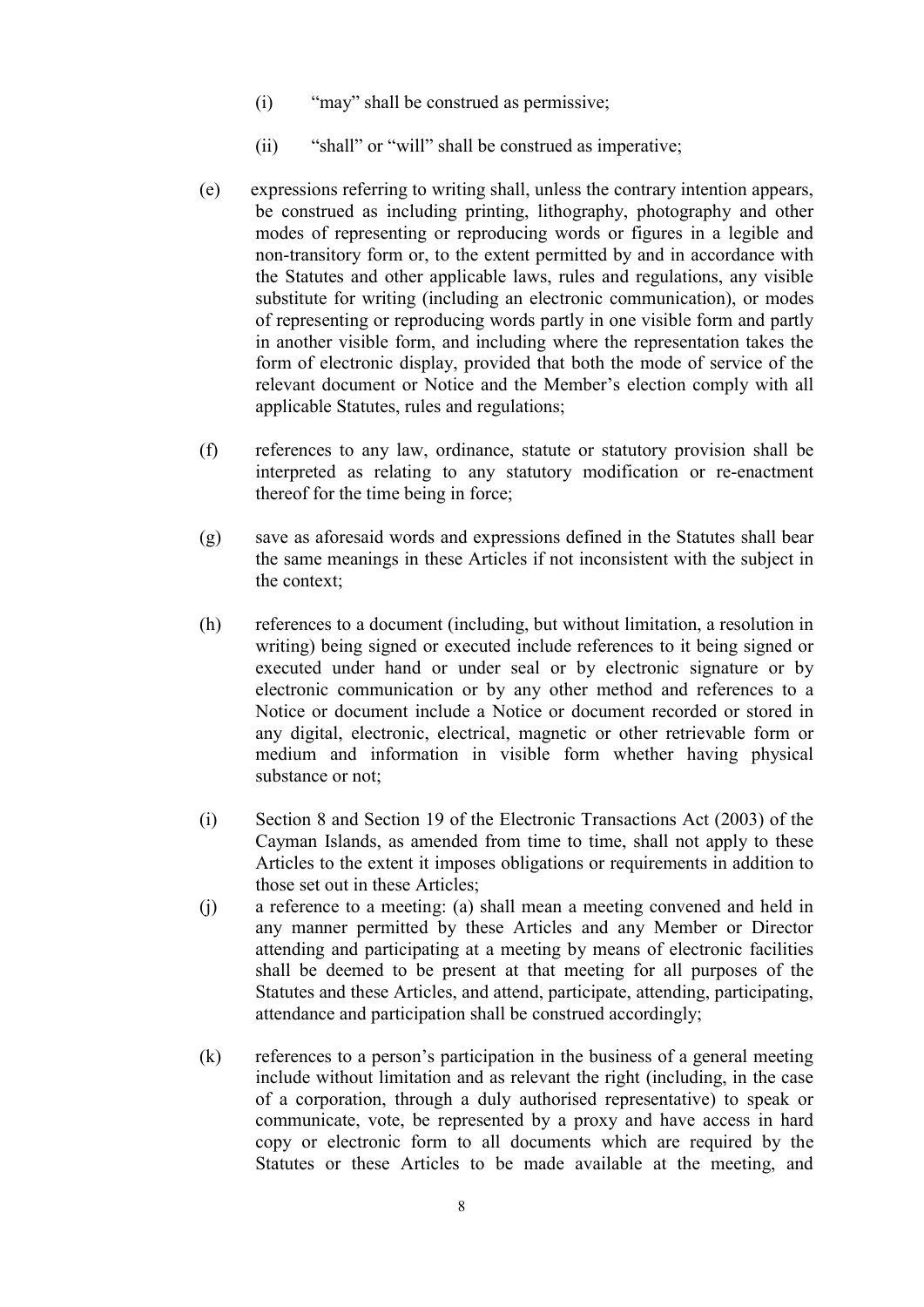participate and participating in the business of a general meeting shall be construed accordingly;

- (l) references to electronic facilities include, without limitation, website addresses, webinars, webcast, video or any form of conference call systems (telephone, video, web or otherwise); and
- (m) where a Member is a corporation, any reference in these Articles to a Member shall, where the context requires, refer to a duly authorised representative of such Member.

## SHARE CAPITAL

- 3. (1) The share capital of the Company at the date on which these Articles come into effect shall be divided into ordinary shares of a par value of Hong Kong dollars 0.0625 each.
	- (2) Subject to the Act, the Company's Memorandum and Articles of Association and, where applicable, the Listing Rules and/or the rules of any competent regulatory authority, the Company shall have the power to purchase or otherwise acquire its own shares and such power shall be exercisable by the Board in such manner, upon such terms and subject to such conditions as it in its absolute discretion thinks fit and any determination by the Board of the manner of purchase shall be deemed authorised by these Articles for purposes of the Act. The Company is hereby authorised to make payments in respect of the purchase of its shares out of capital or out of any other account or fund which can be authorised for this purpose in accordance with the Act.
	- (3) Subject to compliance with the Listing Rules and any other competent regulatory authority, the Company may give financial assistance for the purpose of or in connection with a purchase made or to be made by any person of any shares in the Company.
	- (4) The Board may accept the surrender for no consideration of any fully paid share.
	- (5) No share shall be issued to bearer.

#### ALTERATION OF CAPITAL

- 4. The Company may from time to time by ordinary resolution in accordance with the Act alter the conditions of its Memorandum of Association to:
	- (a) increase its capital by such sum, to be divided into shares of such amounts, as the resolution shall prescribe;
	- (b) consolidate and divide all or any of its capital into shares of larger amount than its existing shares;
	- (c) divide its shares into several classes and without prejudice to any special rights previously conferred on the holders of existing shares attach thereto respectively any preferential, deferred, qualified or special rights, privileges, conditions or such restrictions which in the absence of any such determination by the Company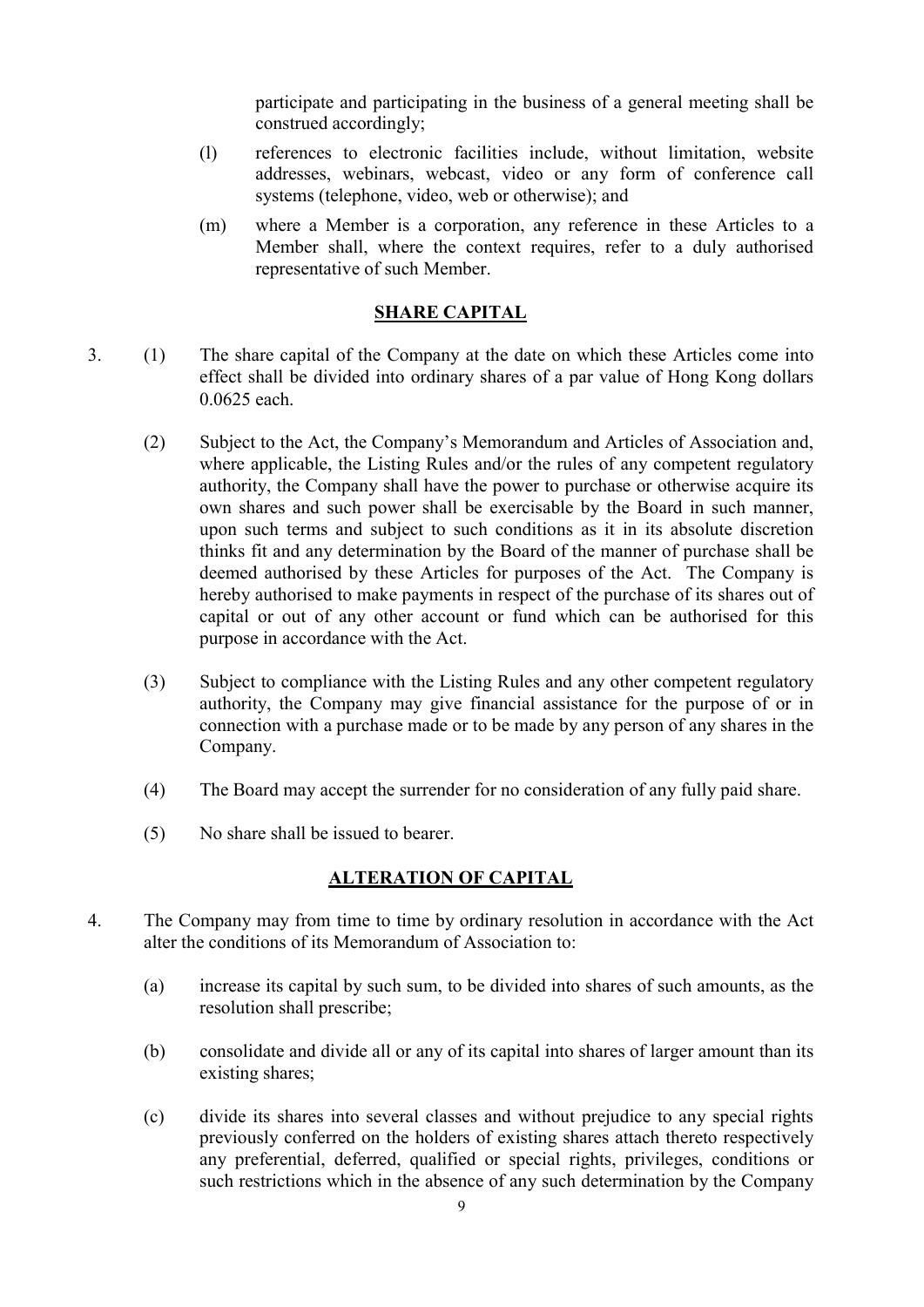in general meeting, as the Directors may determine provided always that where the Company issues shares which do not carry voting rights, the words "nonvoting" shall appear in the designation of such shares and where the equity capital includes shares with different voting rights, the designation of each class of shares, other than those with the most favourable voting rights, must include the words "restricted voting" or "limited voting";

- (d) sub-divide its shares, or any of them, into shares of smaller amount than is fixed by the Company's Memorandum of Association (subject, nevertheless, to the Act), and may by such resolution determine that, as between the holders of the shares resulting from such sub-division, one or more of the shares may have any such preferred, deferred or other rights or be subject to any such restrictions as compared with the other or others as the Company has power to attach to unissued or new shares;
- (e) cancel any shares which, at the date of the passing of the resolution, have not been taken, or agreed to be taken, by any person, and diminish the amount of its capital by the amount of the shares so cancelled or, in the case of shares, without par value, diminish the number of shares into which its capital is divided.
- 5. The Board may settle as it considers expedient any difficulty which arises in relation to any consolidation and division under the last preceding Article and in particular but without prejudice to the generality of the foregoing may issue certificates in respect of fractions of shares or arrange for the sale of the shares representing fractions and the distribution of the net proceeds of sale (after deduction of the expenses of such sale) in due proportion amongst the Members who would have been entitled to the fractions, and for this purpose the Board may authorise some person to transfer the shares representing fractions to their purchaser or resolve that such net proceeds be paid to the Company for the Company's benefit. Such purchaser will not be bound to see to the application of the purchase money nor will his title to the shares be affected by any irregularity or invalidity in the proceedings relating to the sale.
- 6. The Company may from time to time by special resolution, subject to any confirmation or consent required by the Act, reduce its share capital or any capital redemption reserve or other undistributable reserve in any manner permitted by law.
- 7. Except so far as otherwise provided by the conditions of issue, or by these Articles, any capital raised by the creation of new shares shall be treated as if it formed part of the original capital of the Company, and such shares shall be subject to the provisions contained in these Articles with reference to the payment of calls and instalments, transfer and transmission, forfeiture, lien, cancellation, surrender, voting and otherwise.

## SHARE RIGHTS

8. Subject to the provisions of the Act and the Company's Memorandum and Articles of Association and to any special rights conferred on the holders of any shares or class of shares, any share in the Company (whether forming part of the present capital or not) may be issued with or have attached thereto such rights or restrictions whether in regard to dividend, voting, return of capital or otherwise as the Board may determine.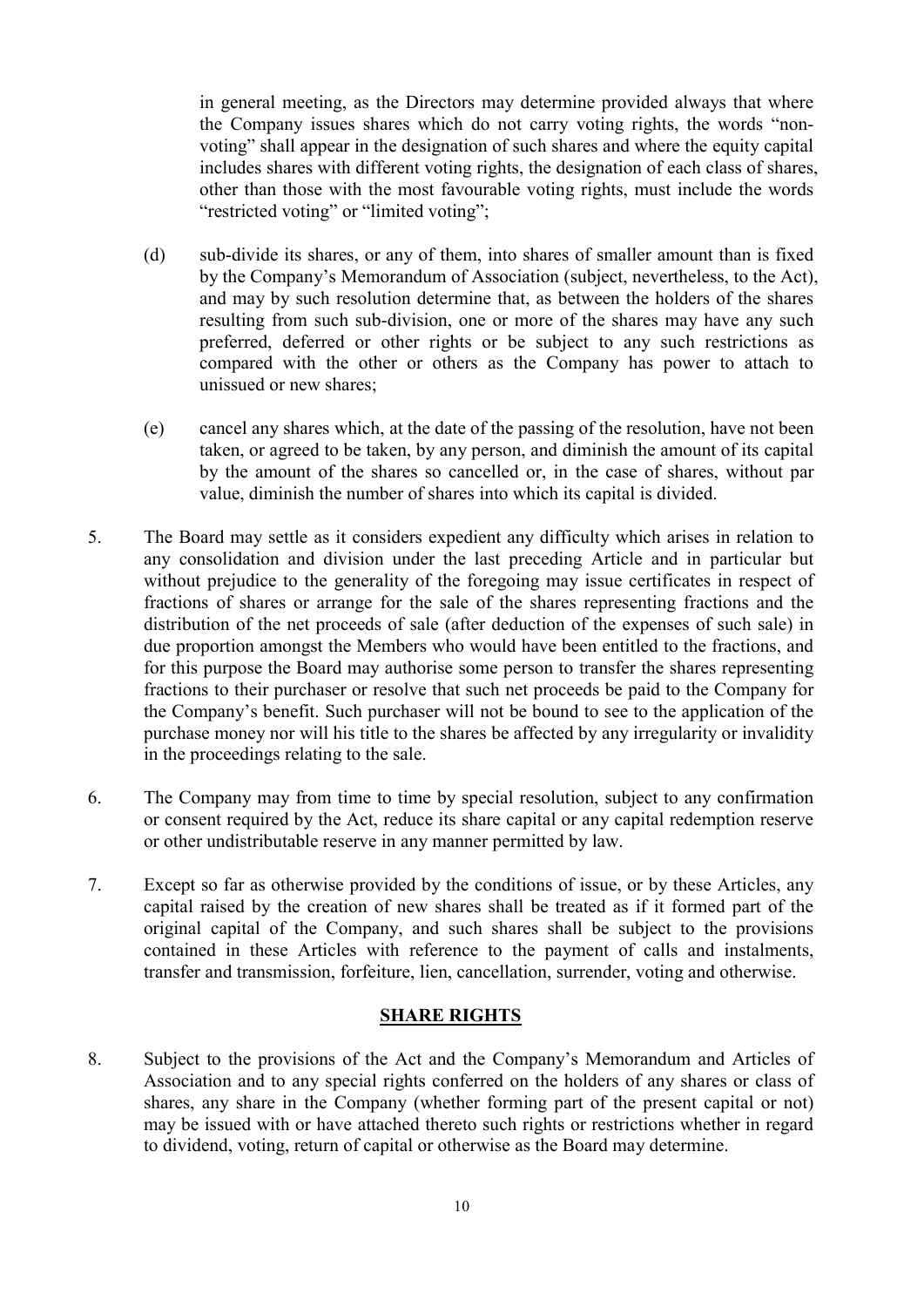9. Subject to the provisions of the Act, the Listing Rules and the Memorandum and Articles of Association of the Company, and to any special rights conferred on the holders of any shares or attaching to any class of shares, shares may be issued on the terms that they may be, or at the option of the Company or the holder are, liable to be redeemed on such terms and in such manner, including out of capital, as the Board may deem fit.

## VARIATION OF RIGHTS

- 10. Subject to the Act and without prejudice to Article 8, all or any of the special rights for the time being attached to the shares or any class of shares may, unless otherwise provided by the terms of issue of the shares of that class, from time to time (whether or not the Company is being wound up) be varied, modified or abrogated either with the consent in writing of the holders of not less than three-fourths in nominal value of the issued shares of that class or with the sanction of a special resolution passed at a separate general meeting of the holders of the shares of that class. To every such separate general meeting all the provisions of these Articles relating to general meetings of the Company shall, mutatis mutandis, apply, but so that:
	- (a) the necessary quorum (other than at an adjourned meeting) shall be two persons (or in the case of a Member being a corporation, its duly authorised representative) holding or representing by proxy not less than one-third in nominal value of the issued shares of that class and at any adjourned meeting of such holders, two holders present in person or (in the case of a Member being a corporation) its duly authorised representative or by proxy (whatever the number of shares held by them) shall be a quorum; and
	- (b) every holder of shares of the class shall be entitled to one vote for every such share held by him.
- 11. The special rights conferred upon the holders of any shares or class of shares shall not, unless otherwise expressly provided in the rights attaching to or the terms of issue of such shares, be deemed to be varied, modified or abrogated by the creation or issue of further shares ranking pari passu therewith.

## SHARES

12. (1) Subject to the Act, these Articles, any direction that may be given by the Company in general meeting and, where applicable, the Listing Rules and without prejudice to any special rights or restrictions for the time being attached to any shares or any class of shares, the unissued shares of the Company (whether forming part of the original or any increased capital) shall be at the disposal of the Board, which may offer, allot, grant options over or otherwise dispose of them to such persons, at such times and for such consideration and upon such terms and conditions as the Board may in its absolute discretion determine but so that no shares shall be issued at a discount to their nominal value. Neither the Company nor the Board shall be obliged, when making or granting any allotment of, offer of, option over or disposal of shares, to make, or make available, any such allotment, offer, option or shares to Members or others with registered addresses in any particular territory or territories being a territory or territories where, in the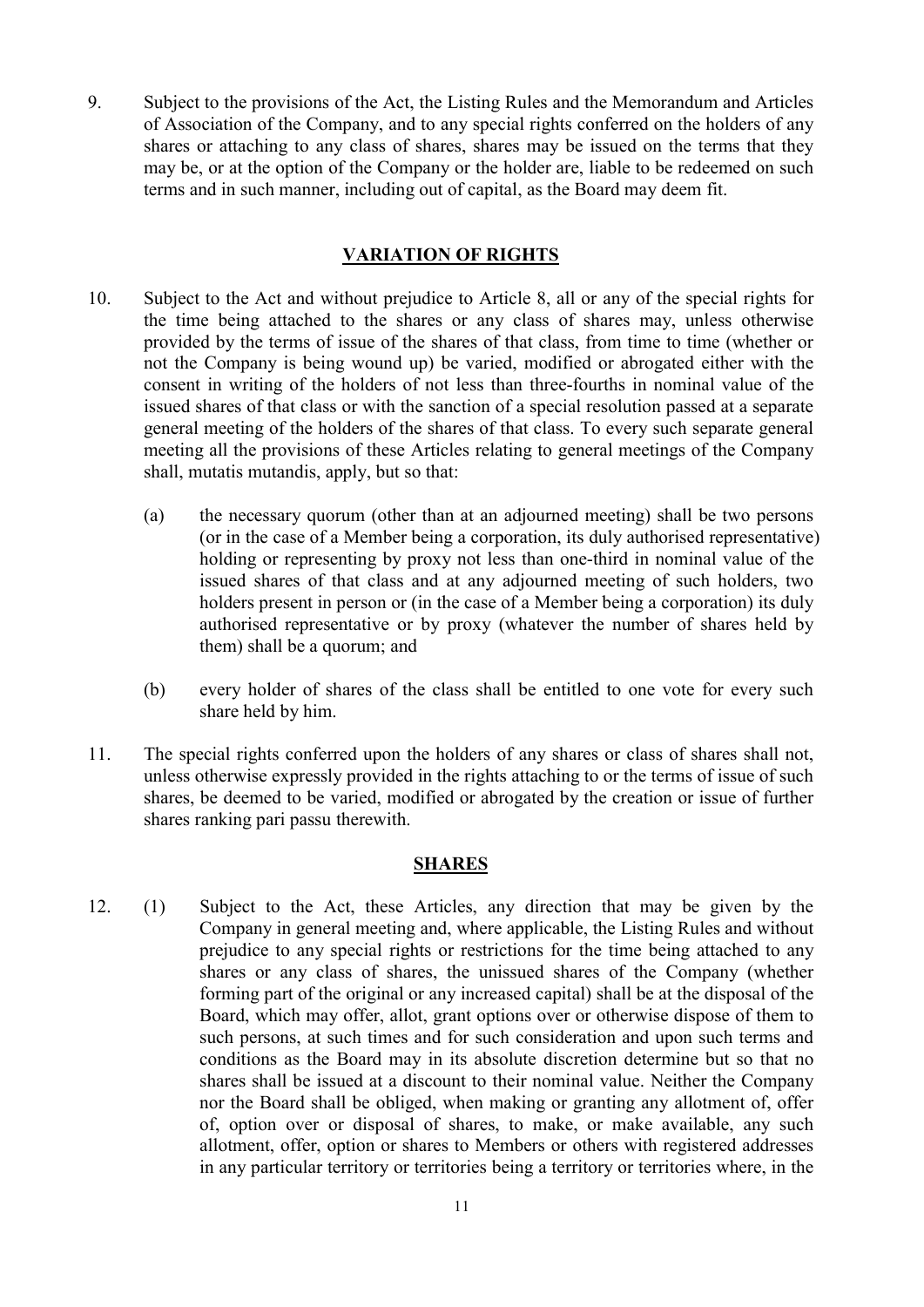absence of a registration statement or other special formalities, this would or might, in the opinion of the Board, be unlawful or impracticable. Members affected as a result of the foregoing sentence shall not be, or be deemed to be, a separate class of Members for any purpose whatsoever.

- (2) The Board may issue warrants or convertible securities or securities of similar nature conferring the right upon the holders thereof to subscribe for any class of shares or securities in the capital of the Company on such terms as it may from time to time determine.
- 13. The Company may in connection with the issue of any shares exercise all powers of paying commission and brokerage conferred or permitted by the Act. Subject to the Act, the commission may be satisfied by the payment of cash or by the allotment of fully or partly paid shares or partly in one and partly in the other.
- 14. Except as required by law, no person shall be recognised by the Company as holding any share upon any trust and the Company shall not be bound by or required in any way to recognise (even when having notice thereof) any equitable, contingent, future or partial interest in any share or any fractional part of a share or (except only as otherwise provided by these Articles or by law) any other rights in respect of any share except an absolute right to the entirety thereof in the registered holder.
- 15. Subject to the Act and these Articles, the Board may at any time after the allotment of shares but before any person has been entered in the Register as the holder, recognise a renunciation thereof by the allottee in favour of some other person and may accord to any allottee of a share a right to effect such renunciation upon and subject to such terms and conditions as the Board considers fit to impose.

# SHARE CERTIFICATES

- 16. Every share certificate shall be issued under the Seal or a facsimile thereof or with the Seal printed thereon and shall specify the number and class and distinguishing numbers (if any) of the shares to which it relates, and the amount paid up thereon and may otherwise be in such form as the Directors may from time to time determine. The seal of the Company may only be affixed or imprinted to a share certificate with the authority of the Directors, or be executed under the signature of appropriate officials with statutory authority, unless otherwise determined by the Directors. No certificate shall be issued representing shares of more than one class. The Board may by resolution determine, either generally or in any particular case or cases, that any signatures on any such certificates (or certificates in respect of other securities) need not be autographic but may be affixed to such certificates by some mechanical means or may be printed thereon.
- 17. (1) In the case of a share held jointly by several persons, the Company shall not be bound to issue more than one certificate therefor and delivery of a certificate to one of several joint holders shall be sufficient delivery to all such holders.
	- (2) Where a share stands in the names of two or more persons, the person first named in the Register shall as regards service of Notices and, subject to the provisions of these Articles, all or any other matters connected with the Company, except the transfer of the shares, be deemed the sole holder thereof.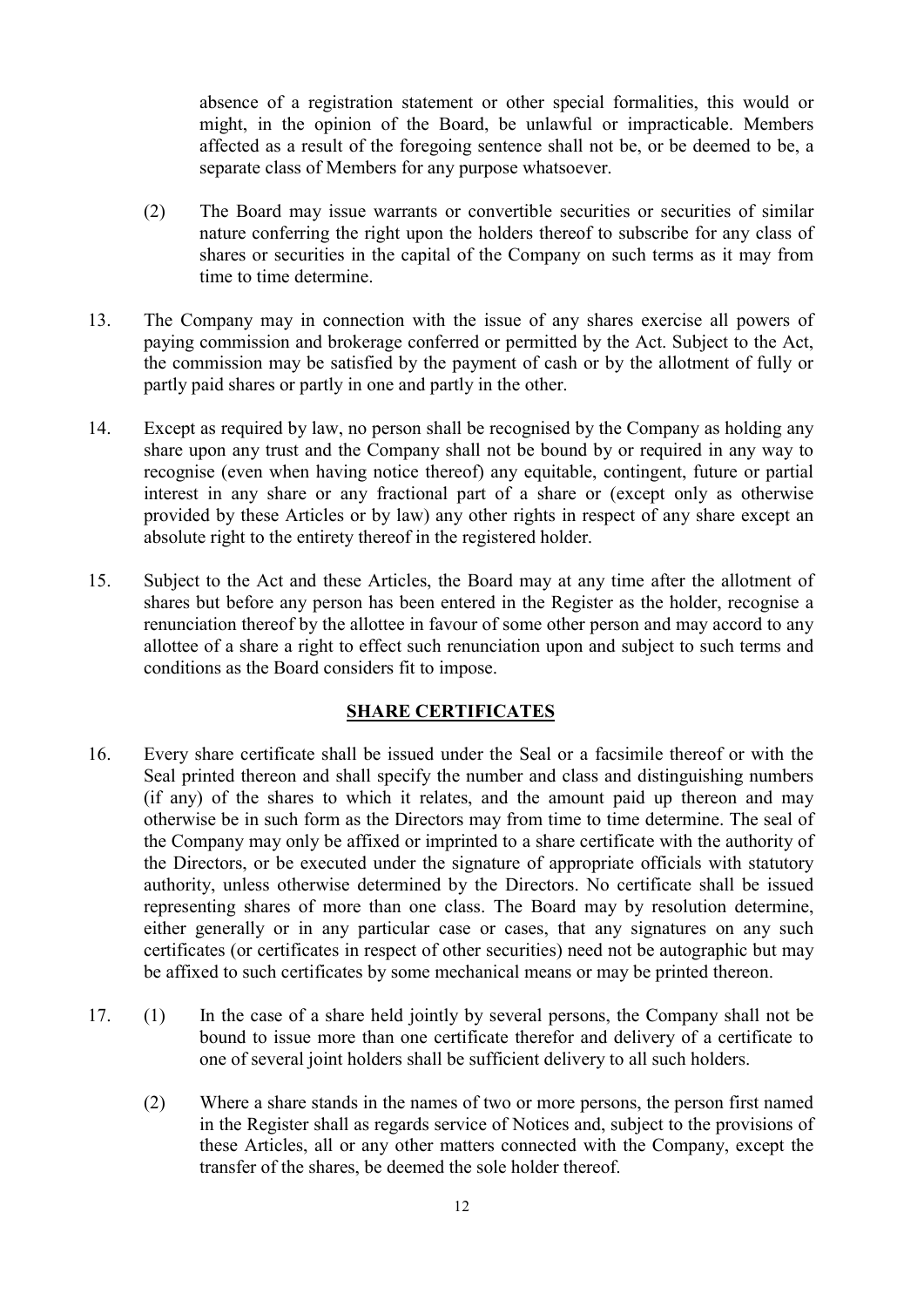- 18. Every person whose name is entered, upon an allotment of shares, as a Member in the Register shall be entitled, without payment, to receive one certificate for all such shares of any one class or several certificates each for one or more of such shares of such class upon payment for every certificate after the first of such reasonable out-of-pocket expenses as the Board from time to time determines.
- 19. Share certificates shall be issued within the relevant time limit as prescribed by the Act or as the Designated Stock Exchange may from time to time determine, whichever is the shorter, after allotment or, except in the case of a transfer which the Company is for the time being entitled to refuse to register and does not register, after lodgment of a transfer with the Company.
- 20. (1) Upon every transfer of shares the certificate held by the transferor shall be given up to be cancelled, and shall forthwith be cancelled accordingly, and a new certificate shall be issued to the transferee in respect of the shares transferred to him at such fee as is provided in paragraph (2) of this Article. If any of the shares included in the certificate so given up shall be retained by the transferor a new certificate for the balance shall be issued to him at the aforesaid fee payable by the transferor to the Company in respect thereof.
	- (2) The fee referred to in paragraph (1) above shall be an amount not exceeding the relevant maximum amount as the Designated Stock Exchange may from time to time determine provided that the Board may at any time determine a lower amount for such fee.
- 21. If a share certificate shall be damaged or defaced or alleged to have been lost, stolen or destroyed a new certificate representing the same shares may be issued to the relevant Member upon request and on payment of such fee as the Designated Stock Exchange may determine to be the maximum fee payable or such lesser sum as the Board may determine and, subject to compliance with such terms (if any) as to evidence and indemnity and to payment of the costs and reasonable out-of-pocket expenses of the Company in investigating such evidence and preparing such indemnity as the Board may think fit and, in case of damage or defacement, on delivery of the old certificate to the Company provided always that where share warrants have been issued, no new share warrant shall be issued to replace one that has been lost unless the Directors are satisfied beyond reasonable doubt that the original has been destroyed.

## LIEN

22. The Company shall have a first and paramount lien on every share (not being a fully paid share) for all moneys (whether presently payable or not) called or payable at a fixed time in respect of that share. The Company shall also have a first and paramount lien on every share (not being a fully paid share) registered in the name of a Member (whether or not jointly with other Members) for all amounts of money presently payable by such Member or his estate to the Company whether the same shall have been incurred before or after notice to the Company of any equitable or other interest of any person other than such Member, and whether the period for the payment or discharge of the same shall have actually arrived or not, and notwithstanding that the same are joint debts or liabilities of such Member or his estate and any other person, whether a Member or not. The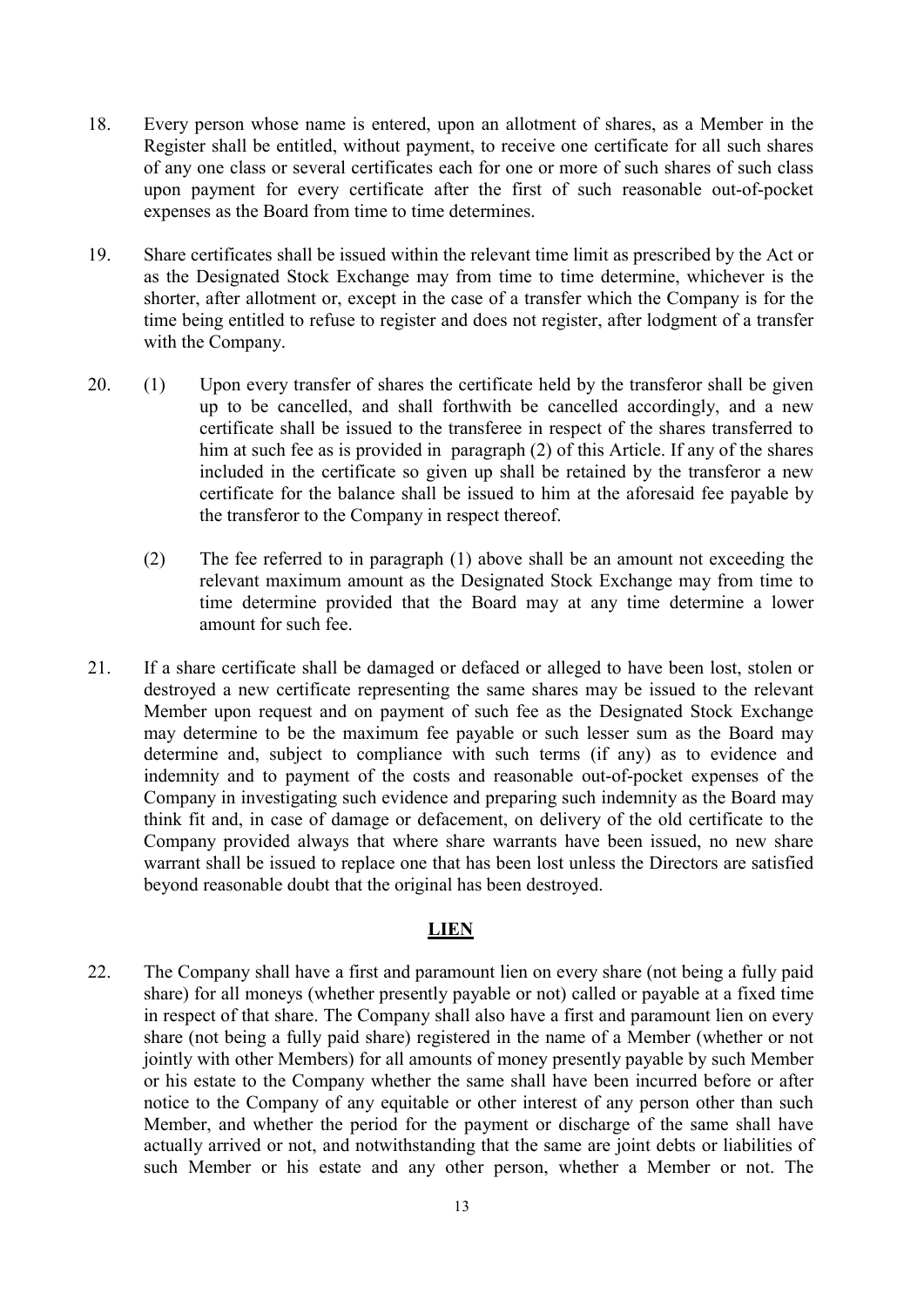Company's lien on a share shall extend to all dividends or other moneys payable thereon or in respect thereof. The Board may at any time, generally or in any particular case, waive any lien that has arisen or declare any share exempt in whole or in part, from the provisions of this Article.

- 23. Subject to these Articles, the Company may sell in such manner as the Board determines any share on which the Company has a lien, but no sale shall be made unless some sum in respect of which the lien exists is presently payable, or the liability or engagement in respect of which such lien exists is liable to be presently fulfilled or discharged nor until the expiration of fourteen (14) clear days after a Notice in writing, stating and demanding payment of the sum presently payable, or specifying the liability or engagement and demanding fulfilment or discharge thereof and giving Notice of the intention to sell in default, has been served on the registered holder for the time being of the share or the person entitled thereto by reason of his death or bankruptcy.
- 24. The net proceeds of the sale shall be received by the Company and applied in or towards payment or discharge of the debt or liability in respect of which the lien exists, so far as the same is presently payable, and any residue shall (subject to a like lien for debts or liabilities not presently payable as existed upon the share prior to the sale) be paid to the person entitled to the share at the time of the sale. To give effect to any such sale the Board may authorise some person to transfer the shares sold to the purchaser thereof. The purchaser shall be registered as the holder of the shares so transferred and he shall not be bound to see to the application of the purchase money, nor shall his title to the shares be affected by any irregularity or invalidity in the proceedings relating to the sale.

## CALLS ON SHARES

- 25. Subject to these Articles and to the terms of allotment, the Board may from time to time make calls upon the Members in respect of any moneys unpaid on their shares (whether on account of the nominal value of the shares or by way of premium), and each Member shall (subject to being given at least fourteen (14) clear days' Notice specifying the time and place of payment) pay to the Company as required by such Notice the amount called on his shares. A call may be extended, postponed or revoked in whole or in part as the Board determines but no Member shall be entitled to any such extension, postponement or revocation except as a matter of grace and favour.
- 26. A call shall be deemed to have been made at the time when the resolution of the Board authorising the call was passed and may be made payable either in one lump sum or by instalments.
- 27. A person upon whom a call is made shall remain liable for calls made upon him notwithstanding the subsequent transfer of the shares in respect of which the call was made. The joint holders of a share shall be jointly and severally liable to pay all calls and instalments due in respect thereof or other moneys due in respect thereof.
- 28. If a sum called in respect of a share is not paid before or on the day appointed for payment thereof, the person from whom the sum is due shall pay interest on the amount unpaid from the day appointed for payment thereof to the time of actual payment at such rate (not exceeding twenty per cent. (20%) per annum) as the Board may determine, but the Board may in its absolute discretion waive payment of such interest wholly or in part.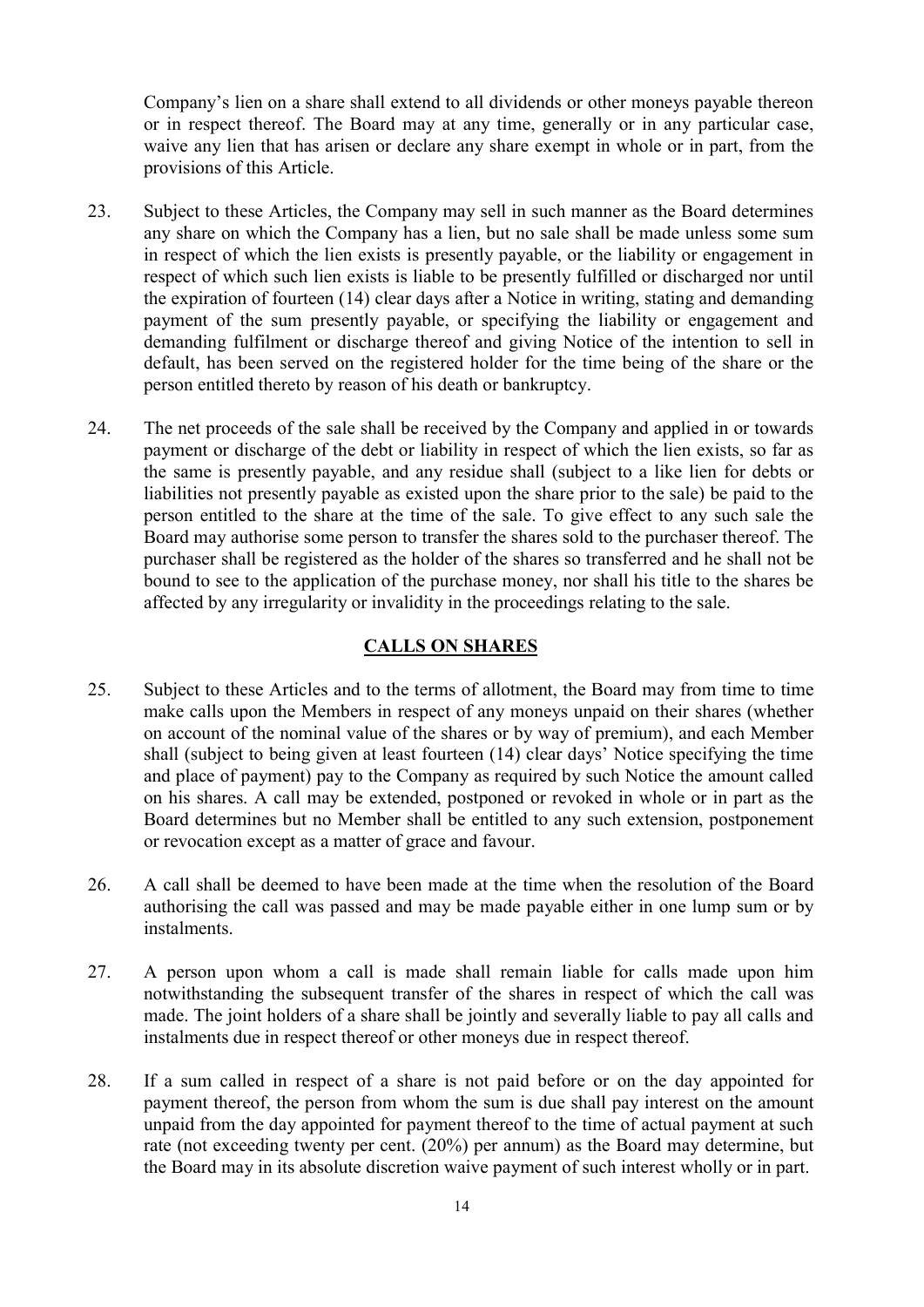- 29. No Member shall be entitled to receive any dividend or bonus or to be present and vote (save as proxy for another Member) at any general meeting either personally or by proxy, or be reckoned in a quorum, or exercise any other privilege as a Member until all calls or instalments due by him to the Company, whether alone or jointly with any other person, together with interest and expenses (if any) shall have been paid.
- 30. On the trial or hearing of any action or other proceedings for the recovery of any money due for any call, it shall be sufficient to prove that the name of the Member sued is entered in the Register as the holder, or one of the holders, of the shares in respect of which such debt accrued, that the resolution making the call is duly recorded in the minute book, and that notice of such call was duly given to the Member sued, in pursuance of these Articles; and it shall not be necessary to prove the appointment of the Directors who made such call, nor any other matters whatsoever, but the proof of the matters aforesaid shall be conclusive evidence of the debt.
- 31. Any amount payable in respect of a share upon allotment or at any fixed date, whether in respect of nominal value or premium or as an instalment of a call, shall be deemed to be a call duly made and payable on the date fixed for payment and if it is not paid the provisions of these Articles shall apply as if that amount had become due and payable by virtue of a call duly made and notified.
- 32. On the issue of shares the Board may differentiate between the allottees or holders as to the amount of calls to be paid and the times of payment.
- 33. The Board may, if it thinks fit, receive from any Member willing to advance the same, and either in money or money's worth, all or any part of the moneys uncalled and unpaid or instalments payable upon any shares held by him and upon all or any of the moneys so advanced (until the same would, but for such advance, become presently payable) pay interest at such rate (if any) as the Board may decide. The Board may at any time repay the amount so advanced upon giving to such Member not less than one (1) month's Notice of its intention in that behalf, unless before the expiration of such notice the amount so advanced shall have been called up on the shares in respect of which it was advanced. Such payment in advance shall not entitle the holder of such share or shares to participate in respect thereof in a dividend subsequently declared.

# FORFEITURE OF SHARES

- 34. (1) If a call remains unpaid after it has become due and payable the Board may give to the person from whom it is due not less than fourteen (14) clear days' Notice:
	- (a) requiring payment of the amount unpaid together with any interest which may have accrued and which may still accrue up to the date of actual payment; and
	- (b) stating that if the Notice is not complied with the shares on which the call was made will be liable to be forfeited.
	- (2) If the requirements of any such Notice are not complied with, any share in respect of which such Notice has been given may at any time thereafter, before payment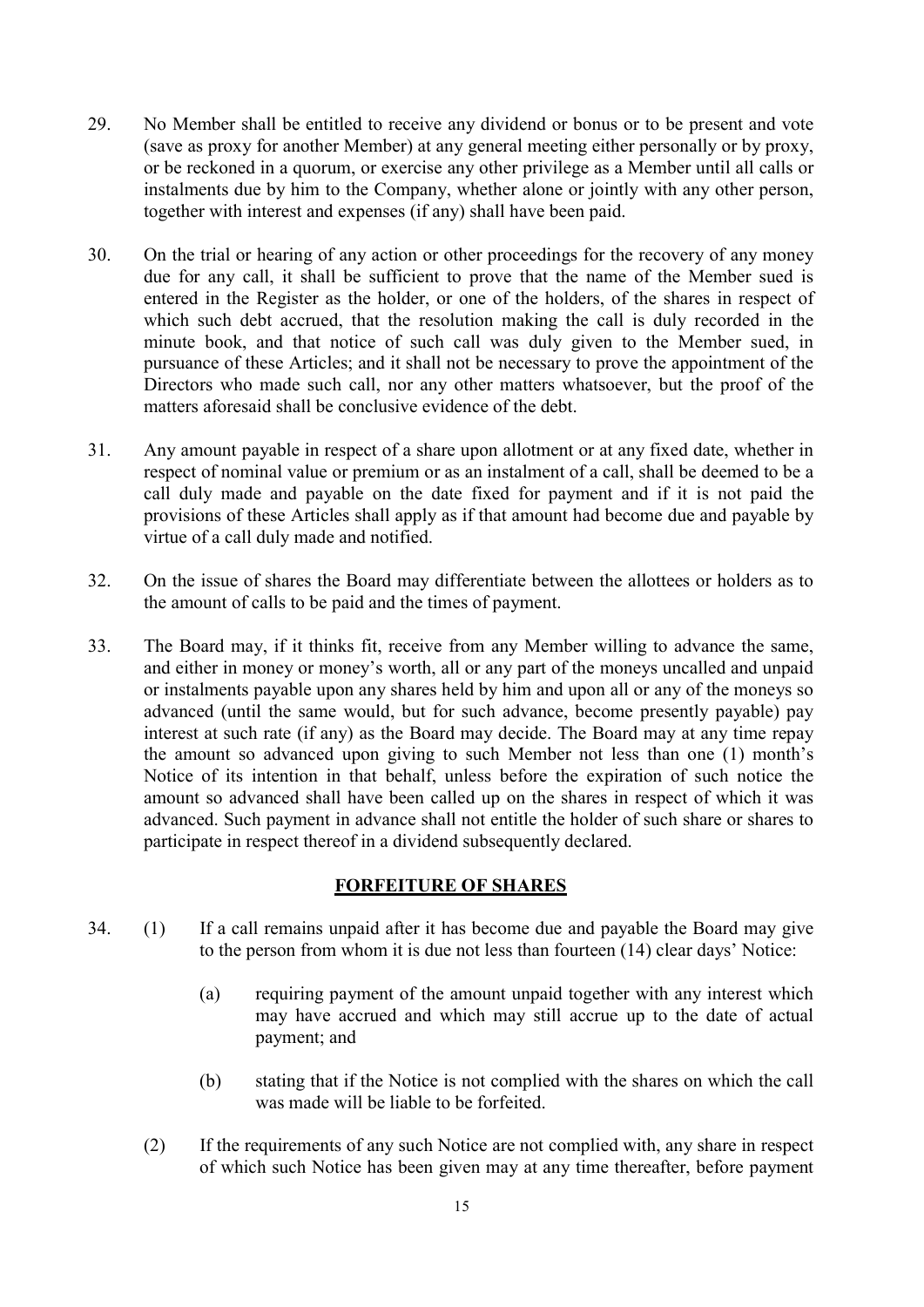of all calls and interest due in respect thereof has been made, be forfeited by a resolution of the Board to that effect, and such forfeiture shall include all dividends and bonuses declared in respect of the forfeited share but not actually paid before the forfeiture.

- 35. When any share has been forfeited, Notice of the forfeiture shall be served upon the person who was before forfeiture the holder of the share. No forfeiture shall be invalidated by any omission or neglect to give such Notice.
- 36. The Board may accept the surrender of any share liable to be forfeited hereunder and, in such case, references in these Articles to forfeiture will include surrender.
- 37. Any share so forfeited shall be deemed the property of the Company and may be sold, reallotted or otherwise disposed of to such person, upon such terms and in such manner as the Board determines, and at any time before a sale, re-allotment or disposition the forfeiture may be annulled by the Board on such terms as the Board determines.
- 38. A person whose shares have been forfeited shall cease to be a Member in respect of the forfeited shares but nevertheless shall remain liable to pay the Company all moneys which at the date of forfeiture were presently payable by him to the Company in respect of the shares, with (if the Directors shall in their discretion so require) interest thereon from the date of forfeiture until payment at such rate (not exceeding twenty per cent. (20%) per annum) as the Board determines. The Board may enforce payment thereof if it thinks fit, and without any deduction or allowance for the value of the forfeited shares, at the date of forfeiture, but his liability shall cease if and when the Company shall have received payment in full of all such moneys in respect of the shares. For the purposes of this Article any sum which, by the terms of issue of a share, is payable thereon at a fixed time which is subsequent to the date of forfeiture, whether on account of the nominal value of the share or by way of premium, shall notwithstanding that time has not yet arrived be deemed to be payable at the date of forfeiture, and the same shall become due and payable immediately upon the forfeiture, but interest thereon shall only be payable in respect of any period between the said fixed time and the date of actual payment.
- 39. A declaration by a Director or the Secretary that a share has been forfeited on a specified date shall be conclusive evidence of the facts therein stated as against all persons claiming to be entitled to the share, and such declaration shall (subject to the execution of an instrument of transfer by the Company if necessary) constitute a good title to the share, and the person to whom the share is disposed of shall be registered as the holder of the share and shall not be bound to see to the application of the consideration (if any), nor shall his title to the share be affected by any irregularity in or invalidity of the proceedings in reference to the forfeiture, sale or disposal of the share. When any share shall have been forfeited, notice of the declaration shall be given to the Member in whose name it stood immediately prior to the forfeiture, and an entry of the forfeiture, with the date thereof, shall forthwith be made in the register, but no forfeiture shall be in any manner invalidated by any omission or neglect to give such notice or make any such entry.
- 40. Notwithstanding any such forfeiture as aforesaid the Board may at any time, before any shares so forfeited shall have been sold, re-allotted or otherwise disposed of, permit the shares forfeited to be bought back upon the terms of payment of all calls and interest due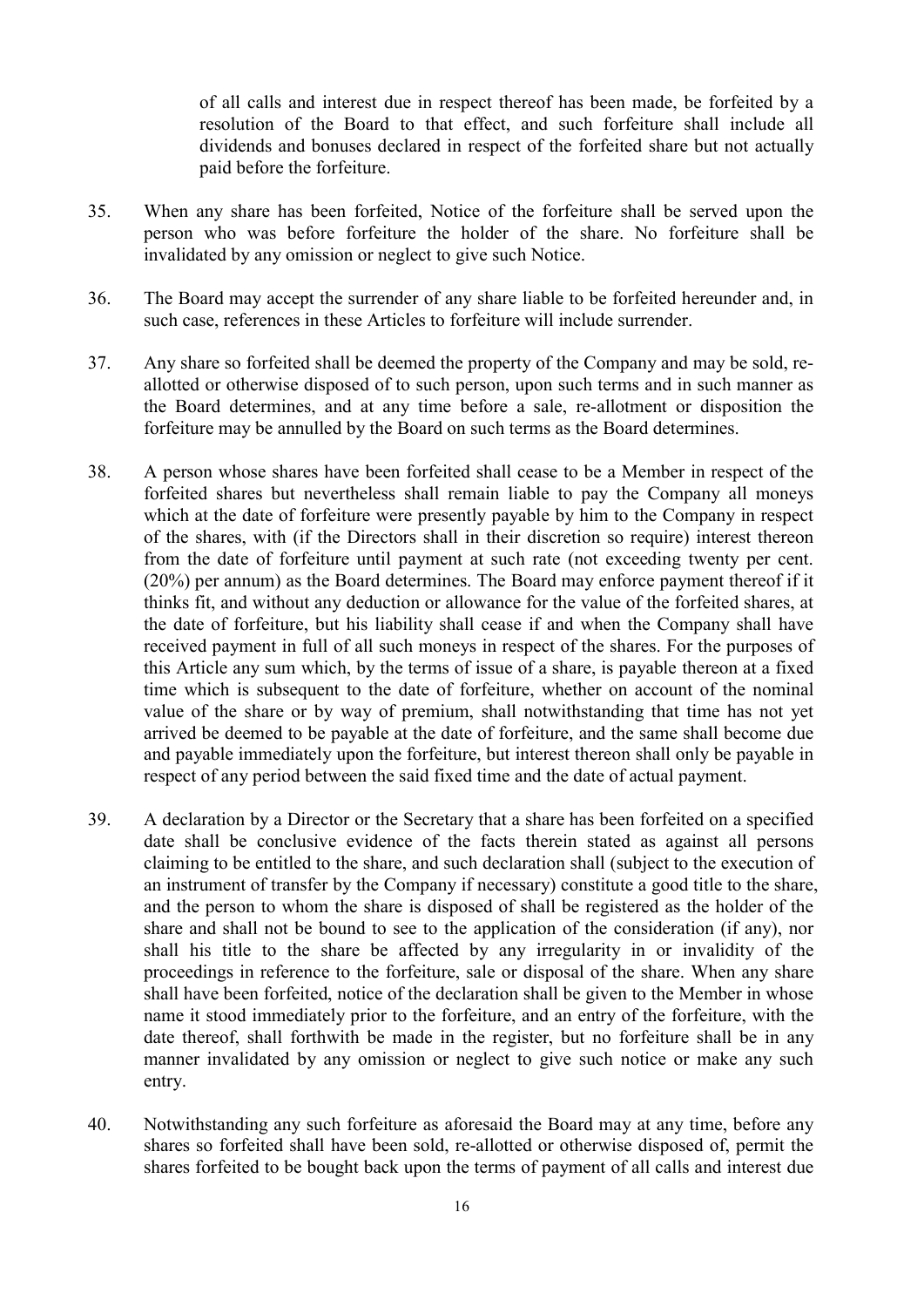upon and expenses incurred in respect of the share, and upon such further terms (if any) as it thinks fit.

- 41. The forfeiture of a share shall not prejudice the right of the Company to any call already made or instalment payable thereon.
- 42. The provisions of these Articles as to forfeiture shall apply in the case of non-payment of any sum which, by the terms of issue of a share, becomes payable at a fixed time, whether on account of the nominal value of the share or by way of premium, as if the same had been payable by virtue of a call duly made and notified.

## REGISTER OF MEMBERS

- 43. (1) The Company shall keep in one or more books a Register of its Members and shall enter therein the following particulars, that is to say:
	- (a) the name and address of each Member, the number and class of shares held by him and the amount paid or agreed to be considered as paid on such shares;
	- (b) the date on which each person was entered in the Register; and
	- (c) the date on which any person ceased to be a Member.
	- (2) The Company may keep an overseas or local or other branch register of Members resident in any place, and the Board may make and vary such regulations as it determines in respect of the keeping of any such register and maintaining a Registration Office in connection therewith.
- 44. The Register and branch register of Members, as the case may be, shall be open to inspection for at least two (2) hours during business hours by Members without charge or by any other person, upon a maximum payment of Hong Kong dollars 2.50 or such lesser sum specified by the Board, at the Office or such other place at which the Register is kept in accordance with the Act or, if appropriate, upon a maximum payment of Hong Kong dollars 1.00 or such lesser sum specified by the Board at the Registration Office. The Register including any overseas or local or other branch register of Members may, after notice has been given by advertisement in an appointed newspaper or any other newspapers in accordance with the requirements of any Designated Stock Exchange or by any electronic means in such manner as may be accepted by the Designated Stock Exchange to that effect, be closed at such times or for such periods not exceeding in the whole thirty (30) days in each year as the Board may determine and either generally or in respect of any class of shares.

### RECORD DATES

- 45. Subject to the Listing Rules, notwithstanding any other provision of these Articles the Company or the Directors may fix any date as the record date for:
	- (a) determining the Members entitled to receive any dividend, distribution, allotment or issue;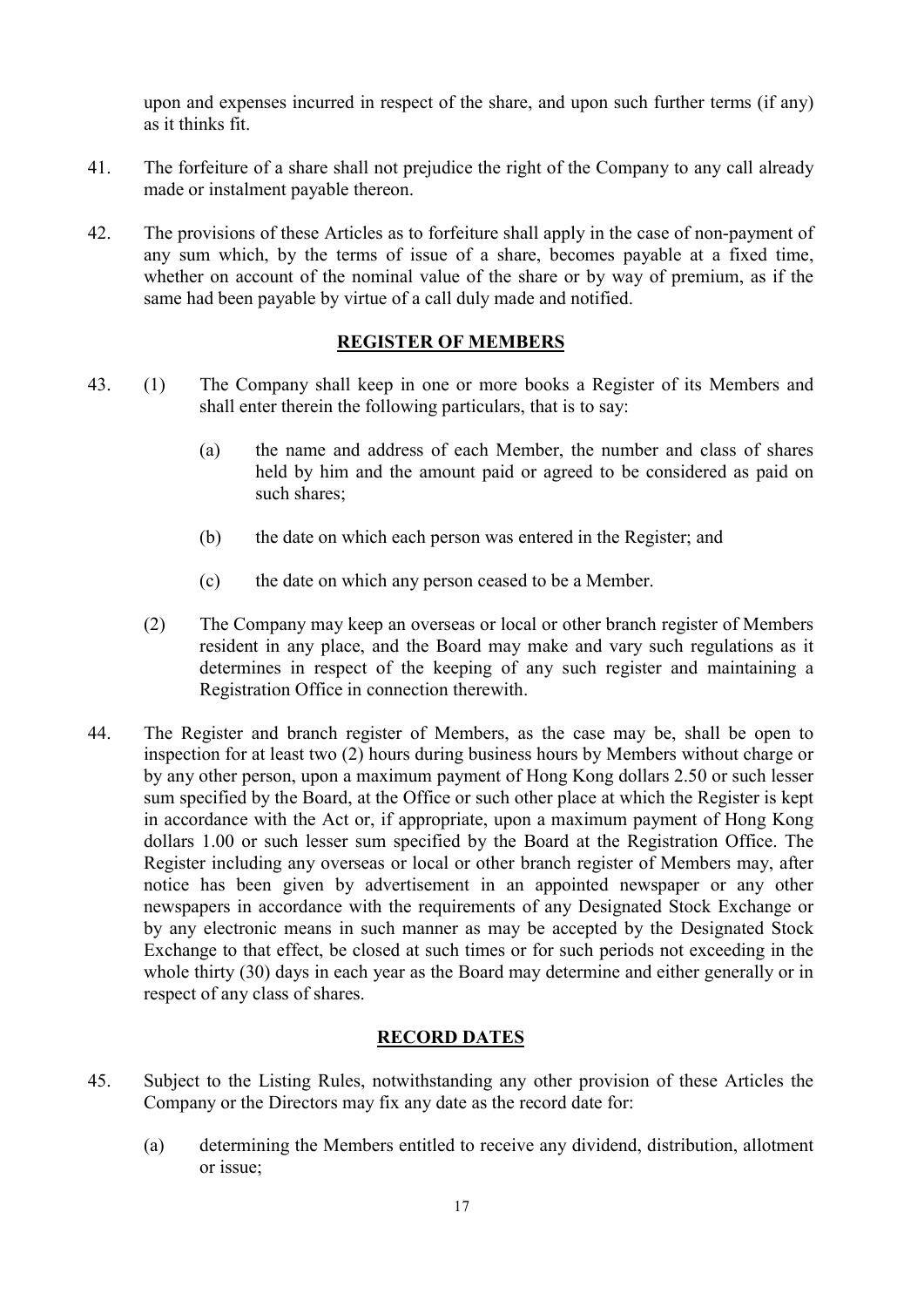(b) determining the Members entitled to receive Notice of and to vote at any general meeting of the Company.

## TRANSFER OF SHARES

46. (1) Subject to these Articles, any Member may transfer all or any of his shares by an instrument of transfer in the usual or common from or in a form prescribed by the Designated Stock Exchange or in any other form approved by the Board and may be under hand or, if the transferor or transferee is a clearing house or its nominee(s), by hand or by machine imprinted signature or by such other manner of execution as the Board may approve from time to time.

(2) Notwithstanding the provisions of subparagraph (1) above, for so long as any shares are listed on the Designated Stock Exchange, titles to such listed shares may be evidenced and transferred in accordance with the laws applicable to and the Listing Rules that are or shall be applicable to such listed shares. The register of members of the Company in respect of its listed shares (whether the Register or a branch register) may be kept by recording the particulars required by Section 40 of the Act in a form otherwise than legible if such recording otherwise complies with the laws applicable to and the Listing Rules that are or shall be applicable to such listed shares.

- 47. The instrument of transfer shall be executed by or on behalf of the transferor and the transferee provided that the Board may dispense with the execution of the instrument of transfer by the transferee in any case which it thinks fit in its discretion to do so. Without prejudice to the last preceding Article, the Board may also resolve, either generally or in any particular case, upon request by either the transferor or transferee, to accept mechanically executed transfers. The transferor shall be deemed to remain the holder of the share until the name of the transferee is entered in the Register in respect thereof. Nothing in these Articles shall preclude the Board from recognising a renunciation of the allotment or provisional allotment of any share by the allottee in favour of some other person.
- 48. (1) The Board may, in its absolute discretion, and without giving any reason therefor, refuse to register a transfer of any share (not being a fully paid up share) to a person of whom it does not approve, or any share issued under any share incentive scheme for employees upon which a restriction on transfer imposed thereby still subsists, and it may also, without prejudice to the foregoing generality, refuse to register a transfer of any share to more than four (4) joint holders or a transfer of any share (not being a fully paid up share) on which the Company has a lien.
	- (2) No transfer shall be made to an infant or to a person of unsound mind or under other legal disability.
	- (3) The Board in so far as permitted by any applicable law may, in its absolute discretion, at any time and from time to time transfer any share upon the Register to any branch register or any share on any branch register to the Register or any other branch register. In the event of any such transfer, the shareholder requesting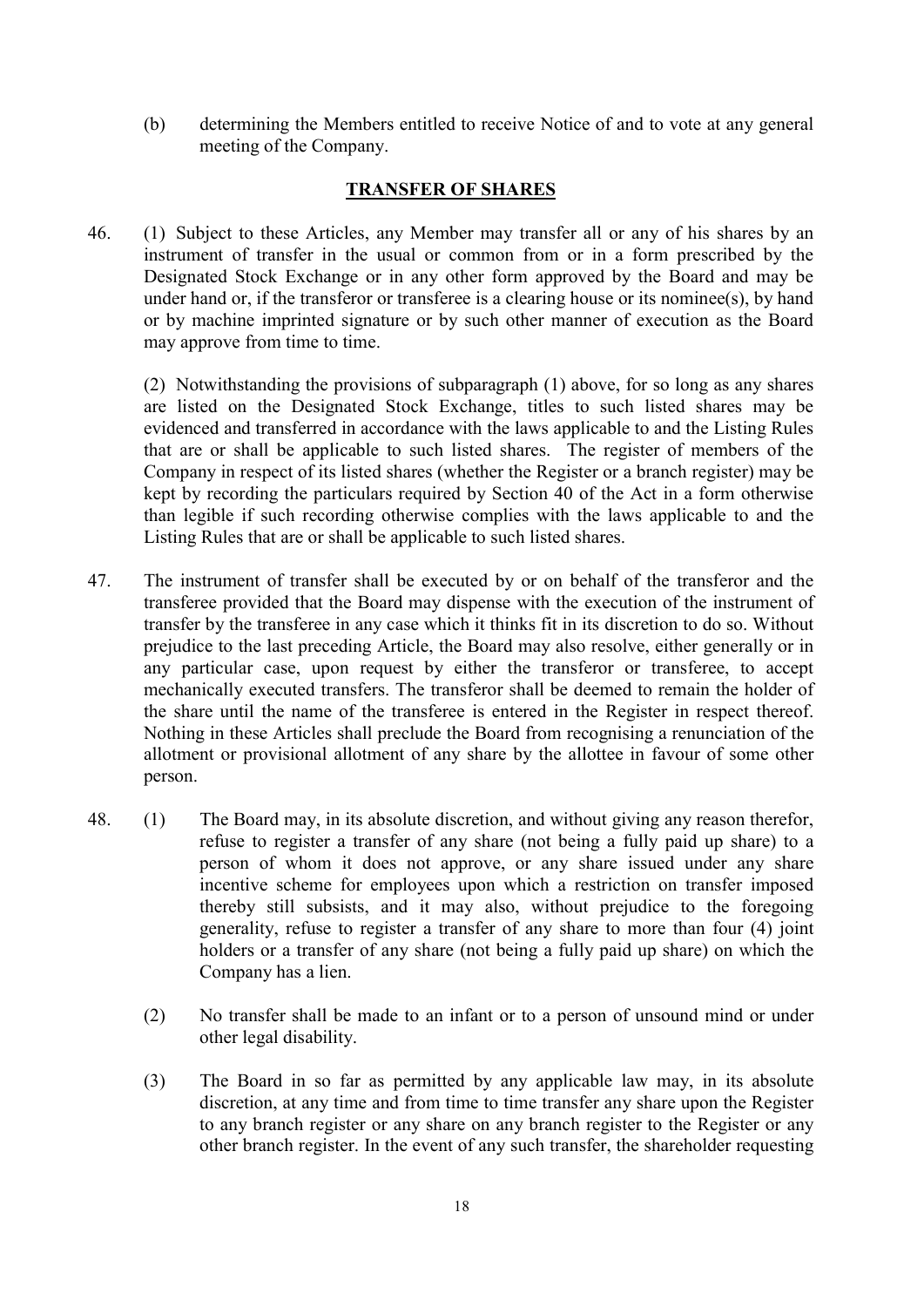such transfer shall bear the cost of effecting the transfer unless the Board otherwise determines.

- (4) Unless the Board otherwise agrees (which agreement may be on such terms and subject to such conditions as the Board in its absolute discretion may from time to time determine, and which agreement the Board shall, without giving any reason therefor, be entitled in its absolute discretion to give or withhold), no shares upon the Register shall be transferred to any branch register nor shall shares on any branch register be transferred to the Register or any other branch register and all transfers and other documents of title shall be lodged for registration, and registered, in the case of any shares on a branch register, at the relevant Registration Office, and, in the case of any shares on the Register, at the Office or such other place at which the Register is kept in accordance with the Act.
- 49. Without limiting the generality of the last preceding Article, the Board may decline to recognise any instrument of transfer unless:–
	- (a) a fee of such maximum sum as the Designated Stock Exchange may determine to be payable or such lesser sum as the Board may from time to time require is paid to the Company in respect thereof;
	- (b) the instrument of transfer is in respect of only one class of share;
	- (c) the instrument of transfer is lodged at the Office or such other place at which the Register is kept in accordance with the Act or the Registration Office (as the case may be) accompanied by the relevant share certificate(s) and such other evidence as the Board may reasonably require to show the right of the transferor to make the transfer (and, if the instrument of transfer is executed by some other person on his behalf, the authority of that person so to do); and
	- (d) if applicable, the instrument of transfer is duly and properly stamped.
- 50. If the Board refuses to register a transfer of any share, it shall, within two (2) months after the date on which the transfer was lodged with the Company, send to each of the transferor and transferee notice of the refusal.
- 51. The registration of transfers of shares or of any class of shares may, after notice has been given by announcement or by electronic communication or by advertisement in any newspapers or by any other means in accordance with the requirements of any Designated Stock Exchange to that effect be suspended at such times and for such periods (not exceeding in the whole thirty (30) days in any year) as the Board may determine. The period of thirty (30) days may be extended in respect of any year if approved by the Members by ordinary resolution.

## TRANSMISSION OF SHARES

52. If a Member dies, the survivor or survivors where the deceased was a joint holder, and his legal personal representatives where he was a sole or only surviving holder, will be the only persons recognised by the Company as having any title to his interest in the shares; but nothing in this Article will release the estate of a deceased Member (whether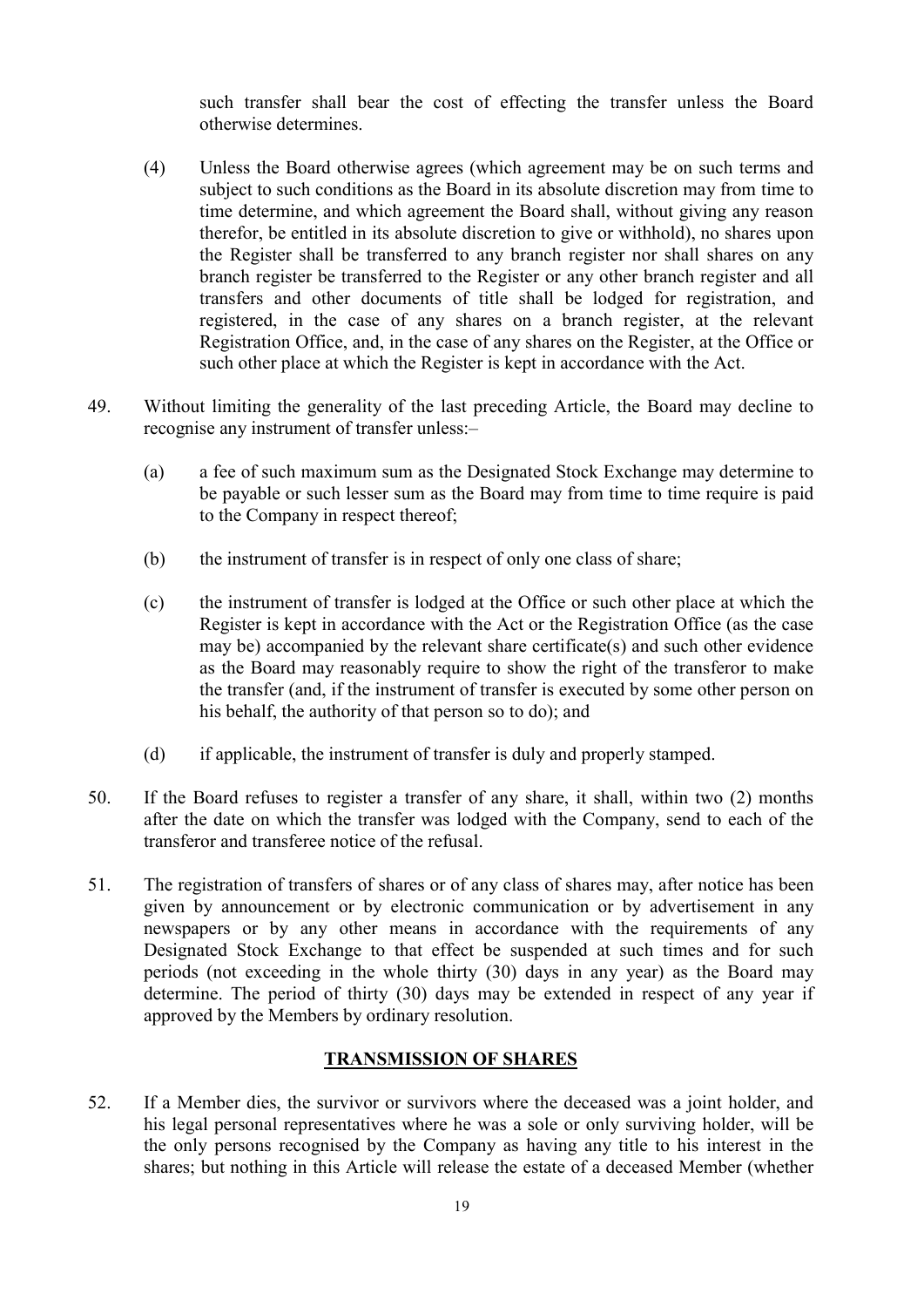sole or joint) from any liability in respect of any share which had been solely or jointly held by him.

- 53. Any person becoming entitled to a share in consequence of the death or bankruptcy or winding-up of a Member may, upon such evidence as to his title being produced as may be required by the Board, elect either to become the holder of the share or to have some person nominated by him registered as the transferee thereof. If he elects to become the holder he shall notify the Company in writing either at the Registration Office or Office, as the case may be, to that effect. If he elects to have another person registered he shall execute a transfer of the share in favour of that person. The provisions of these Articles relating to the transfer and registration of transfers of shares shall apply to such notice or transfer as aforesaid as if the death or bankruptcy of the Member had not occurred and the notice or transfer were a transfer signed by such Member.
- 54. A person becoming entitled to a share by reason of the death or bankruptcy or windingup of a Member shall be entitled to the same dividends and other advantages to which he would be entitled if he were the registered holder of the share. However, the Board may, if it thinks fit, withhold the payment of any dividend payable or other advantages in respect of such share until such person shall become the registered holder of the share or shall have effectually transferred such share, but, subject to the requirements of Article 72(2) being met, such a person may vote at meetings.

### UNTRACEABLE MEMBERS

- 55. (1) Without prejudice to the rights of the Company under paragraph (2) of this Article, the Company may cease sending cheques for dividend entitlements or dividend warrants by post if such cheques or warrants have been left uncashed on two consecutive occasions. However, the Company may exercise the power to cease sending cheques for dividend entitlements or dividend warrants after the first occasion on which such a cheque or warrant is returned undelivered.
	- (2) The Company shall have the power to sell, in such manner as the Board thinks fit, any shares of a Member who is untraceable, but no such sale shall be made unless:
		- (a) all cheques or warrants in respect of dividends of the shares in question, being not less than three in total number, for any sum payable in cash to the holder of such shares in respect of them sent during the relevant period in the manner authorised by the Articles have remained uncashed;
		- (b) so far as it is aware at the end of the relevant period, the Company has not at any time during the relevant period received any indication of the existence of the Member who is the holder of such shares or of a person entitled to such shares by death, bankruptcy or operation of law; and
		- (c) the Company has given notice of its intention to sell such shares to, and caused advertisement both in daily newspaper and in a newspaper circulating in the area of the last known address of such Member or any person entitled to the share under Article 54 and where applicable, in each case in accordance with the requirements of the Designated Stock Exchange, and a period of three (3) months or such shorter period as may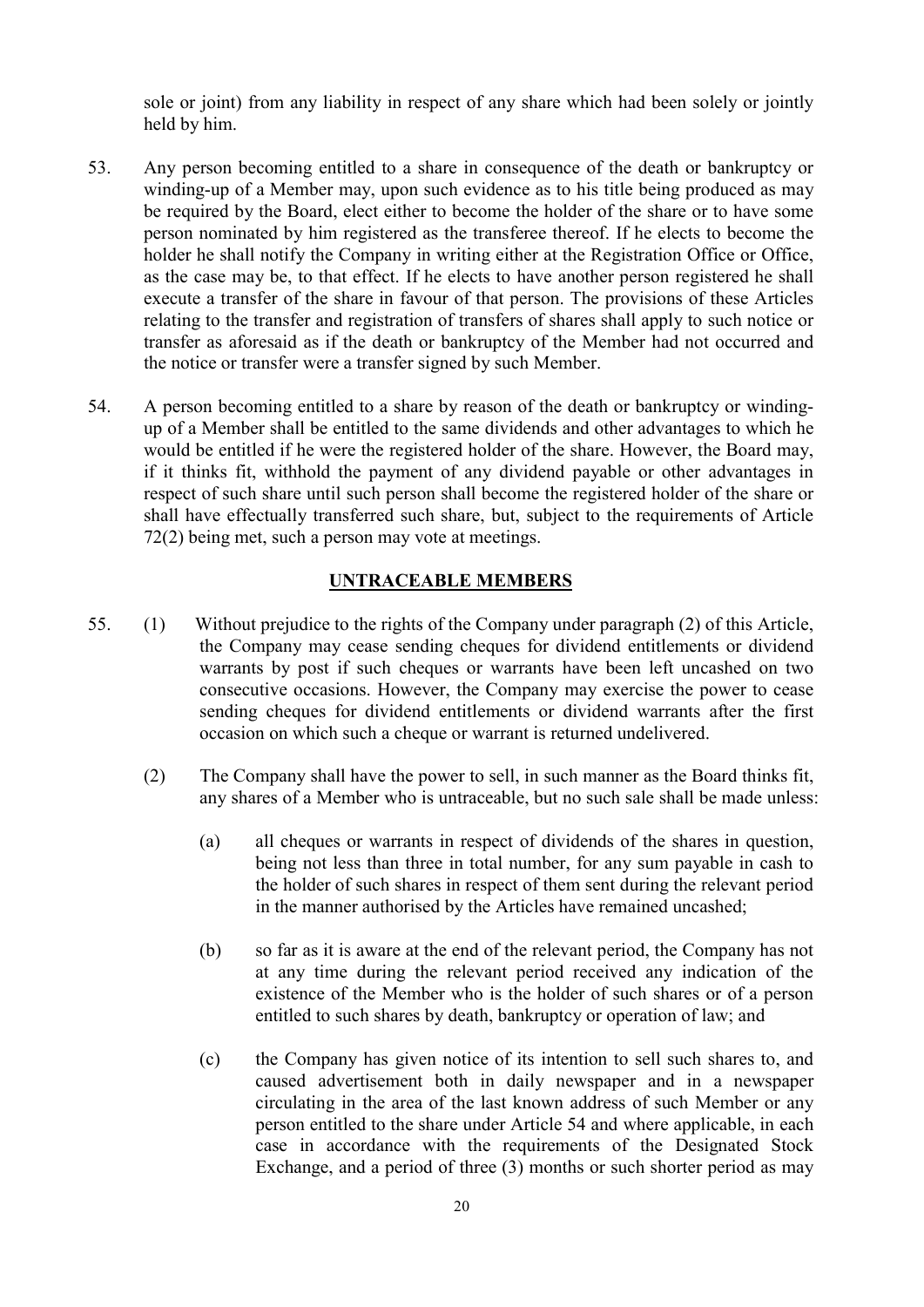be allowed by the Designated Stock Exchange has elapsed since the date of such advertisement.

For the purpose of the foregoing, the "relevant period" means the period commencing twelve (12) years before the date of publication of the advertisement referred to in paragraph (c) of this Article and ending at the expiry of the period referred to in that paragraph.

(3) To give effect to any such sale the Board may authorise some person to transfer the said shares and an instrument of transfer signed or otherwise executed by or on behalf of such person shall be as effective as if it had been executed by the registered holder or the person entitled by transmission to such shares, and the purchaser shall not be bound to see to the application of the purchase money nor shall his title to the shares be affected by any irregularity or invalidity in the proceedings relating to the sale. The net proceeds of the sale will belong to the Company and upon receipt by the Company of such net proceeds it shall become indebted to the former Member for an amount equal to such net proceeds. No trust shall be created in respect of such debt and no interest shall be payable in respect of it and the Company shall not be required to account for any money earned from the net proceeds which may be employed in the business of the Company or as it thinks fit. Any sale under this Article shall be valid and effective notwithstanding that the Member holding the shares sold is dead, bankrupt or otherwise under any legal disability or incapacity.

## GENERAL MEETINGS

- 56. An annual general meeting of the Company shall be held in each financial year other than the financial year of the Company's adoption of these Articles and such annual general meeting must be held within six (6) months after the end of the Company's financial year(unless a longer period would not infringe the Listing Rules, if any).
- 57. Each general meeting, other than an annual general meeting, shall be called an extraordinary general meeting. All general meetings (including an annual general meeting, any adjourned meeting or postponed meeting) may be held as a physical meeting in any part of the world and at one or more locations as provided in Article 64A, as a hybrid meeting or as an electronic meeting, as may be determined by the Board in its absolute discretion.
- 58. The Board may whenever it thinks fit call extraordinary general meetings. Any one or more Member(s) holding at the date of deposit of the requisition not less than one-tenth of the paid up capital of the Company carrying the right of voting at general meetings of the Company shall at all times have the right, by written requisition to the Board or the Secretary of the Company, to require an extraordinary general meeting to be called by the Board for the transaction of any business or resolution specified in such requisition; and such meeting shall be held within two (2) months after the deposit of such requisition. If within twenty-one (21) days of such deposit the Board fails to proceed to convene such meeting the requisitionist(s) himself (themselves) may convene a physical meeting at only one location which will be the Principal Meeting Place, and all reasonable expenses incurred by the requisitionist(s) as a result of the failure of the Board shall be reimbursed to the requisitionist(s) by the Company.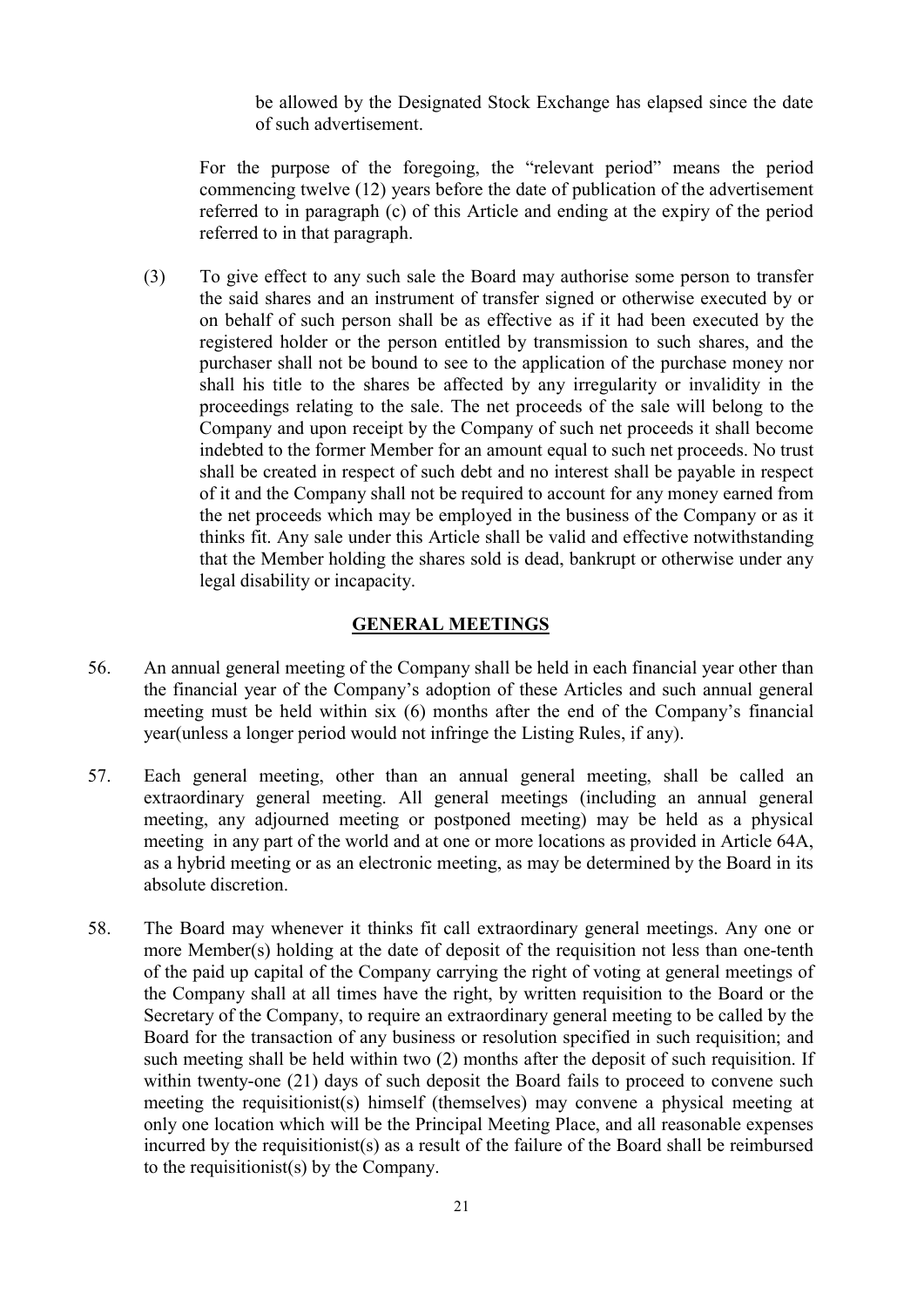## NOTICE OF GENERAL MEETINGS

- 59. (1) An annual general meeting must be called by Notice of not less than twenty-one (21) clear days. All other general meetings (including an extraordinary general meeting) must be called by Notice of not less than fourteen (14) clear days but if permitted by the Listing Rules, a general meeting may be called by shorter notice, subject to the Act, if it is so agreed:
	- (a) in the case of a meeting called as an annual general meeting, by all the Members entitled to attend and vote thereat; and
	- (b) in the case of any other meeting, by a majority in number of the Members having the right to attend and vote at the meeting, being a majority together representing not less than ninety-five per cent. (95%) of the total voting rights at the meeting of all the Members.
	- (2) The Notice shall specify (a) the time and date of the meeting, (b) save for an electronic meeting, the place of the meeting and if there is more than one meeting location as determined by the Board pursuant to Article 64A, the principal place of the meeting (the "Principal Meeting Place"), (c) if the general meeting is to be a hybrid meeting or an electronic meeting, the Notice shall include a statement to that effect and with details of the electronic facilities for attendance and participation by electronic means at the meeting or where such details will be made available by the Company prior to the meeting, and (d) particulars of resolutions to be considered at the meeting. The Notice convening an annual general meeting shall specify the meeting as such. Notice of every general meeting shall be given to all Members other than to such Members as, under the provisions of these Articles or the terms of issue of the shares they hold, are not entitled to receive such Notices from the Company, to all persons entitled to a share in consequence of the death or bankruptcy or winding-up of a Member and to each of the Directors and the Auditors.
- 60. The accidental omission to give Notice of a meeting or (in cases where instruments of proxy are sent out with the Notice) to send such instrument of proxy to, or the non-receipt of such Notice or such instrument of proxy by, any person entitled to receive such Notice shall not invalidate any resolution passed or the proceedings at that meeting.

#### PROCEEDINGS AT GENERAL MEETINGS

- 61. (1) All business shall be deemed special that is transacted at an extraordinary general meeting, and also all business that is transacted at an annual general meeting, with the exception of:
	- (a) the declaration and sanctioning of dividends;
	- (b) consideration and adoption of the accounts and balance sheet and the reports of the Directors and Auditors and other documents required to be annexed to the balance sheet;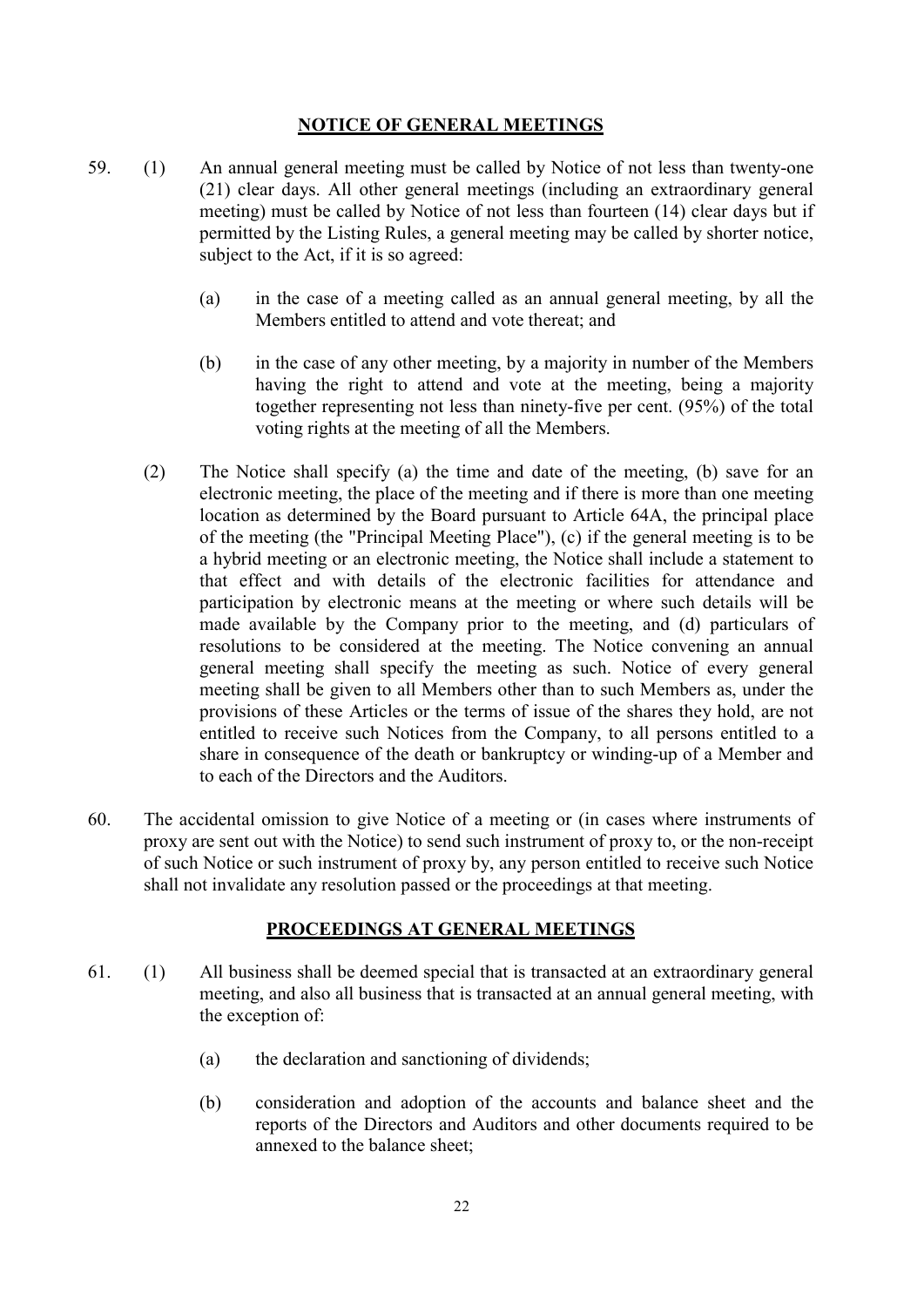- (c) the election of Directors whether by rotation or otherwise in the place of those retiring;
- (d) appointment of Auditors (where special notice of the intention for such appointment is not required by the Act) and other officers; and
- (e) the fixing of the remuneration of the Auditors, and the voting of remuneration or extra remuneration to the Directors.
- (2) No business other than the appointment of a chairman of a meeting shall be transacted at any general meeting unless a quorum is present at the commencement of the business. Two (2) Members entitled to vote and present in person or by proxy or, for quorum purposes only, two persons appointed by the clearing house as authorised representative or proxy shall form a quorum for all purposes.
- 62. If within thirty (30) minutes (or such longer time not exceeding one hour as the chairman of the meeting may determine to wait) after the time appointed for the meeting a quorum is not present, the meeting, if convened on the requisition of Members, shall be dissolved. In any other case it shall stand adjourned to the same day in the next week at the same time and (where applicable) same place(s) or to such time and (where applicable) such place(s) and in such form and manner referred to in Article 57 as the chairman of the meeting (or in default, the Board) may absolutely determine. If at such adjourned meeting a quorum is not present within half an hour from the time appointed for holding the meeting, the meeting shall be dissolved.
- 63. The chairman of the Company or if there is more than one chairman, any one of them as may be agreed amongst themselves or failing such agreement, any one of them elected by all the Directors present shall preside as chairman at a general meeting. If at any meeting no chairman, is present within fifteen (15) minutes after the time appointed for holding the meeting, or is willing to act as chairman, the deputy chairman of the Company or if there is more than one deputy chairman, any one of them as may be agreed amongst themselves or failing such agreement, any one of them elected by all the Directors present shall preside as chairman. If no chairman or deputy chairman is present or is willing to act as chairman of the meeting, the Directors present shall choose one of their number to act, or if one Director only is present he shall preside as chairman if willing to act. If no Director is present, or if each of the Directors present declines to take the chair, or if the chairman chosen shall retire from the chair, the Members present in person or by proxy and entitled to vote shall elect one of their number to be chairman of the meeting.
- 64. Subject to Article 64C, the chairman may, with the consent of any meeting at which a quorum is present (and shall if so directed by the meeting), adjourn the meeting from time to time (or indefinitely) and/or from place to place(s) and/or from one form to another (a physical meeting, a hybrid meeting or an electronic meeting) as the meeting shall determine, but no business shall be transacted at any adjourned meeting other than the business which might lawfully have been transacted at the meeting had the adjournment not taken place. When a meeting is adjourned for fourteen (14) days or more, at least seven (7) clear days' Notice of the adjourned meeting shall be given specifying the details set out in Article 59(2) but it shall not be necessary to specify in such Notice the nature of the business to be transacted at the adjourned meeting and the general nature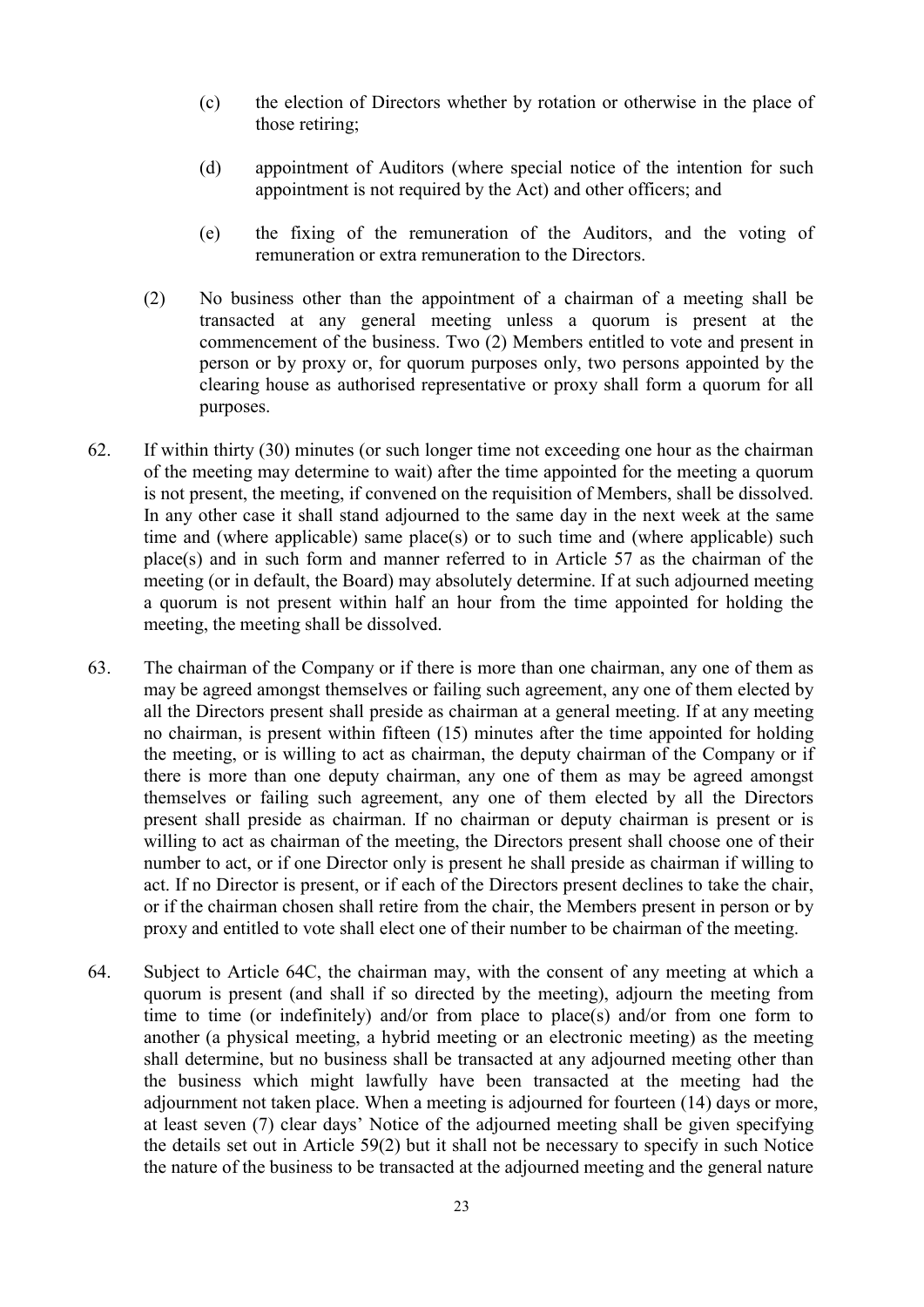of the business to be transacted. Save as aforesaid, it shall be unnecessary to give Notice of an adjournment.

64A (1) The Board may, at its absolute discretion, arrange for persons entitled to attend a general meeting to do so by simultaneous attendance and participation by means of electronic facilities at such location or locations ("Meeting Location(s)") determined by the Board at its absolute discretion. Any Member or any proxy attending and participating in such way or any Member or proxy attending and participating in an electronic meeting or a hybrid meeting by means of electronic facilities is deemed to be present at and shall be counted in the quorum of the meeting.

 (2) All general meetings are subject to the following and, where appropriate, all references to a "Member" or "Members" in this sub-paragraph (2) shall include a proxy or proxies respectively:

 (a) where a Member is attending a Meeting Location and/or in the case of a hybrid meeting, the meeting shall be treated as having commenced if it has commenced at the Principal Meeting Place;

 (b) Members present in person or by proxy at a Meeting Location and/or Members attending and participating in an electronic meeting or a hybrid meeting by means of electronic facilities shall be counted in the quorum for and entitled to vote at the meeting in question, and that meeting shall be duly constituted and its proceedings valid provided that the chairman of the meeting is satisfied that adequate electronic facilities are available throughout the meeting to ensure that Members at all Meeting Locations and Members participating in an electronic meeting or a hybrid meeting by means of electronic facilities are able to participate in the business for which the meeting has been convened;

 (c) where Members attend a meeting by being present at one of the Meeting Locations and/or where Members participating in an electronic meeting or a hybrid meeting by means of electronic facilities, a failure (for any reason) of the electronic facilities or communication equipment, or any other failure in the arrangements for enabling those in a Meeting Location other than the Principal Meeting Place to participate in the business for which the meeting has been convened or in the case of an electronic meeting or a hybrid meeting, the inability of one or more Members or proxies to access, or continue to access, the electronic facilities despite adequate electronic facilities having been made available by the Company, shall not affect the validity of the meeting or the resolutions passed, or any business conducted there or any action taken pursuant to such business provided that there is a quorum present throughout the meeting.

 (d) if any of the Meeting Locations is not in the same jurisdiction as the Principal Meeting Place and/or in the case of a hybrid meeting, the provisions of these Articles concerning the service and giving of Notice for the meeting, and the time for lodging proxies, shall apply by reference to the Principal Meeting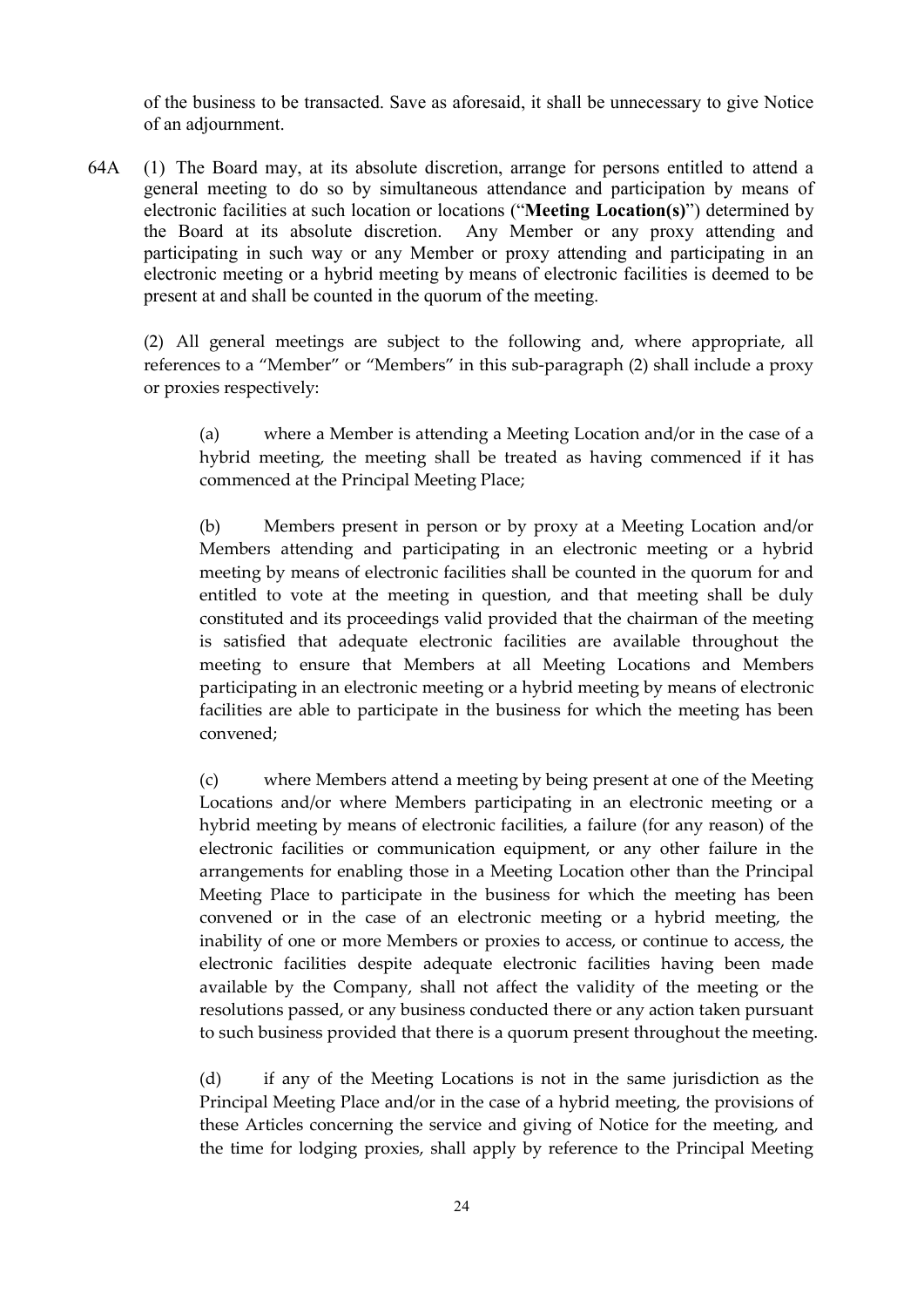Place; and in the case of an electronic meeting, the time for lodging proxies shall be as stated in the Notice for the meeting.

- 64B. The Board and, at any general meeting, the chairman of the meeting may from time to time make arrangements for managing attendance and/or participation and/or voting at the Principal Meeting Place, any Meeting Location(s) and/or participation in an electronic meeting or a hybrid meeting by means of electronic facilities (whether involving the issue of tickets or some other means of identification, passcode, seat reservation, electronic voting or otherwise) as it shall in its absolute discretion consider appropriate, and may from time to time change any such arrangements, provided that a Member who, pursuant to such arrangements, is not entitled to attend, in person or by proxy, at any Meeting Location shall be entitled so to attend at one of the other Meeting Locations; and the entitlement of any Member so to attend the meeting or adjourned meeting or postponed meeting at such Meeting Location or Meeting Locations shall be subject to any such arrangement as may be for the time being in force and by the Notice of meeting or adjourned meeting or postponed meeting stated to apply to the meeting.
- 64C. If it appears to the chairman of the general meeting that:

(a) the electronic facilities at the Principal Meeting Place or at such other Meeting Location(s) at which the meeting may be attended have become inadequate for the purposes referred to in Article 64A(1) or are otherwise not sufficient to allow the meeting to be conducted substantially in accordance with the provisions set out in the Notice of the meeting; or

(b) in the case of an electronic meeting or a hybrid meeting, electronic facilities being made available by the Company have become inadequate; or

(c) it is not possible to ascertain the view of those present or to give all persons entitled to do so a reasonable opportunity to communicate and/or vote at the meeting; or

(d) there is violence or the threat of violence, unruly behaviour or other disruption occurring at the meeting or it is not possible to secure the proper and orderly conduct of the meeting;

then, without prejudice to any other power which the chairman of the meeting may have under these Articles or at common law, the chairman may, at his/her absolute discretion, without the consent of the meeting, and before or after the meeting has started and irrespective of whether a quorum is present, interrupt or adjourn the meeting (including adjournment for indefinite period). All business conducted at the meeting up to the time of such adjournment shall be valid.

64D. The Board and, at any general meeting, the chairman of the meeting may make any arrangement and impose any requirement or restriction the Board or the chairman of the meeting, as the case may be, considers appropriate to ensure the security and orderly conduct of a meeting (including, without limitation, requirements for evidence of identity to be produced by those attending the meeting, the searching of their personal property and the restriction of items that may be taken into the meeting place,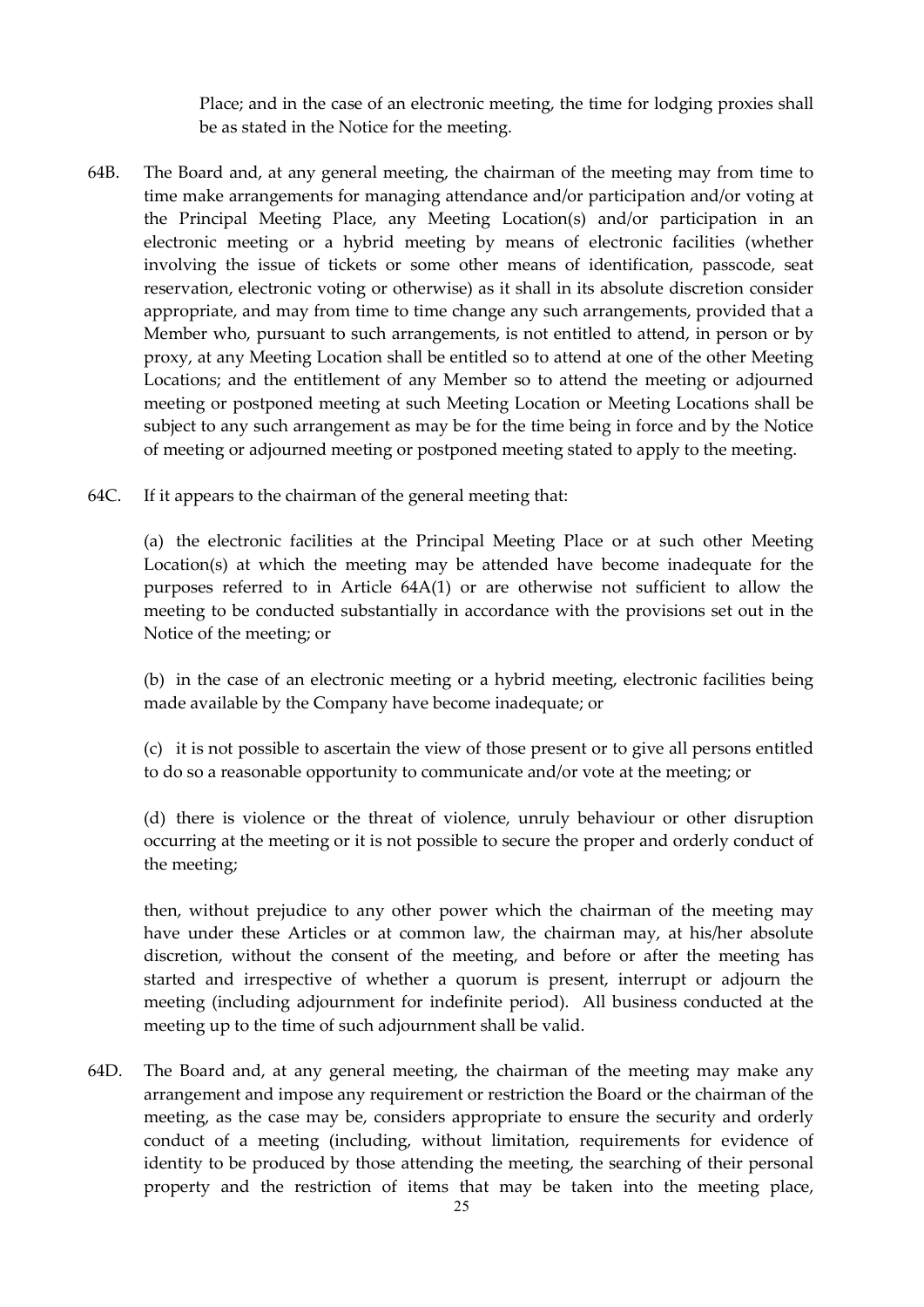determining the number and frequency of and the time allowed for questions that may be raised at a meeting). Members shall also comply with all requirements or restrictions imposed by the owner of the premises at which the meeting is held. Any decision made under this Article shall be final and conclusive and a person who refuses to comply with any such arrangements, requirements or restrictions may be refused entry to the meeting or ejected (physically or electronically) from the meeting.

- 64E. If, after the sending of Notice of a general meeting but before the meeting is held, or after the adjournment of a meeting but before the adjourned meeting is held (whether or not Notice of the adjourned meeting is required), the Directors, in their absolute discretion, consider that it is inappropriate, impracticable, unreasonable or undesirable for any reason to hold the general meeting on the date or at the time or place or by means of electronic facilities specified in the Notice calling the meeting, they may change or postpone the meeting to another date, time and/or place and/or change the electronic facilities and/or change the form of the meeting (a physical meeting, an electronic meeting or a hybrid meeting) without approval from the Members. Without prejudice to the generality of the foregoing, the Directors shall have the power to provide in every Notice calling a general meeting the circumstances in which a postponement of the relevant general meeting may occur automatically without further notice, including without limitation where a number 8 or higher typhoon signal, black rainstorm warning or other similar event is in force at any time on the day of the meeting. This Article shall be subject to the following:
	- (a) when a meeting is so postponed, the Company shall endeavour to post a Notice of such postponement on the Company's website as soon as practicable (provided that failure to post such a Notice shall not affect the automatic postponement of a meeting);
	- (b) when only the form of the meeting or electronic facilities specified in the Notice are changed, the Board shall notify the Members of details of such change in such manner as the Board may determine;
	- (c) when a meeting is postponed or changed in accordance with this Article, subject to and without prejudice to Article 64, unless already specified in the original Notice of the meeting, the Board shall fix the date, time, place (if applicable) and electronic facilities (if applicable) for the postponed or changed meeting and shall notify the Members of such details in such manner as the Board may determine; further all proxy forms shall be valid (unless revoked or replaced by a new proxy) if they are received as required by these Articles not less than 48 hours before the time of the postponed meeting; and
	- (d) Notice of the business to be transacted at the postponed or changed meeting shall not be required, nor shall any accompanying documents be required to be recirculated, provided that the business to be transacted at the postponed or changed meeting is the same as that set out in the original Notice of general meeting circulated to the Members.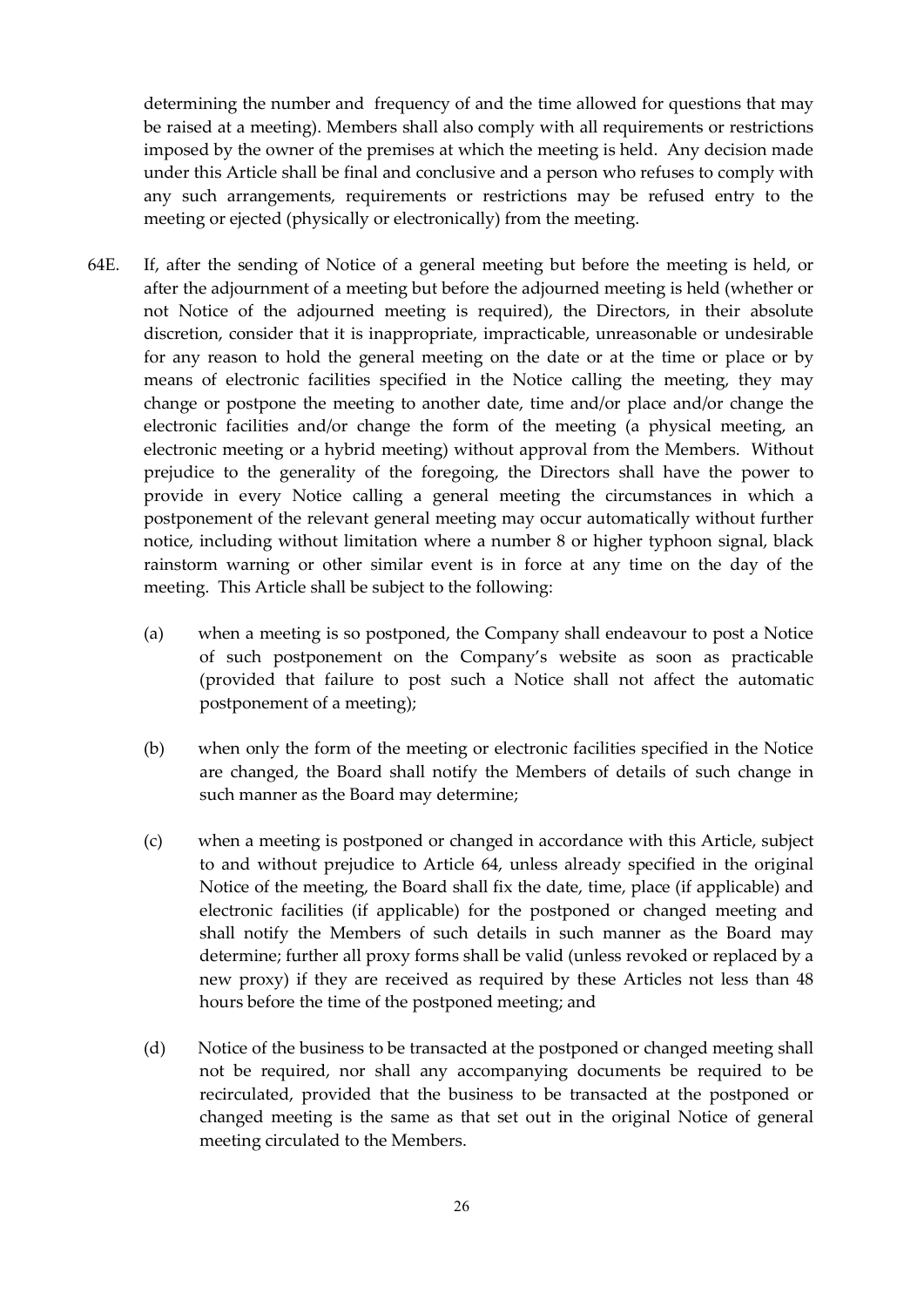- 64F All persons seeking to attend and participate in an electronic meeting or a hybrid meeting shall be responsible for maintaining adequate facilities to enable them to do so. Subject to Article 64C, any inability of a person or persons to attend or participate in a general meeting by way of electronic facilities shall not invalidate the proceedings of and/or resolutions passed at that meeting.
- 64G Without prejudice to other provisions in Article 64, a physical meeting may also be held by means of such telephone, electronic or other communication facilities as permit all persons participating in the meeting to communicate with each other simultaneously and instantaneously, and participation in such a meeting shall constitute presence in person at such meeting.65. If an amendment is proposed to any resolution under consideration but is in good faith ruled out of order by the chairman of the meeting, the proceedings on the substantive resolution shall not be invalidated by any error in such ruling. In the case of a resolution duly proposed as a special resolution, no amendment thereto (other than a mere clerical amendment to correct a patent error) may in any event be considered or voted upon.

## VOTING

- 66. (1) Subject to any special rights or restrictions as to voting for the time being attached to any shares by or in accordance with these Articles, at any general meeting on a poll every Member present in person or by proxy shall have one vote for every fully paid share of which he is the holder but so that no amount paid up or credited as paid up on a share in advance of calls or instalments is treated for the foregoing purposes as paid up on the share. A resolution put to the vote of a meeting shall be decided by way of a poll save that, in the case of a physical meeting, the chairman of the meeting may in good faith, allow a resolution which relates purely to a procedural or administrative matter to be voted on by a show of hands in which case every Member present in person or by proxy(ies) shall have one vote provided that where more than one proxy is appointed by a Member which is a clearing house (or its nominee(s)), each such proxy shall have one vote on a show of hands. For purposes of this Article, procedural and administrative matters are those that (i) are not on the agenda of the general meeting or in any supplementary circular that may be issued by the Company to its Members; and (ii) relate to the chairman's duties to maintain the orderly conduct of the meeting and/or allow the business of the meeting to be properly and effectively dealt with, whilst allowing all Members a reasonable opportunity to express their views. Votes (whether on a show of hands or by way of poll) may be cast by such means, electronic or otherwise, as the Directors or the chairman of the meeting may determine.
	- (2) In the case of a physical meeting where a show of hands is allowed, before or on the declaration of the result of the show of hands, a poll may be demanded:
		- (a) by at least three Members present in person or by proxy for the time being entitled to vote at the meeting; or
		- (b) by a Member or Members present in person or by proxy and representing not less than one-tenth of the total voting rights of all Members having the right to vote at the meeting; or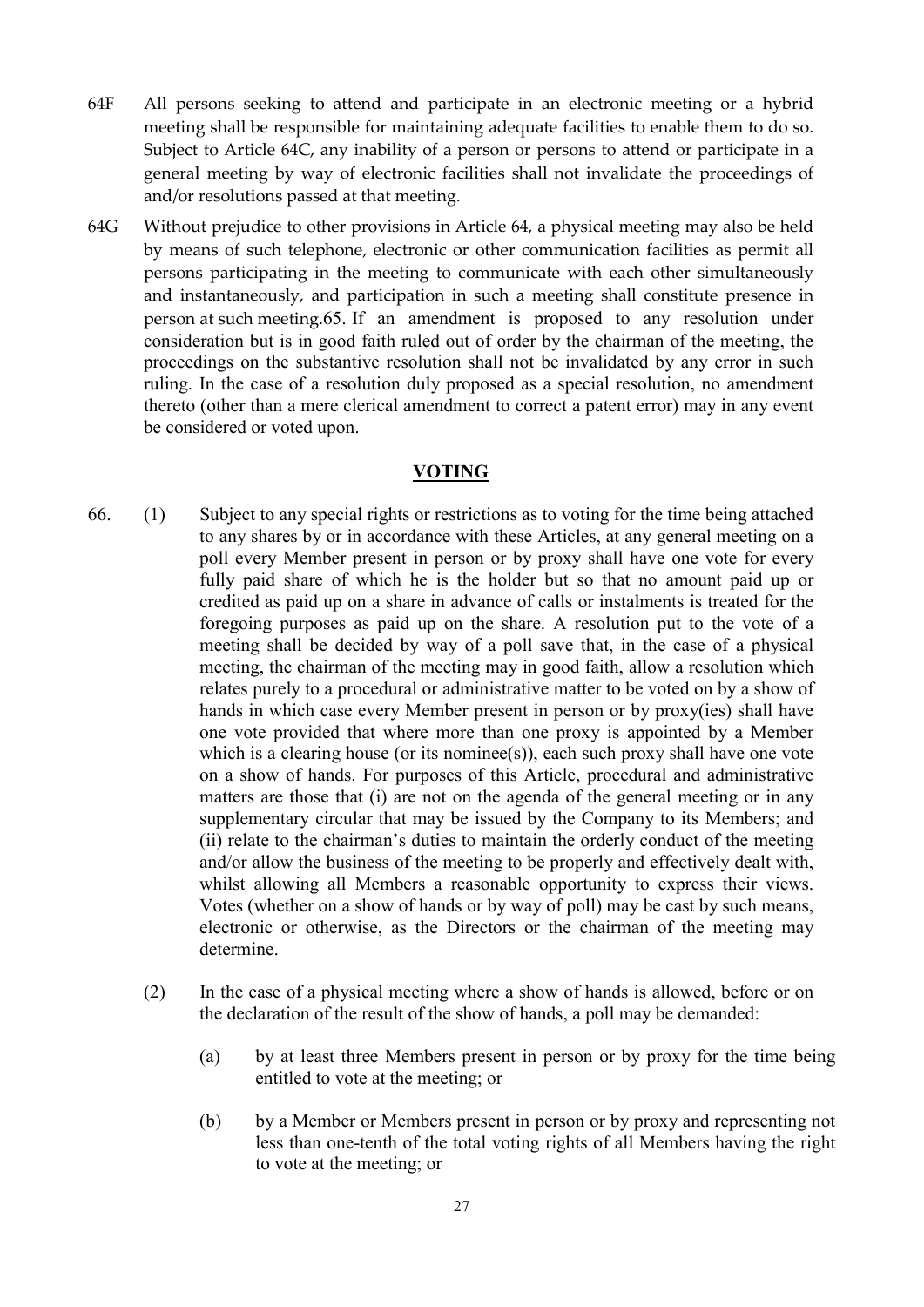(c) by a Member or Members present in person or by proxy and holding shares in the Company conferring a right to vote at the meeting being shares on which an aggregate sum has been paid up equal to not less than one-tenth of the total sum paid up on all shares conferring that right.

A demand by a person as proxy for a Member shall be deemed to be the same as a demand by the Member.

- 67. Where a resolution is voted on by a show of hands, a declaration by the chairman that a resolution has been carried, or carried unanimously, or by a particular majority, or not carried by a particular majority, or lost, and an entry to that effect made in the minute book of the Company, shall be conclusive evidence of the facts without proof of the number or proportion of the votes recorded for or against the resolution. The result of the poll shall be deemed to be the resolution of the meeting. The Company shall only be required to disclose the voting figures on a poll if such disclosure is required by the Listing Rules.
- 68. On a poll votes may be given either personally or by proxy.
- 69. A person entitled to more than one vote on a poll need not use all his votes or cast all the votes he uses in the same way.
- 70. All questions submitted to a meeting shall be decided by a simple majority of votes except where a greater majority is required by these Articles or by the Act. In the case of an equality of votes, the chairman of such meeting shall be entitled to a second or casting vote in addition to any other vote he may have.
- 71. Where there are joint holders of any share any one of such joint holders may vote, either in person or by proxy, in respect of such share as if he were solely entitled thereto, but if more than one of such joint holders be present at any meeting the vote of the senior holder who tenders a vote, whether in person or by proxy, shall be accepted to the exclusion of the votes of the other joint holders, and for this purpose seniority shall be determined by the order in which the names stand in the Register in respect of the joint holding. Several executors or administrators of a deceased Member in whose name any share stands shall for the purposes of this Article be deemed joint holders thereof.
- 72. (1) A Member who is a patient for any purpose relating to mental health or in respect of whom an order has been made by any court having jurisdiction for the protection or management of the affairs of persons incapable of managing their own affairs may vote, by his receiver, committee, curator bonis or other person in the nature of a receiver, committee or curator bonis appointed by such court, and such receiver, committee, curator bonis or other person may vote by proxy, and may otherwise act and be treated as if he were the registered holder of such shares for the purposes of general meetings, provided that such evidence as the Board may require of the authority of the person claiming to vote shall have been deposited at the Office, head office or Registration Office, as appropriate, not less than forty-eight (48) hours before the time appointed for holding the meeting, or adjourned meeting, or postponed meeting, as the case may be.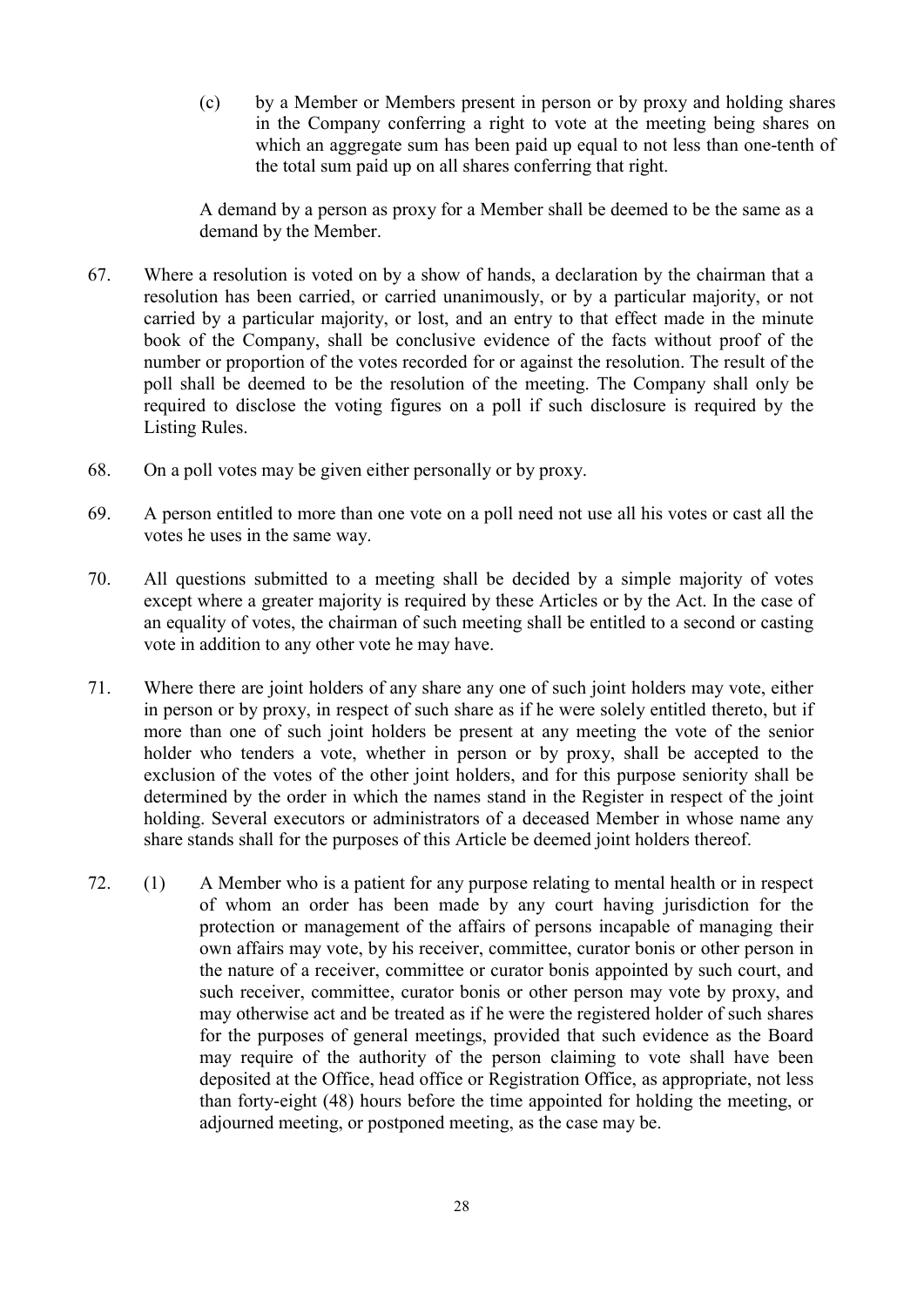- (2) Any person entitled under Article 53 to be registered as the holder of any shares may vote at any general meeting in respect thereof in the same manner as if he were the registered holder of such shares, provided that forty-eight (48) hours at least before the time of the holding of the meeting or adjourned meeting or postponed meeting, as the case may be, at which he proposes to vote, he shall satisfy the Board of his entitlement to such shares, or the Board shall have previously admitted his right to vote at such meeting in respect thereof.
- 73 (1). No Member shall, unless the Board otherwise determines, be entitled to attend and vote and to be reckoned in a quorum at any general meeting unless he is duly registered and all calls or other sums presently payable by him in respect of shares in the Company have been paid.
	- (2). All members shall have the right to (a) speak at a general meeting; and (b) vote at a general meeting except where a Member is required, by the Listing Rules, to abstain from voting to approve the matter under consideration.
	- (3) Where the Company has knowledge that any Member is, under the Listing Rules, required to abstain from voting on any particular resolution of the Company or restricted to voting only for or only against any particular resolution of the Company, any votes cast by or on behalf of such Member in contravention of such requirement or restriction shall not be counted.

## 74. If:

- (a) any objection shall be raised to the qualification of any voter; or
- (b) any votes have been counted which ought not to have been counted or which might have been rejected; or
- (c) any votes are not counted which ought to have been counted;

the objection or error shall not vitiate the decision of the meeting or adjourned meeting or postponed meeting on any resolution unless the same is raised or pointed out at the meeting or, as the case may be, the adjourned meeting or postponed meeting at which the vote objected to is given or tendered or at which the error occurs. Any objection or error shall be referred to the chairman of the meeting and shall only vitiate the decision of the meeting on any resolution if the chairman decides that the same may have affected the decision of the meeting. The decision of the chairman on such matters shall be final and conclusive.

# PROXIES

75. Any Member entitled to attend and vote at a meeting of the Company shall be entitled to appoint another person as his proxy to attend and vote instead of him. A Member who is the holder of two or more shares may appoint more than one proxy to represent him and vote on his behalf at a general meeting of the Company or at a class meeting. A proxy need not be a Member. In addition, a proxy or proxies representing either a Member who is an individual or a Member which is a corporation shall be entitled to exercise the same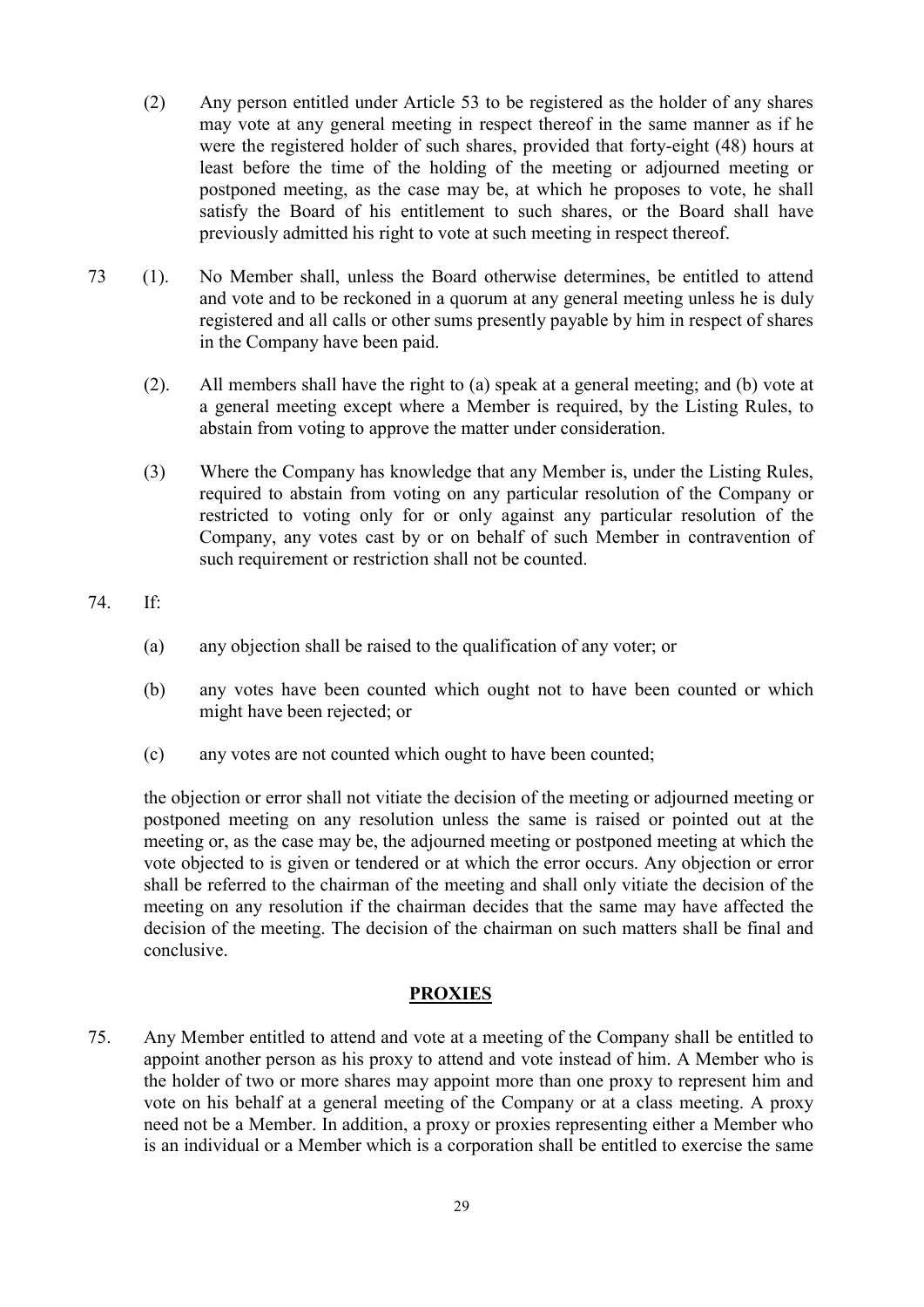powers on behalf of the Member which he or they represent as such Member could exercise.

- 76. The instrument appointing a proxy shall be in writing under the hand of the appointor or of his attorney duly authorised in writing or, if the appointor is a corporation, either under its seal or under the hand of an officer, attorney or other person authorised to sign the same. In the case of an instrument of proxy purporting to be signed on behalf of a corporation by an officer thereof it shall be assumed, unless the contrary appears, that such officer was duly authorised to sign such instrument of proxy on behalf of the corporation without further evidence of the facts.
- 77. (1) The Company may, at its absolute discretion, provide an electronic address for the receipt of any document or information relating to proxies for a general meeting (including any instrument of proxy or invitation to appoint a proxy, any document necessary to show the validity of, or otherwise relating to, an appointment of proxy (whether or not required under these Articles) and notice of termination of the authority of a proxy). If such an electronic address is provided, the Company shall be deemed to have agreed that any such document or information (relating to proxies as aforesaid) may be sent by electronic means to that address, subject as hereafter provided and subject to any other limitations or conditions specified by the Company when providing the address. Without limitation, the Company may from time to time determine that any such electronic address may be used generally for such matters or specifically for particular meetings or purposes and, if so, the Company may provide different electronic addresses for different purposes. The Company may also impose any conditions on the transmission of and its receipt of such electronic communications including, for the avoidance of doubt, imposing any security or encryption arrangements as may be specified by the Company. If any document or information required to be sent to the Company under this Article is sent to the Company by electronic means, such document or information is not treated as validly delivered to or deposited with the Company if the same is not received by the Company at its designated electronic address provided in accordance with this Article or if no electronic address is so designated by the Company for the receipt of such document or information.
	- (2) The instrument appointing a proxy and (if required by the Board) the power of attorney or other authority (if any) under which it is signed, or a certified copy of such power or authority, shall be delivered to such place or one of such places (if any) as may be specified for that purpose in or by way of note to or in any document accompanying the Notice convening the meeting (or, if no place is so specified at the Registration Office or the Office, as may be appropriate), or if the Company has provided an electronic address in accordance with the preceding paragraph, shall be received at the electronic address specified, not less than forty-eight (48) hours before the time appointed for holding the meeting or adjourned meeting or postponed meeting at which the person named in the instrument proposes to vote. No instrument appointing a proxy shall be valid after the expiration of twelve (12) months from the date named in it as the date of its execution, except at an adjourned meeting or postponed meeting in cases where the meeting was originally held within twelve (12) months from such date. Delivery of an instrument appointing a proxy shall not preclude a Member from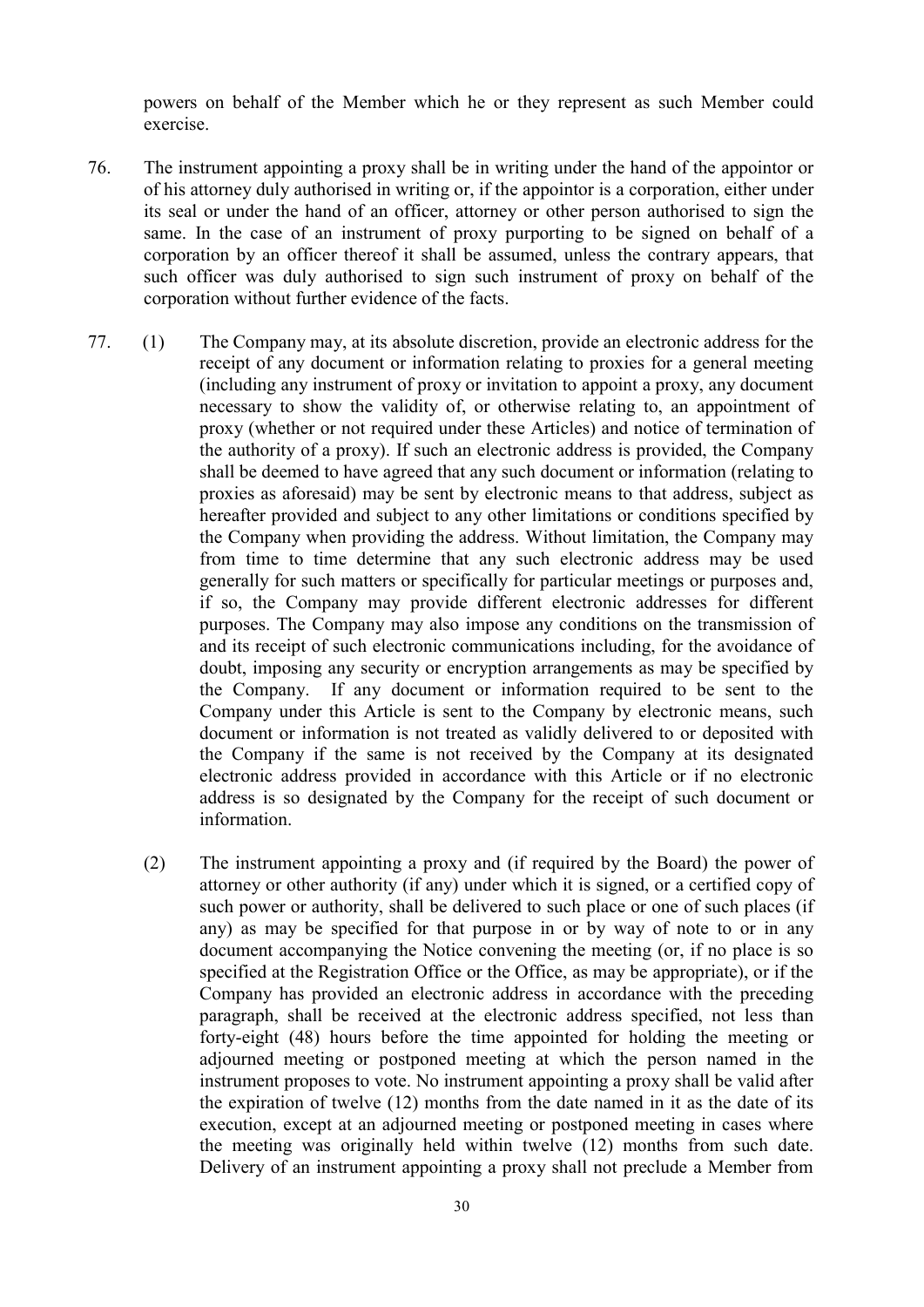attending and voting at the meeting convened and in such event, the instrument appointing a proxy shall be deemed to be revoked.

- 78. Instruments of proxy shall be in any common form or in such other form as the Board may approve (provided that this shall not preclude the use of the two-way form) and the Board may, if it thinks fit, send out with the Notice of any meeting forms of instrument of proxy for use at the meeting. The instrument of proxy shall be deemed to confer authority to vote on any amendment of a resolution put to the meeting for which it is given as the proxy thinks fit. The instrument of proxy shall, unless the contrary is stated therein, be valid as well for any adjournment or postponement of the meeting as for the meeting to which it relates. The Board may decide, either generally or in any particular case, to treat a proxy appointment as valid notwithstanding that the appointment or any of the information required under these Articles has not been received in accordance with the requirements of these Articles. Subject to aforesaid, if the proxy appointment and any of the information required under these Articles is not received in the manner set out in these Articles, the appointee shall not be entitled to vote in respect of the shares in question.
- 79. A vote given in accordance with the terms of an instrument of proxy shall be valid notwithstanding the previous death or insanity of the principal, or revocation of the instrument of proxy or of the authority under which it was executed, provided that no intimation in writing of such death, insanity or revocation shall have been received by the Company at the Office or the Registration Office (or such other place as may be specified for the delivery of instruments of proxy in the Notice convening the meeting or other document sent therewith) two (2) hours at least before the commencement of the meeting or adjourned meeting or postponed meeting, at which the instrument of proxy is used.
- 80. Anything which under these Articles a Member may do by proxy he may likewise do by his duly appointed attorney and the provisions of these Articles relating to proxies and instruments appointing proxies shall apply mutatis mutandis in relation to any such attorney and the instrument under which such attorney is appointed.

## CORPORATIONS ACTING BY REPRESENTATIVES

- 81. (1) Any corporation which is a Member may by resolution of its directors or other governing body authorise such person as it thinks fit to act as its representative at any meeting of the Company or at any meeting of any class of Members. The person so authorised shall be entitled to exercise the same powers on behalf of such corporation as the corporation could exercise if it were an individual Member and such corporation shall for the purposes of these Articles be deemed to be present in person at any such meeting if a person so authorised is present thereat.
	- (2) If a clearing house (or its nominee(s)), being a corporation, is a Member, it may authorise such persons as it thinks fit to act as its representatives at any meeting of the Company or at any meeting of any class of Members provided that, if more than one person is so authorised, the authorisation shall specify the number and class of shares in respect of which each such representative is so authorised. Each person so authorised under the provisions of this Article shall be deemed to have been duly authorised without further evidence of the facts and be entitled to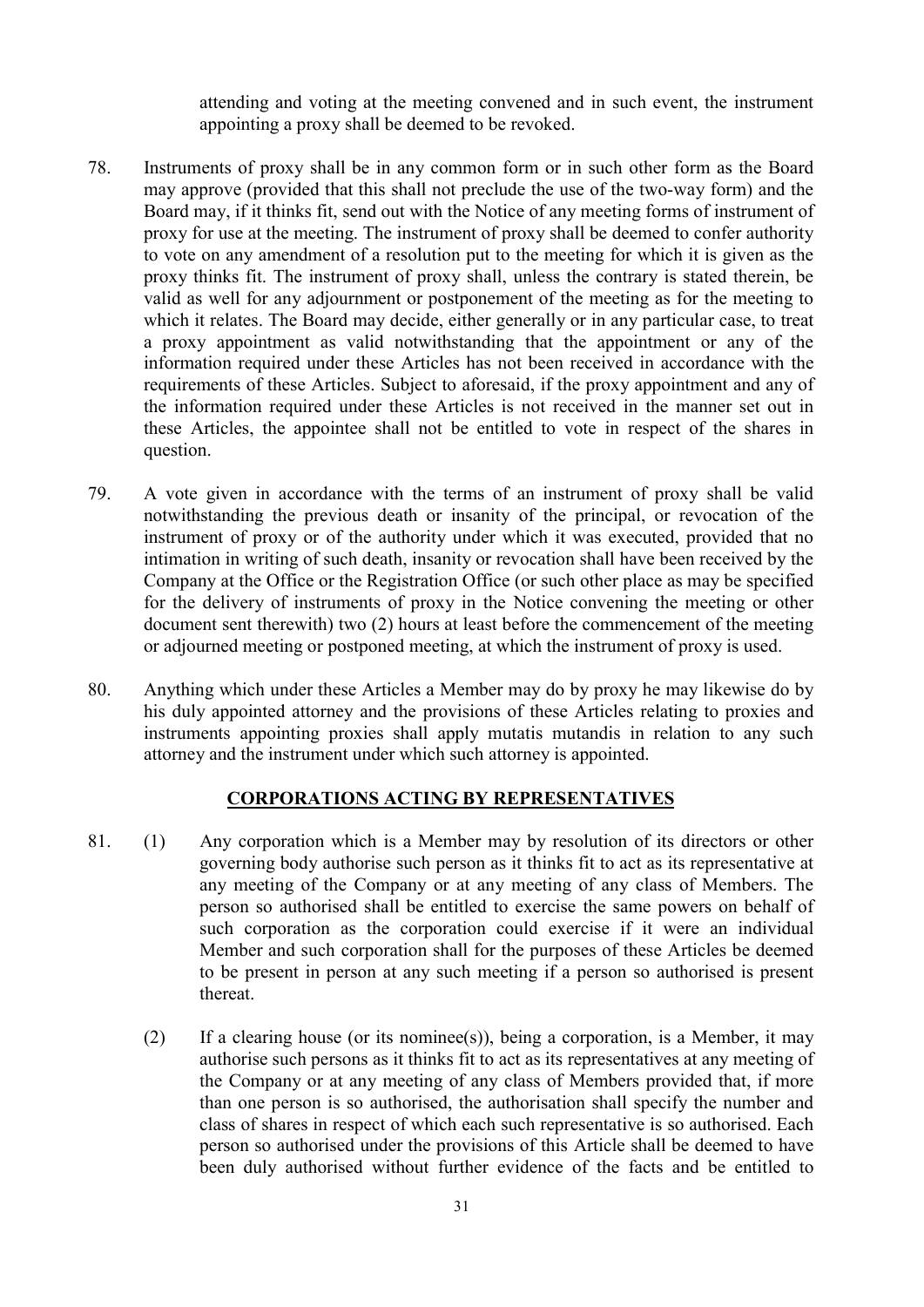exercise the same rights and powers on behalf of the clearing house (or its nominee(s)) as if such person was the registered holder of the shares of the Company held by the clearing house (or its nominee(s)) including, where a show of hands is allowed, the right to vote individually on a show of hands.

(3) Any reference in these Articles to a duly authorised representative of a Member being a corporation shall mean a representative authorised under the provisions of this Article.

### WRITTEN RESOLUTIONS OF MEMBERS

82. A resolution in writing signed (in such manner as to indicate, expressly or impliedly, unconditional approval) by or on behalf of all persons for the time being entitled to receive Notice of and to attend and vote at general meetings of the Company shall, for the purposes of these Articles, be treated as a resolution duly passed at a general meeting of the Company and, where relevant, as a special resolution so passed. Any such resolution shall be deemed to have been passed at a meeting held on the date on which it was signed by the last Member to sign, and where the resolution states a date as being the date of his signature thereof by any Member the statement shall be prima facie evidence that it was signed by him on that date. Such a resolution may consist of several documents in the like form, each signed by one or more relevant Members.

### BOARD OF DIRECTORS

- 83. (1) Unless otherwise determined by the Company in general meeting, the number of Directors shall not be less than two (2). There shall be no maximum number of Directors unless otherwise determined from time to time by the Members in general meeting. The Directors shall be elected or appointed in the first place by the subscribers to the Memorandum of Association or by a majority of them and thereafter in accordance with Article 84 called for such purpose and who shall hold office for such term as the Members may determine or, in the absence of such determination, in accordance with Article 84 or until their successors are elected or appointed or their office is otherwise vacated.
	- (2) Subject to the Articles and the Act, the Company may by ordinary resolution elect any person to be a Director either to fill a casual vacancy on the Board, or as an addition to the existing Board.
	- (3) The Directors shall have the power from time to time and at any time to appoint any person as a Director either to fill a casual vacancy on the Board or as an addition to the existing Board. Any Director so appointed shall hold office until the next following annual general meeting of the Company and shall then be eligible for re-election.
	- (4) Neither a Director nor an alternate Director shall be required to hold any shares of the Company by way of qualification and a Director or alternate Director (as the case may be) who is not a Member shall be entitled to receive Notice of and to attend and speak at any general meeting of the Company and of all classes of shares of the Company.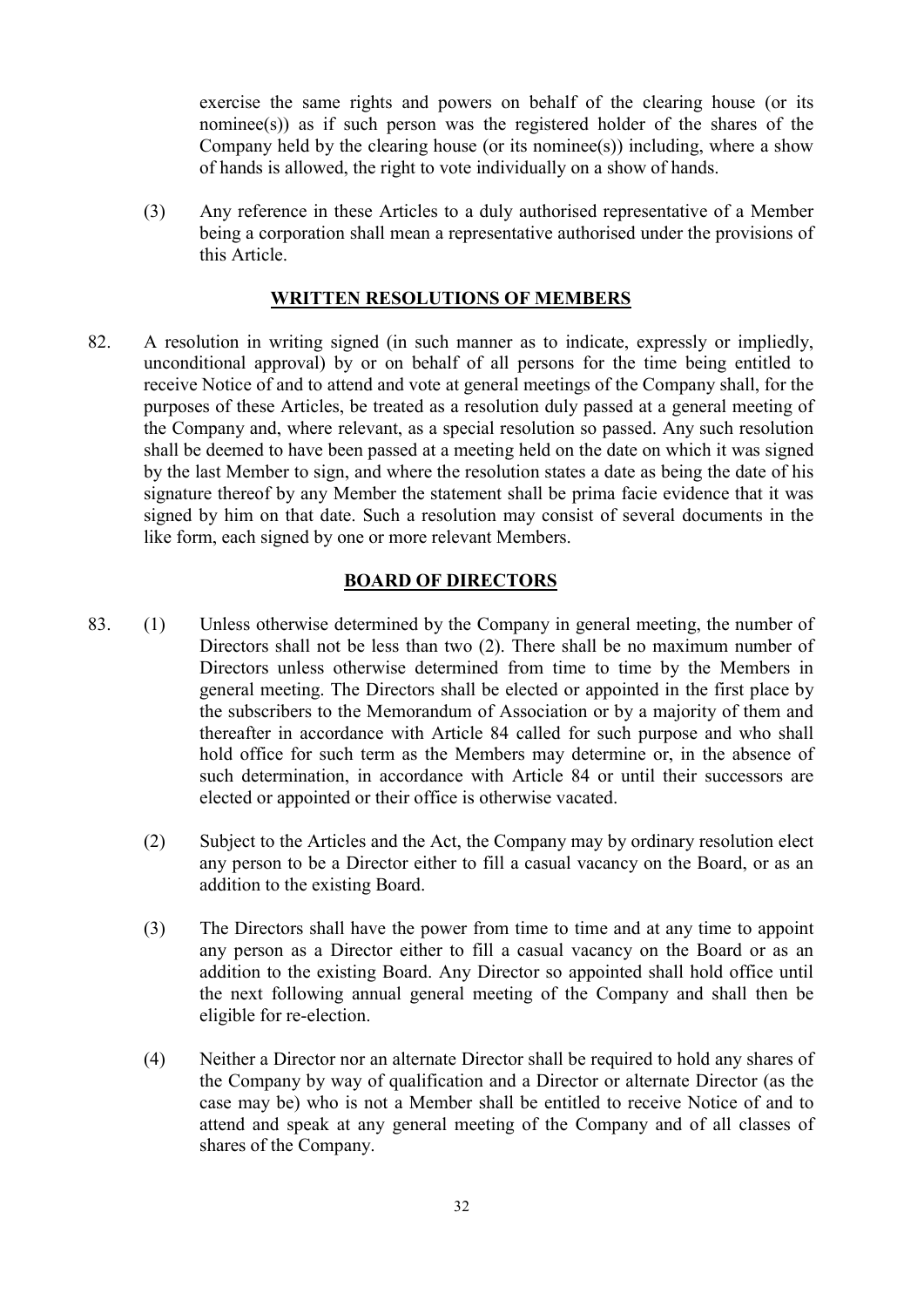- (5) The Members may, at any general meeting convened and held in accordance with these Articles, by ordinary resolution remove a Director at any time before the expiration of his period of office notwithstanding anything to the contrary in these Articles or in any agreement between the Company and such Director (but without prejudice to any claim for damages under any such agreement)..
- (6) A vacancy on the Board created by the removal of a Director under the provisions of subparagraph (5) above may be filled by the election or appointment by ordinary resolution of the Members at the meeting at which such Director is removed.
- (7) The Company may from time to time in general meeting by ordinary resolution increase or reduce the number of Directors but so that the number of Directors shall never be less than two (2).

## RETIREMENT OF DIRECTORS

- 84. (1) Notwithstanding any other provisions in the Articles, at each annual general meeting one-third of the Directors for the time being (or, if their number is not a multiple of three (3), the number nearest to but not less than one-third) shall retire from office by rotation provided that every Director shall be subject to retirement at an annual general meeting at least once every three years.
	- (2) A retiring Director shall be eligible for re-election and shall continue to act as a Director throughout the meeting at which he retires. The Directors to retire by rotation shall include (so far as necessary to ascertain the number of directors to retire by rotation) any Director who wishes to retire and not to offer himself for re-election. Any further Directors so to retire shall be those of the other Directors subject to retirement by rotation who have been longest in office since their last re-election or appointment and so that as between persons who became or were last re-elected Directors on the same day those to retire shall (unless they otherwise agree among themselves) be determined by lot. Any Director appointed by the Board pursuant to Article 83(3) shall not be taken into account in determining which particular Directors or the number of Directors who are to retire by rotation.
- 85. No person other than a Director retiring at the meeting shall, unless recommended by the Directors for election, be eligible for-election as a Director at any general meeting unless a Notice signed by a Member (other than the person to be proposed) duly qualified to attend and vote at the meeting for which such notice is given of his intention to propose such person for election and also a Notice signed by the person to be proposed of his willingness to be elected shall have been lodged at the head office or at the Registration Office provided that the minimum length of the period, during which such Notice(s) are given, shall be at least seven (7) days and that (if the Notices are submitted after the despatch of the notice of the general meeting appointed for such election) the period for lodgment of such Notice(s) shall commence on the day after the despatch of the notice of the general meeting appointed for such election and end no later than seven (7) days prior to the date of such general meeting.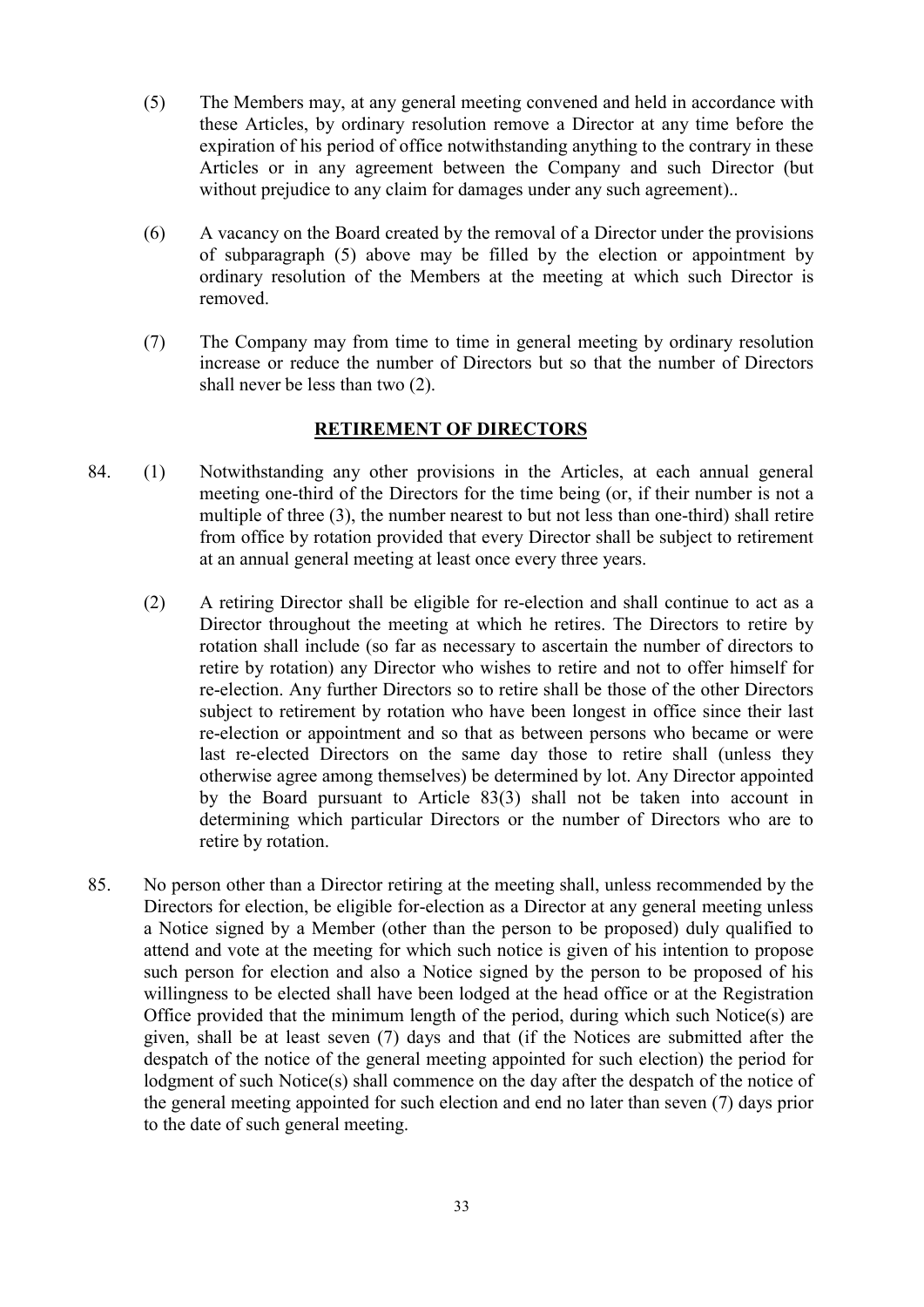## DISQUALIFICATION OF DIRECTORS

- 86. The office of a Director shall be vacated if the Director:
	- (1) resigns his office by notice in writing delivered to the Company at the Office or tendered at a meeting of the Board;
	- (2) becomes of unsound mind or dies;
	- (3) without special leave of absence from the Board, is absent from meetings of the Board for six consecutive months, and his alternate Director, if any, shall not during such period have attended in his stead and the Board resolves that his office be vacated;
	- (4) becomes bankrupt or has a receiving order made against him or suspends payment or compounds with his creditors;
	- (5) is prohibited by law from being a Director; or
	- (6) ceases to be a Director by virtue of any provision of the Statutes or is removed from office pursuant to these Articles.

### EXECUTIVE DIRECTORS

- 87. The Board may from time to time appoint any one or more of its body to be a managing director, joint managing director or deputy managing director or to hold any other employment or executive office with the Company for such period (subject to their continuance as Directors) and upon such terms as the Board may determine and the Board may revoke or terminate any of such appointments. Any such revocation or termination as aforesaid shall be without prejudice to any claim for damages that such Director may have against the Company or the Company may have against such Director. A Director appointed to an office under this Article shall be subject to the same provisions as to removal as the other Directors of the Company, and he shall (subject to the provisions of any contract between him and the Company) ipso facto and immediately cease to hold such office if he shall cease to hold the office of Director for any cause.
- 88. Notwithstanding Articles 93, 94, 95 and 96, an executive director appointed to an office under Article 87 hereof shall receive such remuneration (whether by way of salary, commission, participation in profits or otherwise or by all or any of those modes) and such other benefits (including pension and/or gratuity and/or other benefits on retirement) and allowances as the Board may from time to time determine, and either in addition to or in lieu of his remuneration as a Director.

# ALTERNATE DIRECTORS

89. Any Director may at any time by Notice delivered to the Office or head office or at a meeting of the Directors appoint any person (including another Director) to be his alternate Director. Any person so appointed shall have all the rights and powers of the Director or Directors for whom such person is appointed in the alternative provided that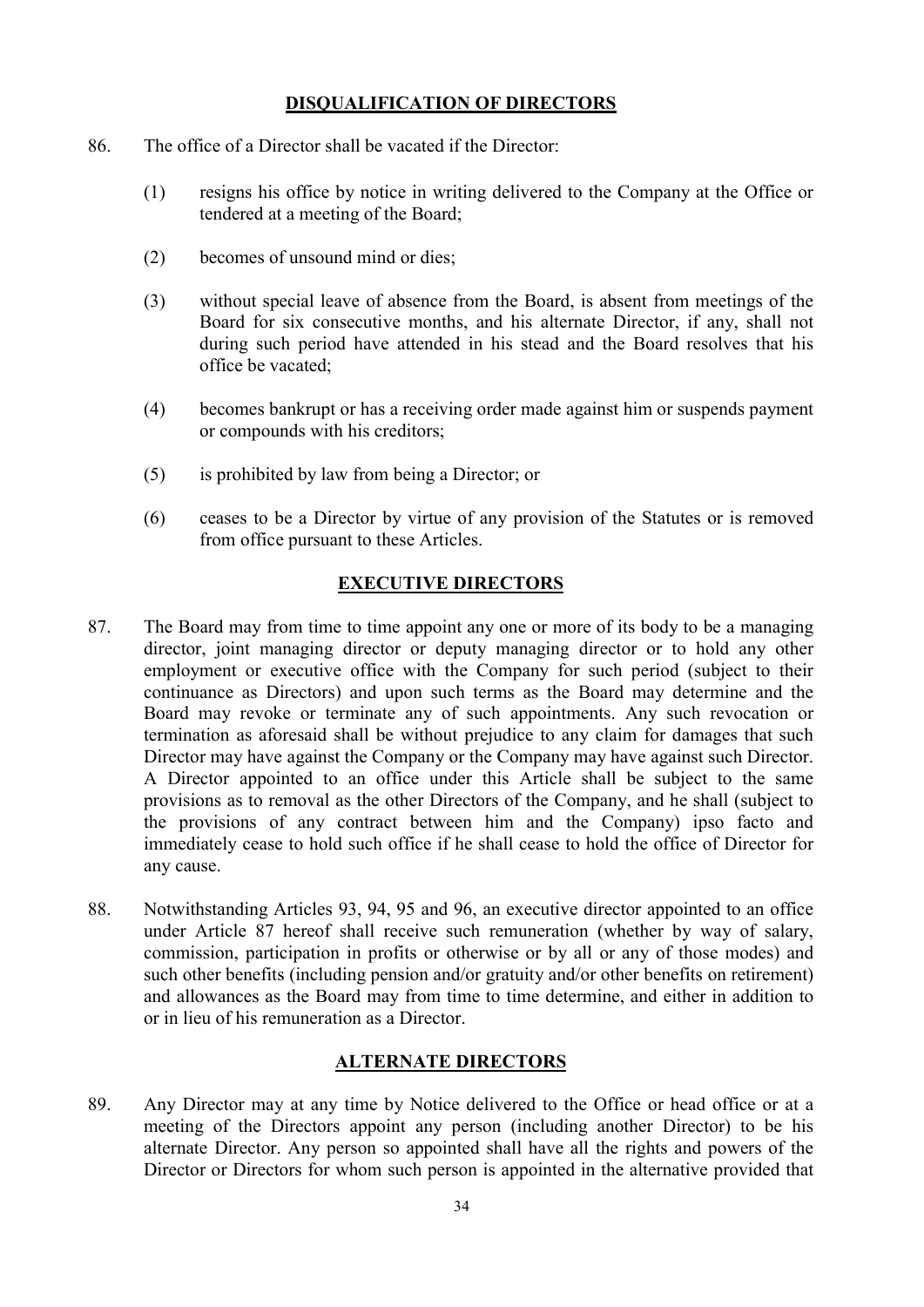such person shall not be counted more than once in determining whether or not a quorum is present. An alternate Director may be removed at any time by the body which appointed him and, subject thereto, the office of alternate Director shall continue until the happening of any event which, if he were a Director, would cause him to vacate such office or if his appointer ceases for any reason to be a Director. Any appointment or removal of an alternate Director shall be effected by Notice signed by the appointor and delivered to the Office or head office or tendered at a meeting of the Board. An alternate Director may also be a Director in his own right and may act as alternate to more than one Director. An alternate Director shall, if his appointor so requests, be entitled to receive notices of meetings of the Board or of committees of the Board to the same extent as, but in lieu of, the Director appointing him and shall be entitled to such extent to attend and vote as a Director at any such meeting at which the Director appointing him is not personally present and generally at such meeting to exercise and discharge all the functions, powers and duties of his appointor as a Director and for the purposes of the proceedings at such meeting the provisions of these Articles shall apply as if he were a Director save that as an alternate for more than one Director his voting rights shall be cumulative.

- 90. An alternate Director shall only be a Director for the purposes of the Act and shall only be subject to the provisions of the Act insofar as they relate to the duties and obligations of a Director when performing the functions of the Director for whom he is appointed in the alternative and shall alone be responsible to the Company for his acts and defaults and shall not be deemed to be the agent of or for the Director appointing him. An alternate Director shall be entitled to contract and be interested in and benefit from contracts or arrangements or transactions and to be repaid expenses and to be indemnified by the Company to the same extent mutatis mutandis as if he were a Director but he shall not be entitled to receive from the Company any fee in his capacity as an alternate Director except only such part, if any, of the remuneration otherwise payable to his appointor as such appointor may by Notice to the Company from time to time direct.
- 91. Every person acting as an alternate Director shall have one vote for each Director for whom he acts as alternate (in addition to his own vote if he is also a Director). If his appointor is for the time being absent from Hong Kong or otherwise not available or unable to act, the signature of an alternate Director to any resolution in writing of the Board or a committee of the Board of which his appointor is a member shall, unless the notice of his appointment provides to the contrary, be as effective as the signature of his appointor.
- 92. An alternate Director shall ipso facto cease to be an alternate Director if his appointor ceases for any reason to be a Director, however, such alternate Director or any other person may be re-appointed by the Directors to serve as an alternate Director PROVIDED always that, if at any meeting any Director retires but is re-elected at the same meeting, any appointment of such alternate Director pursuant to these Articles which was in force immediately before his retirement shall remain in force as though he had not retired.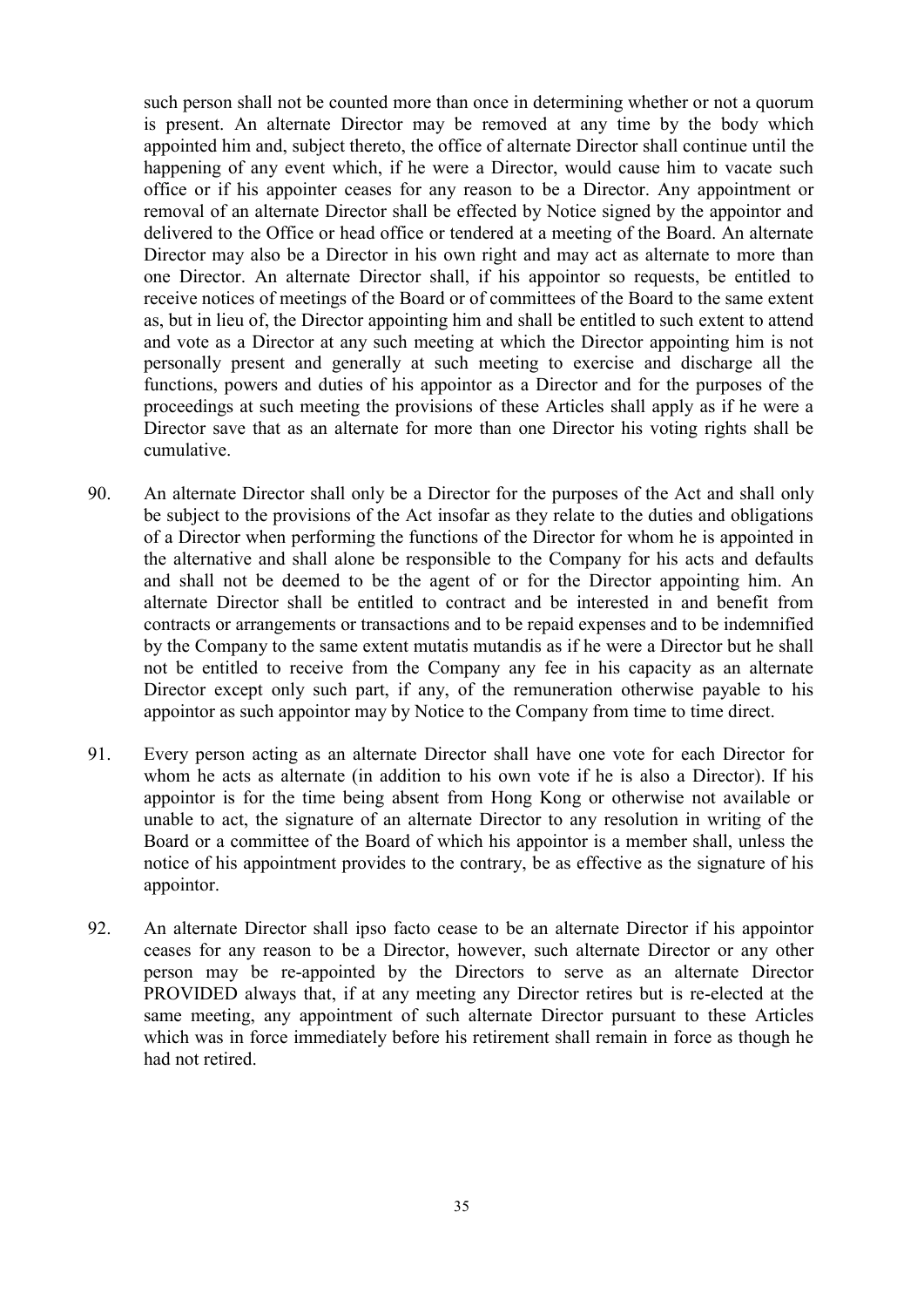## DIRECTORS' FEES AND EXPENSES

- 93. The ordinary remuneration of the Directors shall from time to time be determined by the Company in general meeting and shall (unless otherwise directed by the resolution by which it is voted) be divided amongst the Board in such proportions and in such manner as the Board may agree or, failing agreement, equally, except that any Director who shall hold office for part only of the period in respect of which such remuneration is payable shall be entitled only to rank in such division for a proportion of remuneration related to the period during which he has held office. Such remuneration shall be deemed to accrue from day to day.
- 94. Each Director shall be entitled to be repaid or prepaid all travelling, hotel and incidental expenses reasonably incurred or expected to be incurred by him in attending meetings of the Board or committees of the Board or general meetings or separate meetings of any class of shares or of debentures of the Company or otherwise in connection with the discharge of his duties as a Director.
- 95. Any Director who, by request, goes or resides abroad for any purpose of the Company or who performs services which in the opinion of the Board go beyond the ordinary duties of a Director may be paid such extra remuneration (whether by way of salary, commission, participation in profits or otherwise) as the Board may determine and such extra remuneration shall be in addition to or in substitution for any ordinary remuneration provided for by or pursuant to any other Article.
- 96. The Board shall obtain the approval of the Company in general meeting before making any payment to any Director or past Director of the Company by way of compensation for loss of office, or as consideration for or in connection with his retirement from office (not being payment to which the Director is contractually entitled).

# DIRECTORS' INTERESTS

- 97. A Director may:
	- (a) hold any other office or place of profit with the Company (except that of Auditor) in conjunction with his office of Director for such period and upon such terms as the Board may determine. Any remuneration (whether by way of salary, commission, participation in profits or otherwise) paid to any Director in respect of any such other office or place of profit shall be in addition to any remuneration provided for by or pursuant to any other Article;
	- (b) act by himself or his firm in a professional capacity for the Company (otherwise than as Auditor) and he or his firm may be remunerated for professional services as if he were not a Director;
	- (c) continue to be or become a director, managing director, joint managing director, deputy managing director, executive director, manager or other officer or member of any other company promoted by the Company or in which the Company may be interested as a vendor, shareholder or otherwise and (unless otherwise agreed) no such Director shall be accountable for any remuneration, profits or other benefits received by him as a director, managing director, joint managing director,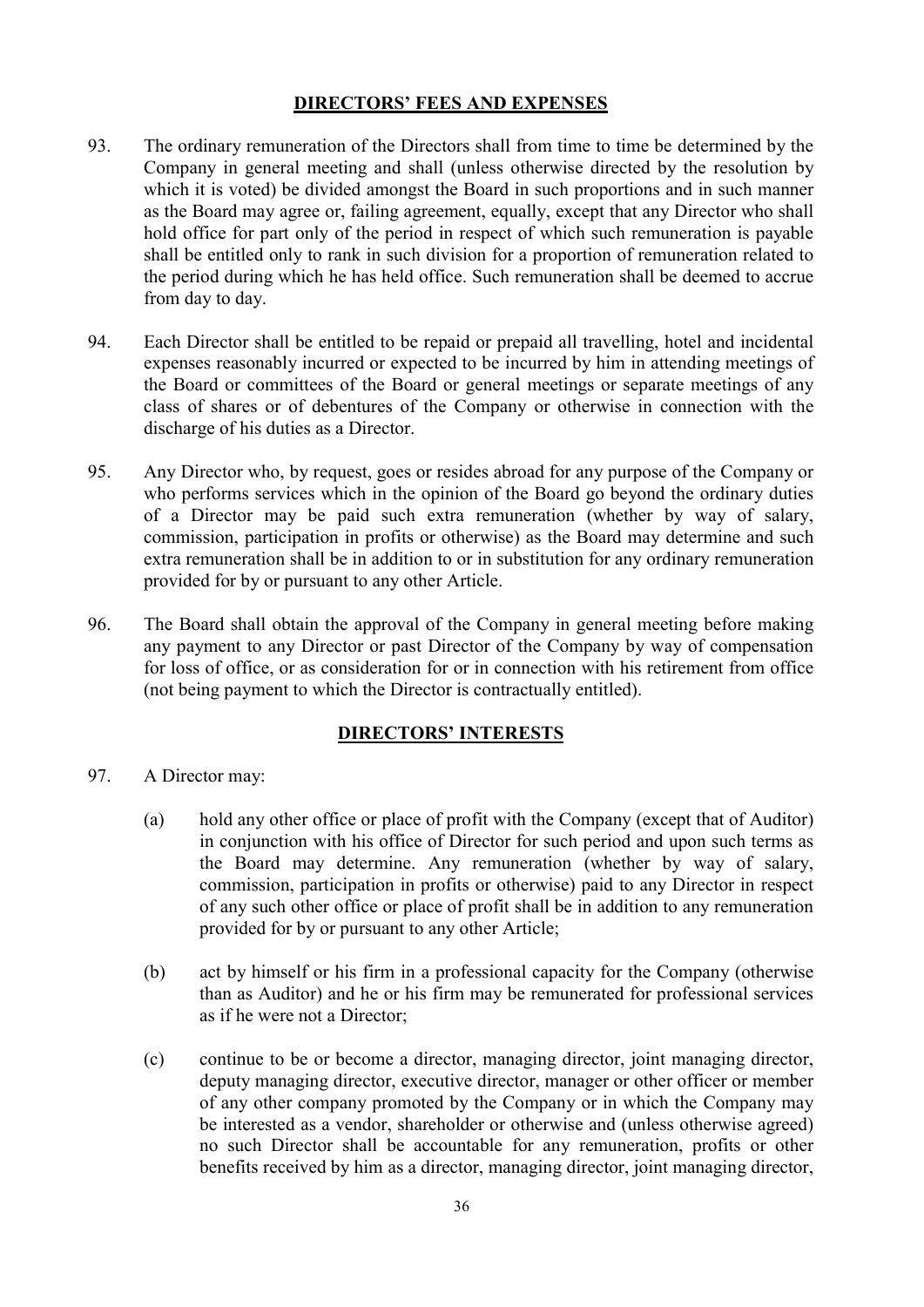deputy managing director, executive director, manager or other officer or member of or from his interests in any such other company. Subject as otherwise provided by these Articles the Directors may exercise or cause to be exercised the voting powers conferred by the shares in any other company held or owned by the Company, or exercisable by them as Directors of such other company in such manner in all respects as they think fit (including the exercise thereof in favour of any resolution appointing themselves or any of them directors, managing directors, joint managing directors, deputy managing directors, executive directors, managers or other officers of such company) or voting or providing for the payment of remuneration to the director, managing director, joint managing director, deputy managing director, executive director, manager or other officers of such other company and any Director may vote in favour of the exercise of such voting rights in manner aforesaid notwithstanding that he may be, or about to be, appointed a director, managing director, joint managing director, deputy managing director, executive director, manager or other officer of such a company, and that as such he is or may become interested in the exercise of such voting rights in manner aforesaid.

- 98. Subject to the Act and to these Articles, no Director or proposed or intending Director shall be disqualified by his office from contracting with the Company, either with regard to his tenure of any office or place of profit or as vendor, purchaser or in any other manner whatsoever, nor shall any such contract or any other contract or arrangement in which any Director is in any way interested be liable to be avoided, nor shall any Director so contracting or being so interested be liable to account to the Company or the Members for any remuneration, profit or other benefits realised by any such contract or arrangement by reason of such Director holding that office or of the fiduciary relationship thereby established provided that such Director shall disclose the nature of his interest in any contract or arrangement in which he is interested in accordance with Article 99 herein.
- 99. A Director who to his knowledge is in any way, whether directly or indirectly, interested in a contract or arrangement or proposed contract or arrangement with the Company shall declare the nature of his interest at the meeting of the Board at which the question of entering into the contract or arrangement is first considered, if he knows his interest then exists, or in any other case at the first meeting of the Board after he knows that he is or has become so interested. For the purposes of this Article, a general Notice to the Board by a Director to the effect that:
	- (a) he is a member or officer of a specified company or firm and is to be regarded as interested in any contract or arrangement which may after the date of the Notice be made with that company or firm; or
	- (b) he is to be regarded as interested in any contract or arrangement which may after the date of the Notice be made with a specified person who is connected with him;

shall be deemed to be a sufficient declaration of interest under this Article in relation to any such contract or arrangement, provided that no such Notice shall be effective unless either it is given at a meeting of the Board or the Director takes reasonable steps to secure that it is brought up and read at the next Board meeting after it is given.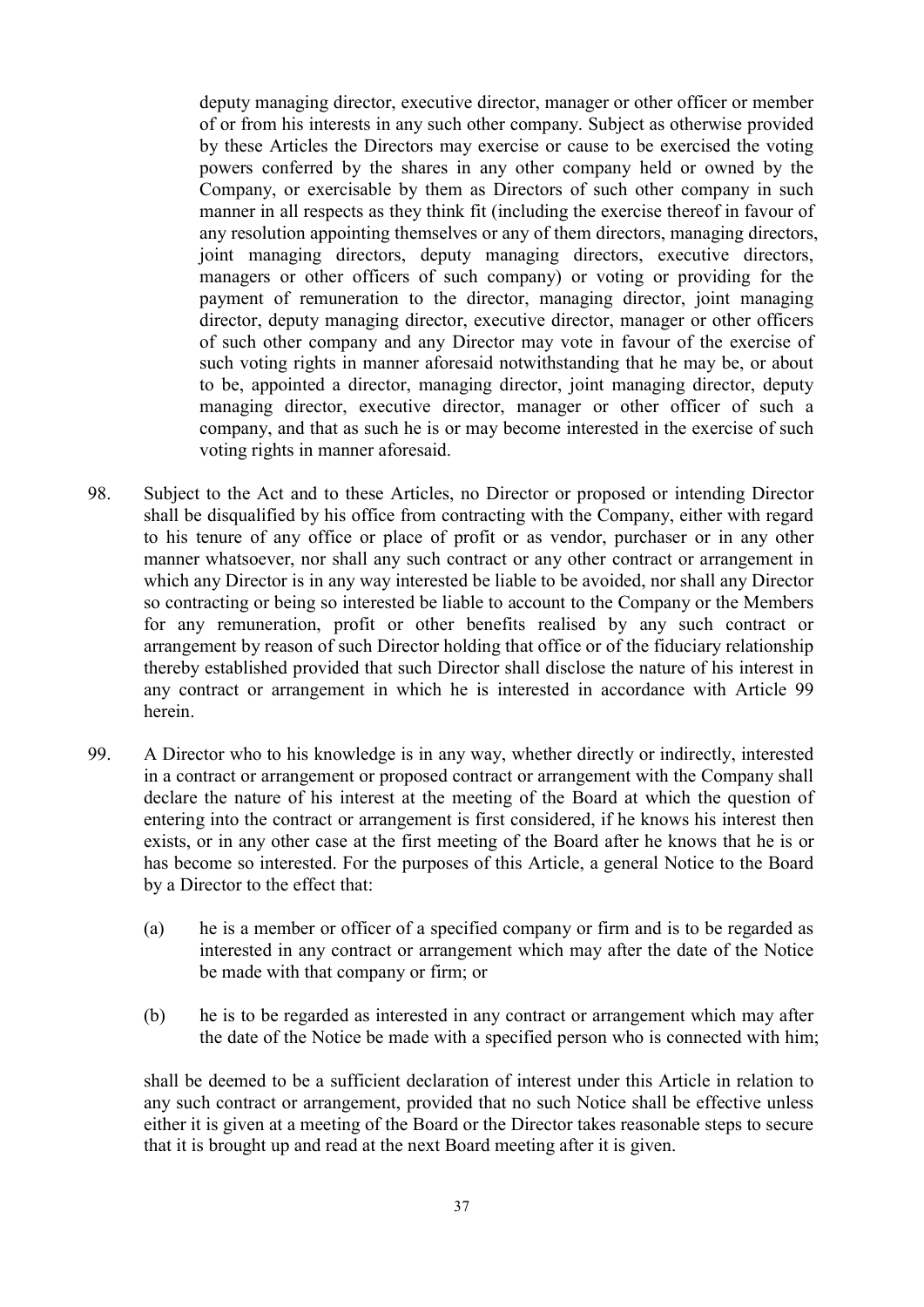- 100. (1) A Director shall not vote (nor be counted in the quorum) on any resolution of the Board approving any contract or arrangement or any other proposal in which he or any of his close associates is materially interested, but this prohibition shall not apply to any of the following matters namely:
	- (i) the giving of any security or indemnity either:-
		- (a) to the Director or his close associate(s) in respect of money lent or obligations incurred or undertaken by him or any of them at the request of or for the benefit of the Company or any of its subsidiaries; or
		- (b) to a third party in respect of a debt or obligation of the Company or any of its subsidiaries for which the Director or his close associate(s) has himself/themselves assumed responsibility in whole or in part and whether alone or jointly under a guarantee or indemnity or by the giving of security;
	- (ii) any proposal concerning an offer of shares or debentures or other securities of or by the Company or any other company which the Company may promote or be interested in for subscription or purchase, where the Director or his close associate(s) is/are or is/are to be interested as a participant in the underwriting or sub-underwriting of the offer;
	- (iii) any proposal or arrangement concerning the benefit of employees of the Company or its subsidiaries including:
		- (a) the adoption, modification or operation of any employees' share scheme or any share incentive or share option scheme under which the Director or his close associate(s) may benefit; or
		- (b) the adoption, modification or operation of a pension fund or retirement, death or disability benefits scheme which relates to the Director, his close associate(s) and employee(s) of the Company or any of its subsidiaries and does not provide in respect of any Director, or his close associate(s), as such any privilege or advantage not generally accorded to the class of persons to which such scheme or fund relates;
	- (iv) any contract or arrangement in which the Director or his close associate(s) is/are interested in the same manner as other holders of shares or debentures or other securities of the Company by virtue only of his/their interest in shares or debentures or other securities of the Company.
	- (2) If any question shall arise at any meeting of the Board as to the materiality of the interest of a Director (other than the chairman of the meeting) or as to the entitlement of any Director (other than such chairman) to vote and such question is not resolved by his voluntarily agreeing to abstain from voting, such question shall be referred to the chairman of the meeting and his ruling in relation to such other Director shall be final and conclusive except in a case where the nature or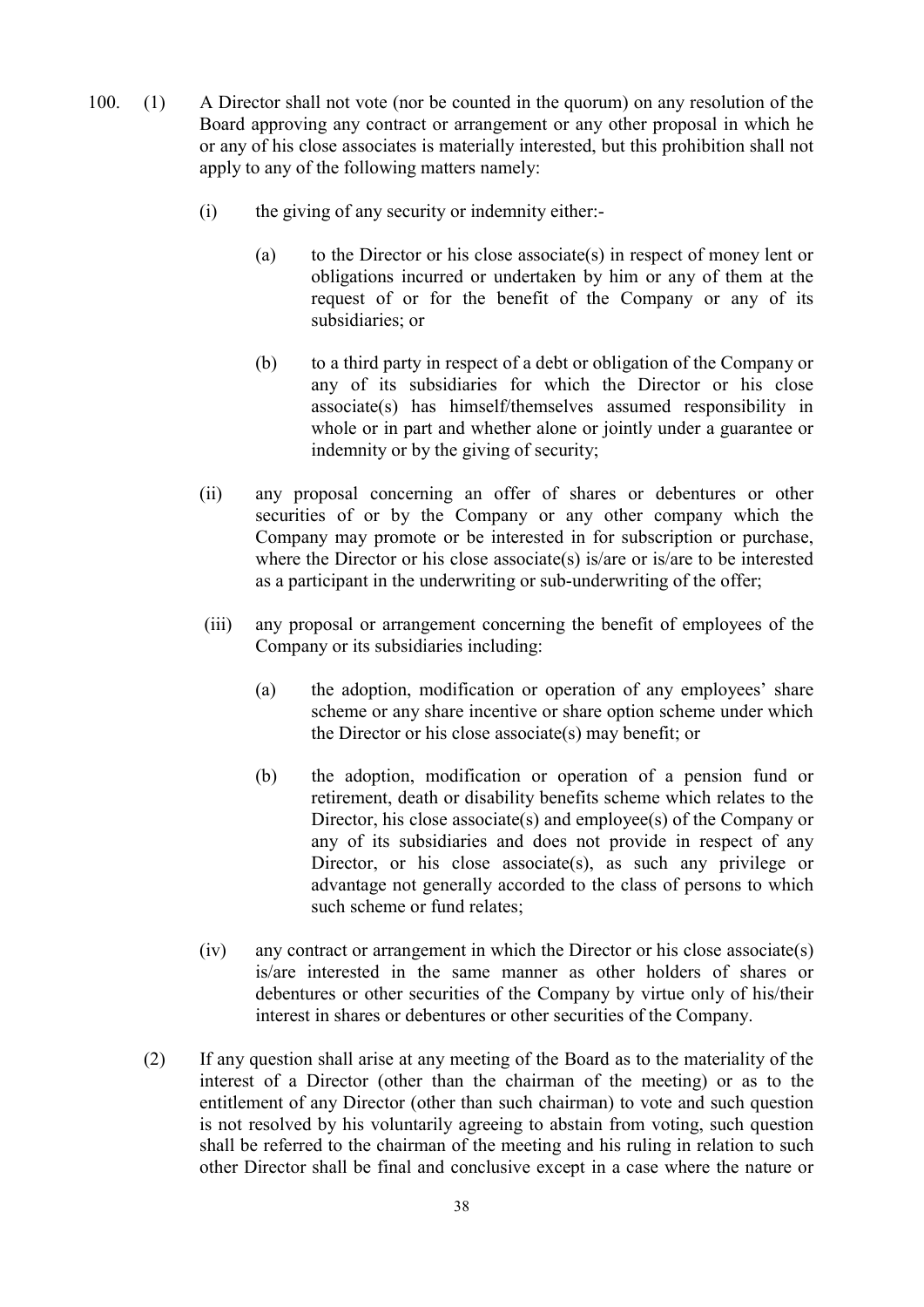extent of the interest of the Director concerned as known to such Director has not been fairly disclosed to the Board. If any question as aforesaid shall arise in respect of the chairman of the meeting such question shall be decided by a resolution of the Board (for which purpose such chairman shall not vote thereon) and such resolution shall be final and conclusive except in a case where the nature or extent of the interest of such chairman as known to such chairman has not been fairly disclosed to the Board.

### GENERAL POWERS OF THE DIRECTORS

- 101. (1) The business of the Company shall be managed and conducted by the Board, which may pay all expenses incurred in forming and registering the Company and may exercise all powers of the Company (whether relating to the management of the business of the Company or otherwise) which are not by the Statutes or by these Articles required to be exercised by the Company in general meeting, subject nevertheless to the provisions of the Statutes and of these Articles and to such regulations being not inconsistent with such provisions, as may be prescribed by the Company in general meeting, but no regulations made by the Company in general meeting shall invalidate any prior act of the Board which would have been valid if such regulations had not been made. The general powers given by this Article shall not be limited or restricted by any special authority or power given to the Board by any other Article.
	- (2) Any person contracting or dealing with the Company in the ordinary course of business shall be entitled to rely on any written or oral contract or agreement or deed, document or instrument entered into or executed as the case may be by any two of the Directors acting jointly on behalf of the Company and the same shall be deemed to be validly entered into or executed by the Company as the case may be and shall, subject to any rule of law, be binding on the Company.
	- (3) Without prejudice to the general powers conferred by these Articles it is hereby expressly declared that the Board shall have the following powers:
		- (a) to give to any person the right or option of requiring at a future date that an allotment shall be made to him of any share at par or at such premium as may be agreed;
		- (b) to give to any Directors, officers or servants of the Company an interest in any particular business or transaction or participation in the profits thereof or in the general profits of the Company either in addition to or in substitution for a salary or other remuneration; and
		- (c) to resolve that the Company be deregistered in the Cayman Islands and continued in a named jurisdiction outside the Cayman Islands subject to the provisions of the Act.
	- (4) The Company shall not make any loan, directly or indirectly, to a Director or his close associate(s) if and to the extent it would be prohibited by the Companies Ordinance (Chapter 622 of the laws of Hong Kong) as if the Company were a company incorporated in Hong Kong.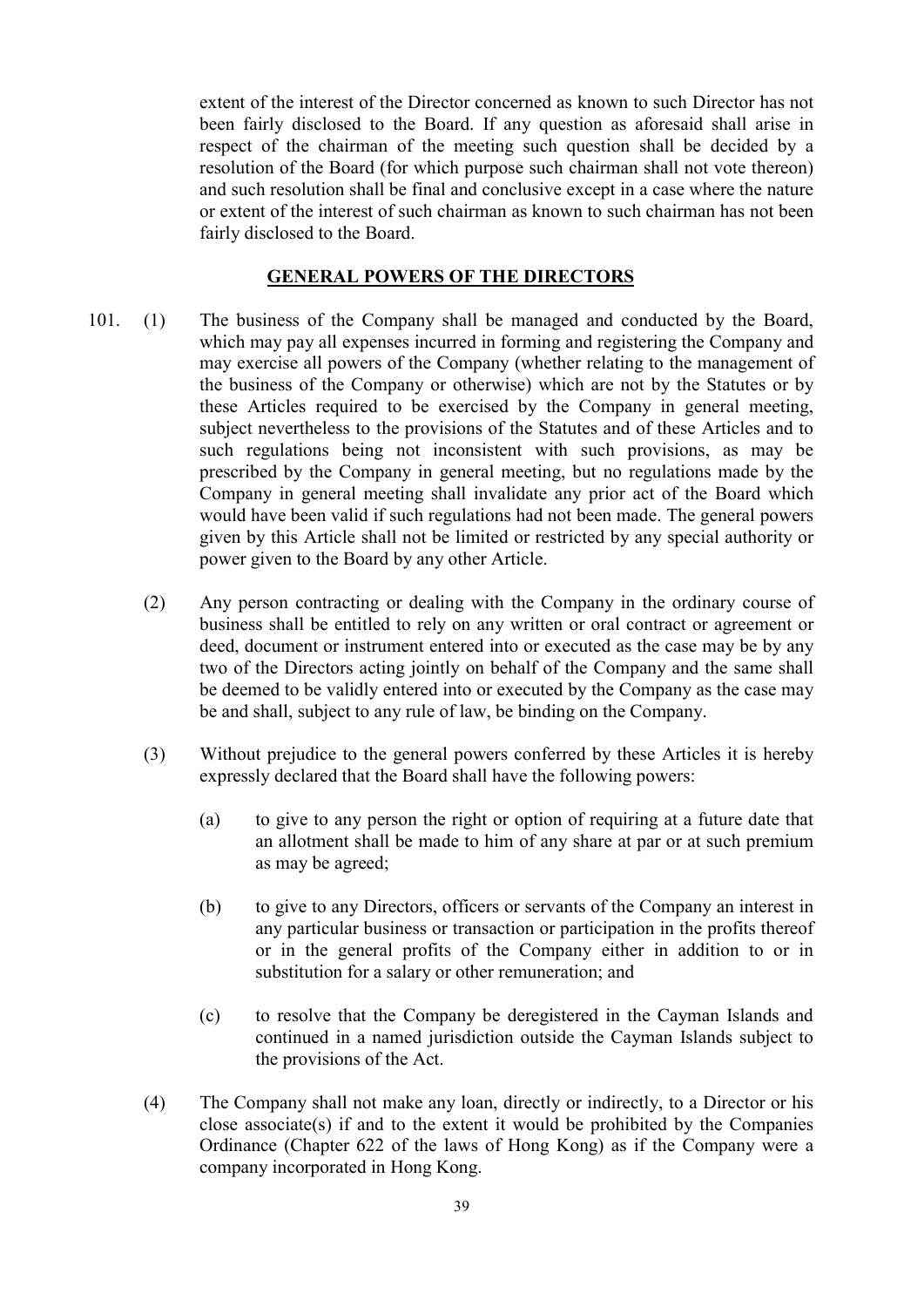Article 101(4) shall only have effect for so long as the shares of the Company are listed on The Stock Exchange of Hong Kong Limited.

- 102. The Board may establish any regional or local boards or agencies for managing any of the affairs of the Company in any place, and may appoint any persons to be members of such local boards, or any managers or agents, and may fix their remuneration (either by way of salary or by commission or by conferring the right to participation in the profits of the Company or by a combination of two or more of these modes) and pay the working expenses of any staff employed by them upon the business of the Company. The Board may delegate to any regional or local board, manager or agent any of the powers, authorities and discretions vested in or exercisable by the Board (other than its powers to make calls and forfeit shares), with power to sub-delegate, and may authorise the members of any of them to fill any vacancies therein and to act notwithstanding vacancies. Any such appointment or delegation may be made upon such terms and subject to such conditions as the Board may think fit, and the Board may remove any person appointed as aforesaid, and may revoke or vary such delegation, but no person dealing in good faith and without notice of any such revocation or variation shall be affected thereby.
- 103. The Board may by power of attorney appoint under the Seal any company, firm or person or any fluctuating body of persons, whether nominated directly or indirectly by the Board, to be the attorney or attorneys of the Company for such purposes and with such powers, authorities and discretions (not exceeding those vested in or exercisable by the Board under these Articles) and for such period and subject to such conditions as it may think fit, and any such power of attorney may contain such provisions for the protection and convenience of persons dealing with any such attorney as the Board may think fit, and may also authorise any such attorney to sub-delegate all or any of the powers, authorities and discretions vested in him. Such attorney or attorneys may, if so authorised under the Seal of the Company, execute any deed or instrument under their personal seal with the same effect as the affixation of the Company's Seal.
- 104. The Board may entrust to and confer upon a managing director, joint managing director, deputy managing director, an executive director or any Director any of the powers exercisable by it upon such terms and conditions and with such restrictions as it thinks fit, and either collaterally with, or to the exclusion of, its own powers, and may from time to time revoke or vary all or any of such powers but no person dealing in good faith and without notice of such revocation or variation shall be affected thereby.
- 105. All cheques, promissory notes, drafts, bills of exchange and other instruments, whether negotiable or transferable or not, and all receipts for moneys paid to the Company shall be signed, drawn, accepted, endorsed or otherwise executed, as the case may be, in such manner as the Board shall from time to time by resolution determine. The Company's banking accounts shall be kept with such banker or bankers as the Board shall from time to time determine.
- 106. (1) The Board may establish or concur or join with other companies (being subsidiary companies of the Company or companies with which it is associated in business) in establishing and making contributions out of the Company's moneys to any schemes or funds for providing pensions, sickness or compassionate allowances,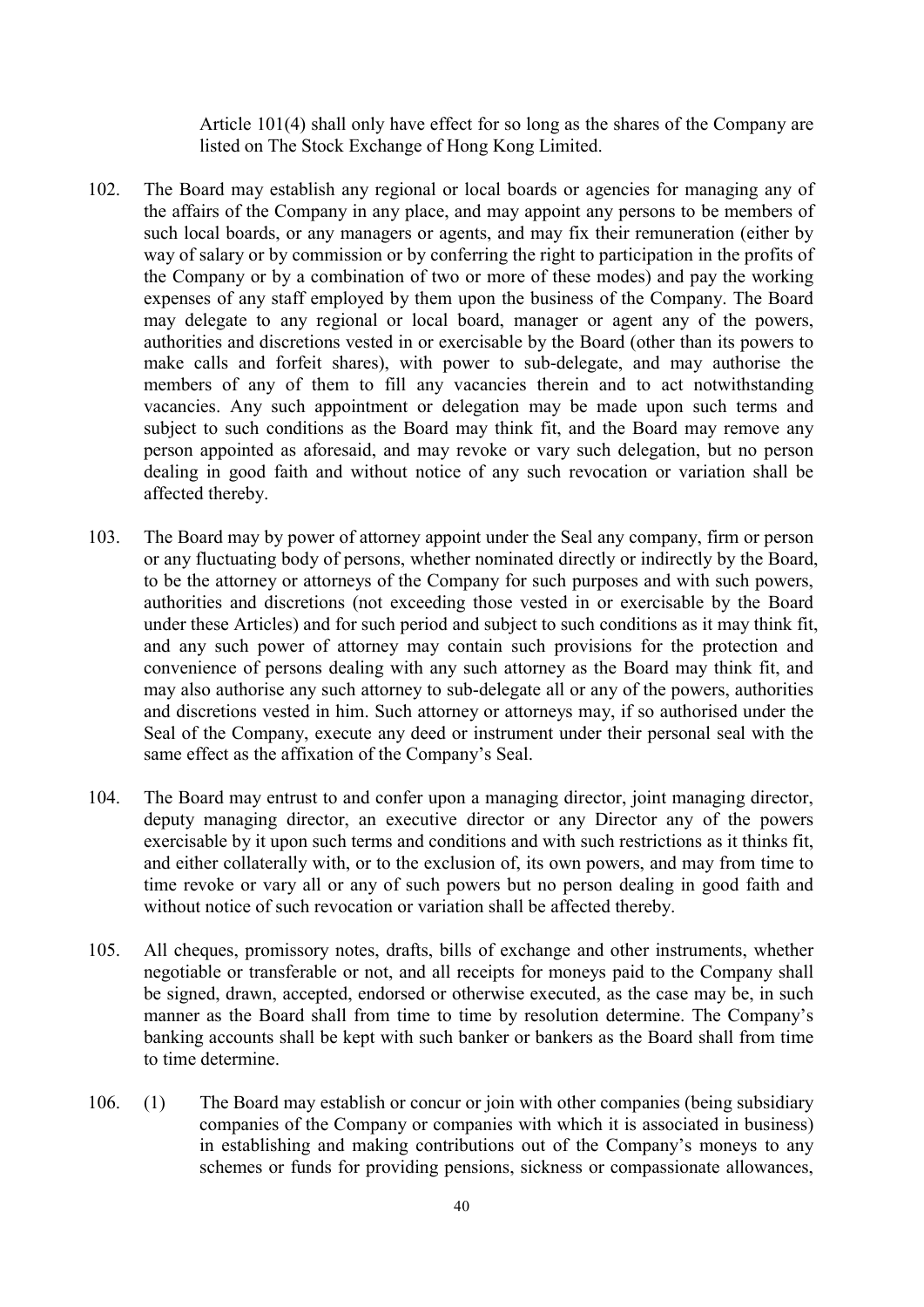life assurance or other benefits for employees (which expression as used in this and the following paragraph shall include any Director or ex-Director who may hold or have held any executive office or any office of profit under the Company or any of its subsidiary companies) and ex-employees of the Company and their dependants or any class or classes of such person.

(2) The Board may pay, enter into agreements to pay or make grants of revocable or irrevocable, and either subject or not subject to any terms or conditions, pensions or other benefits to employees and ex-employees and their dependants, or to any of such persons, including pensions or benefits additional to those, if any, to which such employees or ex-employees or their dependants are or may become entitled under any such scheme or fund as mentioned in the last preceding paragraph. Any such pension or benefit may, as the Board considers desirable, be granted to an employee either before and in anticipation of or upon or at any time after his actual retirement.

## BORROWING POWERS

- 107. The Board may exercise all the powers of the Company to raise or borrow money and to mortgage or charge all or any part of the undertaking, property and assets (present and future) and uncalled capital of the Company and, subject to the Act, to issue debentures, bonds and other securities, whether outright or as collateral security for any debt, liability or obligation of the Company or of any third party.
- 108. Debentures, bonds and other securities may be made assignable free from any equities between the Company and the person to whom the same may be issued.
- 109. Any debentures, bonds or other securities may be issued at a discount (other than shares), premium or otherwise and with any special privileges as to redemption, surrender, drawings, allotment of shares, attending and voting at general meetings of the Company, appointment of Directors and otherwise.
- 110. (1) Where any uncalled capital of the Company is charged, all persons taking any subsequent charge thereon shall take the same subject to such prior charge, and shall not be entitled, by notice to the Members or otherwise, to obtain priority over such prior charge.
	- (2) The Board shall cause a proper register to be kept, in accordance with the provisions of the Act, of all charges specifically affecting the property of the Company and of any series of debentures issued by the Company and shall duly comply with the requirements of the Act in regard to the registration of charges and debentures therein specified and otherwise.

### PROCEEDINGS OF THE DIRECTORS

111. The Board may meet for the despatch of business, adjourn or postpone and otherwise regulate its meetings as it considers appropriate. Questions arising at any meeting shall be determined by a majority of votes. In the case of any equality of votes the chairman of the meeting shall have an additional or casting vote.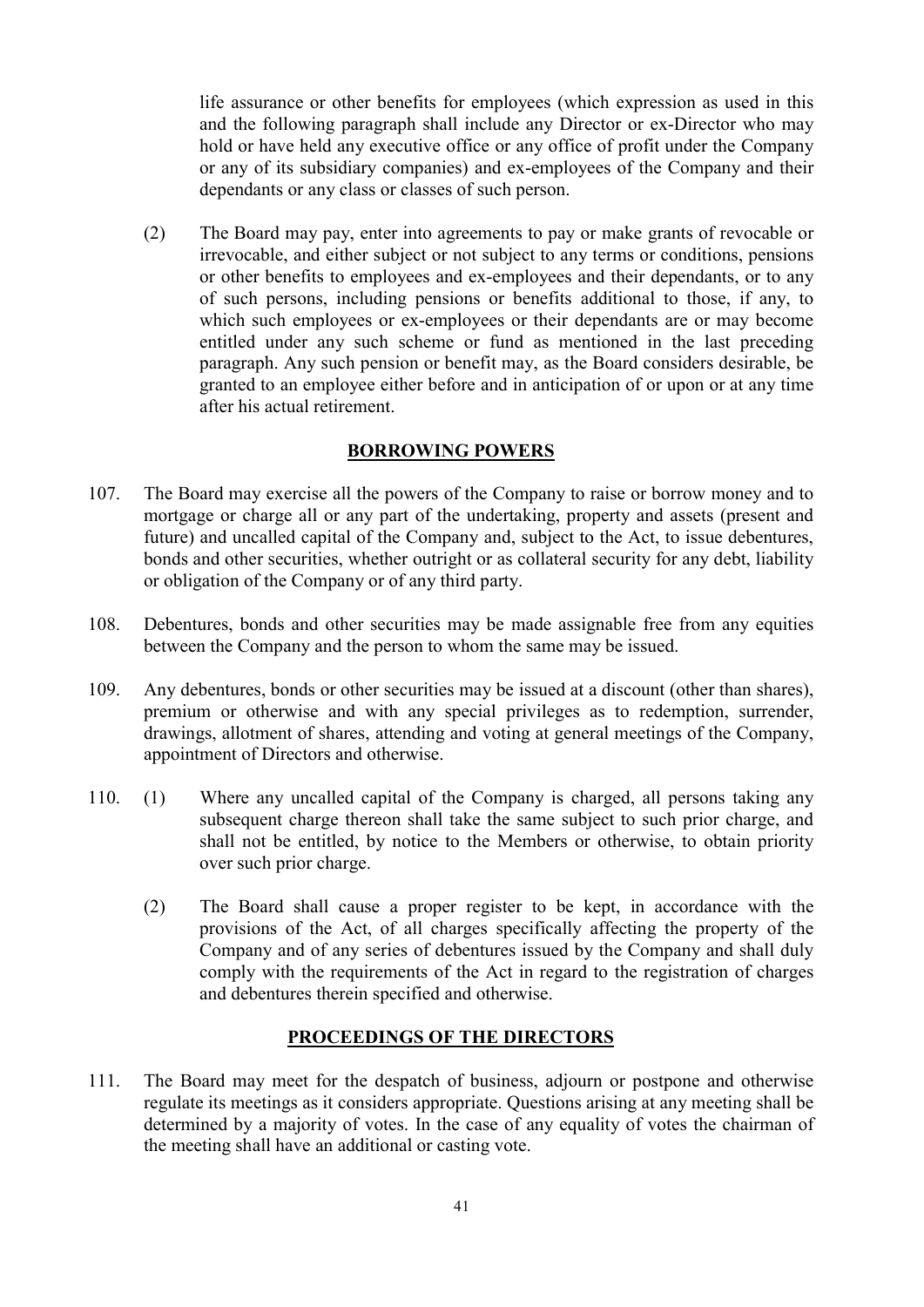- 112. A meeting of the Board may be convened by the Secretary on request of a Director or by any Director. The Secretary shall convene a meeting of the Board whenever he shall be required so to do by any Director. Notice of a meeting of the Board shall be deemed to be duly given to a Director if it is given to such Director in writing or verbally (including in person or by telephone) or by electronic means to an electronic address from time to time notified to the Company by such Director or (if the recipient consents to it being made available on a website) by making it available on a website or by telephone or in such other manner as the Board may from time to time determine.
- 113. (1) The quorum necessary for the transaction of the business of the Board may be fixed by the Board and, unless so fixed at any other number, shall be two (2). An alternate Director shall be counted in a quorum in the case of the absence of a Director for whom he is the alternate provided that he shall not be counted more than once for the purpose of determining whether or not a quorum is present.
	- (2) Directors may participate in any meeting of the Board by means of a conference telephone, electronic or other communications equipment through which all persons participating in the meeting can communicate with each other simultaneously and instantaneously and, for the purpose of counting a quorum, such participation shall constitute presence at a meeting as if those participating were present in person.
	- (3) Any Director who ceases to be a Director at a Board meeting may continue to be present and to act as a Director and be counted in the quorum until the termination of such Board meeting if no other Director objects and if otherwise a quorum of Directors would not be present.
- 114. The continuing Directors or a sole continuing Director may act notwithstanding any vacancy in the Board but, if and so long as the number of Directors is reduced below the minimum number fixed by or in accordance with these Articles, the continuing Directors or Director, notwithstanding that the number of Directors is below the number fixed by or in accordance with these Articles as the quorum or that there is only one continuing Director, may act for the purpose of filling vacancies in the Board or of summoning general meetings of the Company but not for any other purpose.
- 115. The Board may elect one or more chairman and one or more deputy chairman of its meetings and determine the period for which they are respectively to hold such office. If no chairman or deputy chairman is elected, or if at any meeting no chairman or deputy chairman is present within five (5) minutes after the time appointed for holding the same, the Directors present may choose one of their number to be chairman of the meeting.
- 116. A meeting of the Board at which a quorum is present shall be competent to exercise all the powers, authorities and discretions for the time being vested in or exercisable by the Board.
- 117. (1) The Board may delegate any of its powers, authorities and discretions to committees, consisting of such Director or Directors and other persons as it thinks fit, and they may, from time to time, revoke such delegation or revoke the appointment of and discharge any such committees either wholly or in part, and either as to persons or purposes. Any committee so formed shall, in the exercise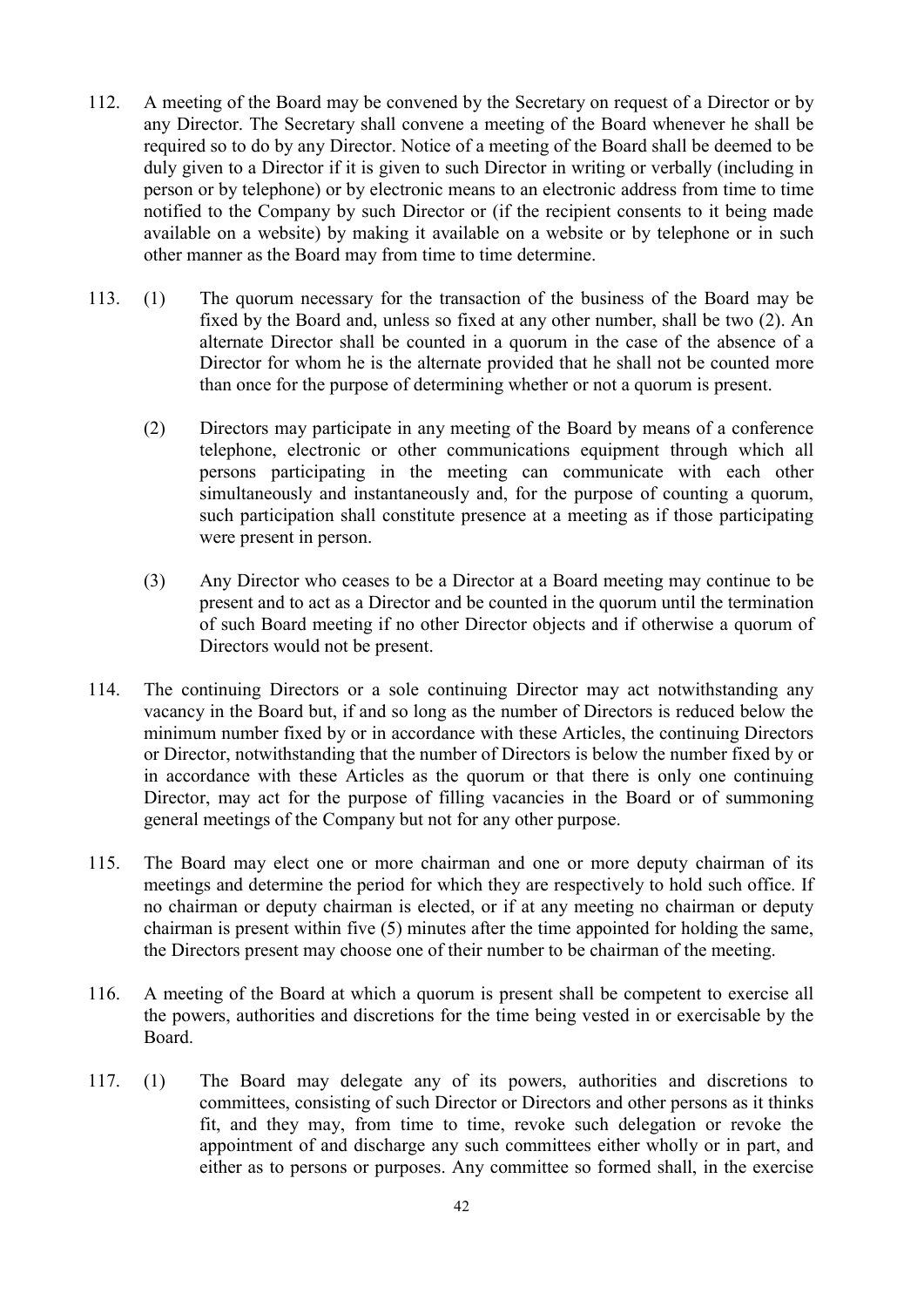of the powers, authorities and discretions so delegated, conform to any regulations which may be imposed on it by the Board.

- (2) All acts done by any such committee in conformity with such regulations, and in fulfilment of the purposes for which it was appointed, but not otherwise, shall have like force and effect as if done by the Board, and the Board shall have power, with the consent of the Company in general meeting, to remunerate the members of any such committee, and charge such remuneration to the current expenses of the Company.
- 118. The meetings and proceedings of any committee consisting of two or more members shall be governed by the provisions contained in these Articles for regulating the meetings and proceedings of the Board so far as the same are applicable and are not superseded by any regulations imposed by the Board under the last preceding Article.
- 119. A resolution in writing signed by all the Directors except such as are temporarily unable to act through ill-health or disability, and all the alternate Directors, if appropriate, whose appointors are temporarily unable to act as aforesaid shall (provided that such number is sufficient to constitute a quorum and further provided that a copy of such resolution has been given or the contents thereof communicated to all the Directors for the time being entitled to receive notices of Board meetings in the same manner as notices of meetings are required to be given by these Articles) be as valid and effectual as if a resolution had been passed at a meeting of the Board duly convened and held. A notification of consent to such resolution given by a Director in writing to the Board by any means (including by means of electronic communication) shall be deemed to be his/her signature to such resolution in writing for the purpose of this Article. Such resolution may be contained in one document or in several documents in like form each signed by one or more of the Directors or alternate Directors and for this purpose a facsimile signature of a Director or an alternate Director shall be treated as valid. Notwithstanding the foregoing, a resolution in writing shall not be passed in lieu of a meeting of the Board for the purposes of considering any matter or business in which a substantial shareholder of the Company or a Director has a conflict of interest and the Board has determined that such conflict of interest to be material.
- 120. All acts bona fide done by the Board or by any committee or by any person acting as a Director or members of a committee, shall, notwithstanding that it is afterwards discovered that there was some defect in the appointment of any member of the Board or such committee or person acting as aforesaid or that they or any of them were disqualified or had vacated office, be as valid as if every such person had been duly appointed and was qualified and had continued to be a Director or member of such committee.

### **MANAGERS**

121. The Board may from time to time appoint a general manager, a manager or managers of the Company and may fix his or their remuneration either by way of salary or commission or by conferring the right to participation in the profits of the Company or by a combination of two or more of these modes and pay the working expenses of any of the staff of the general manager, manager or managers who may be employed by him or them upon the business of the Company.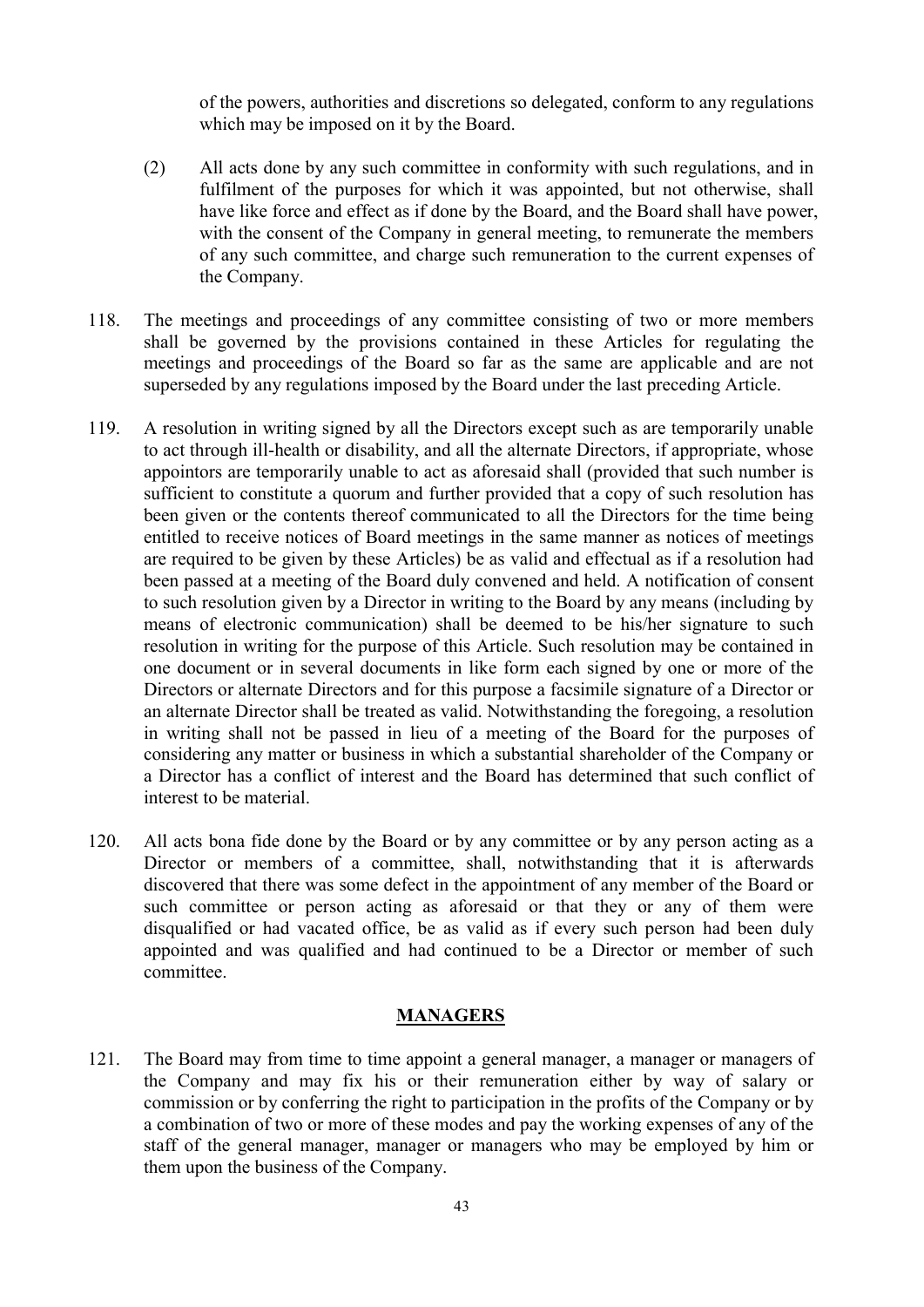- 122. The appointment of such general manager, manager or managers may be for such period as the Board may decide, and the Board may confer upon him or them all or any of the powers of the Board as they may think fit.
- 123. The Board may enter into such agreement or agreements with any such general manager, manager or managers upon such terms and conditions in all respects as the Board may in their absolute discretion think fit, including a power for such general manager, manager or managers to appoint an assistant manager or managers or other employees whatsoever under them for the purpose of carrying on the business of the Company.

## **OFFICERS**

- 124. (1) The officers of the Company shall consist of at least one chairman, the Directors and Secretary and such additional officers (who may or may not be Directors) as the Board may from time to time determine, all of whom shall be deemed to be officers for the purposes of the Act and these Articles.
	- (2) The Directors shall, as soon as may be after each appointment or election of Directors, elect amongst the Directors a chairman and if more than one (1) Director is proposed for this office, the Directors may elect more than one chairman in such manner as the Directors may determine.
	- (3) The officers shall receive such remuneration as the Directors may from time to time determine.
- 125. (1) The Secretary and additional officers, if any, shall be appointed by the Board and shall hold office on such terms and for such period as the Board may determine. If thought fit, two (2) or more persons may be appointed as joint Secretaries. The Board may also appoint from time to time on such terms as it thinks fit one or more assistant or deputy Secretaries.
	- (2) The Secretary shall attend all meetings of the Members and shall keep correct minutes of such meetings and enter the same in the proper books provided for the purpose. He shall perform such other duties as are prescribed by the Act or these Articles or as may be prescribed by the Board.
- 126. The officers of the Company shall have such powers and perform such duties in the management, business and affairs of the Company as may be delegated to them by the Directors from time to time.
- 127. A provision of the Act or of these Articles requiring or authorising a thing to be done by or to a Director and the Secretary shall not be satisfied by its being done by or to the same person acting both as Director and as or in place of the Secretary.

# REGISTER OF DIRECTORS AND OFFICERS

128. The Company shall cause to be kept in one or more books at its Office a Register of Directors and Officers in which there shall be entered the full names and addresses of the Directors and Officers and such other particulars as required by the Act or as the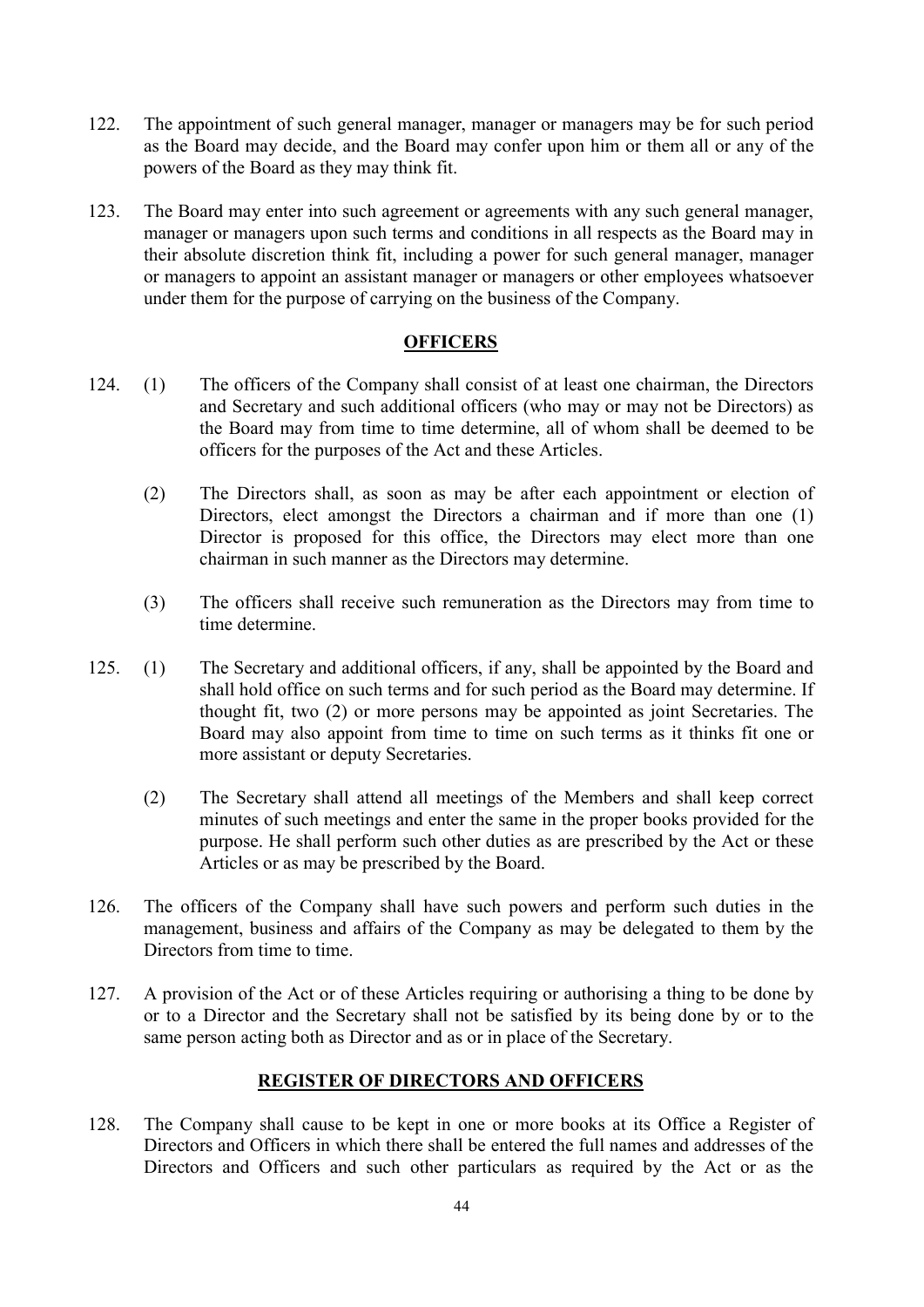Directors may determine. The Company shall send to the Registrar of Companies in the Cayman Islands a copy of such register, and shall from time to time notify to the said Registrar of any change that takes place in relation to such Directors and Officers as required by the Act.

## MINUTES

- 129. (1) The Board shall cause minutes to be duly entered in books provided for the purpose:
	- (a) of all elections and appointments of officers;
	- (b) of the names of the Directors present at each meeting of the Directors and of any committee of the Directors;
	- (c) of all resolutions and proceedings of each general meeting of the Members, meetings of the Board and meetings of committees of the Board and where there are managers, of all proceedings of meetings of the managers.
	- (2) Minutes shall be kept by the Secretary at the head office.

#### **SEAL**

- 130. (1) The Company shall have one or more Seals, as the Board may determine. For the purpose of sealing documents creating or evidencing securities issued by the Company, the Company may have a securities seal which is a facsimile of the Seal of the Company with the addition of the word "Securities" on its face or in such other form as the Board may approve. The Board shall provide for the custody of each Seal and no Seal shall be used without the authority of the Board or of a committee of the Board authorised by the Board in that behalf. Subject as otherwise provided in these Articles, any instrument to which a Seal is affixed shall be signed autographically by one Director and the Secretary or by two Directors or by such other person (including a Director) or persons as the Board may appoint, either generally or in any particular case, save that as regards any certificates for shares or debentures or other securities of the Company the Board may by resolution determine that such signatures or either of them shall be dispensed with or affixed by some method or system of mechanical signature. Every instrument executed in manner provided by this Article shall be deemed to be sealed and executed with the authority of the Board previously given.
	- (2) Where the Company has a Seal for use abroad, the Board may by writing under the Seal appoint any agent or committee abroad to be the duly authorised agent of the Company for the purpose of affixing and using such Seal and the Board may impose restrictions on the use thereof as may be thought fit. Wherever in these Articles reference is made to the Seal, the reference shall, when and so far as may be applicable, be deemed to include any such other Seal as aforesaid.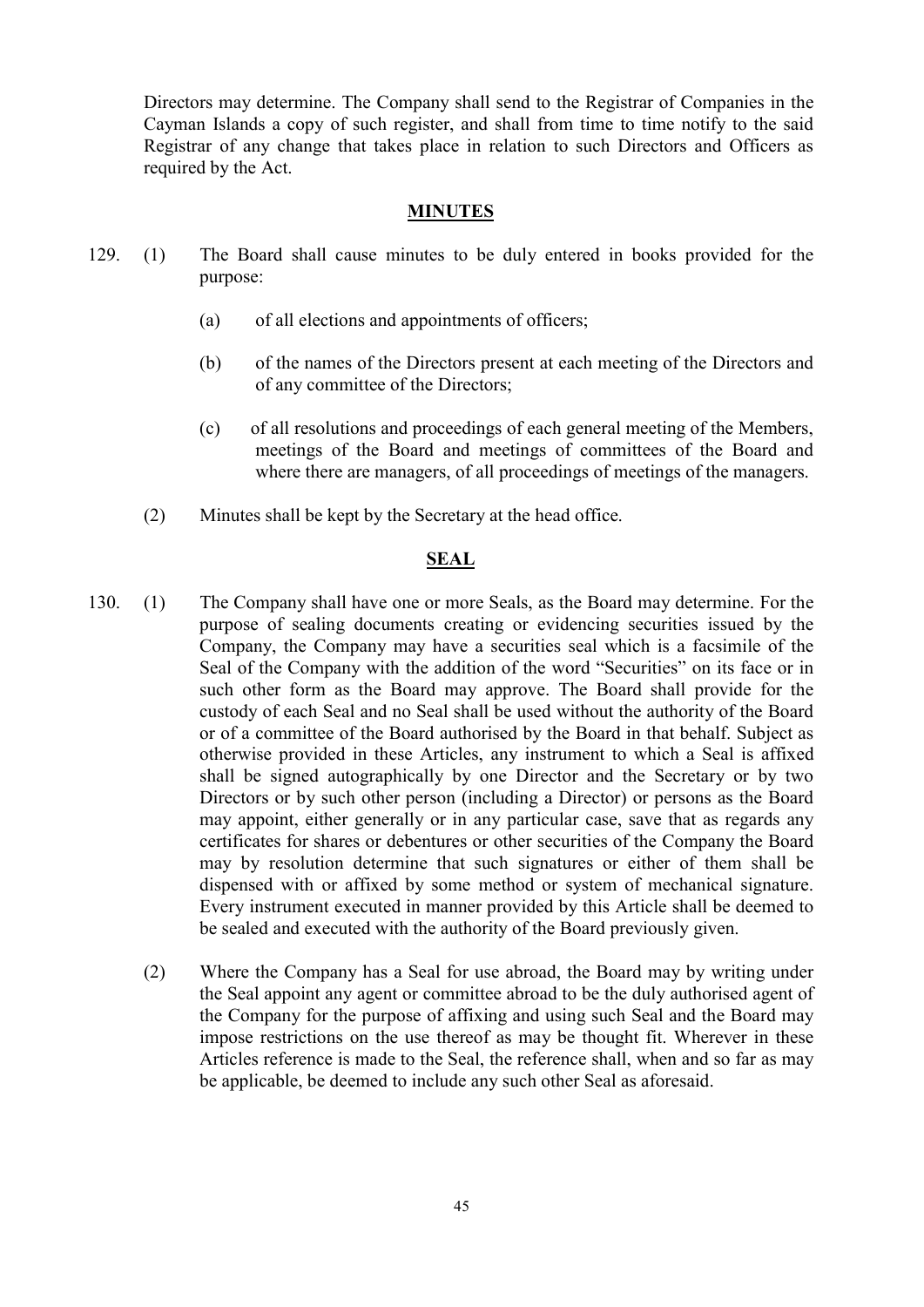### AUTHENTICATION OF DOCUMENTS

131. Any Director or the Secretary or any person appointed by the Board for the purpose may authenticate any documents affecting the constitution of the Company and any resolution passed by the Company or the Board or any committee, and any books, records, documents and accounts relating to the business of the Company, and to certify copies thereof or extracts therefrom as true copies or extracts, and if any books, records, documents or accounts are elsewhere than at the Office or the head office the local manager or other officer of the Company having the custody thereof shall be deemed to be a person so appointed by the Board. A document purporting to be a copy of a resolution, or an extract from the minutes of a meeting, of the Company or of the Board or any committee which is so certified shall be conclusive evidence in favour of all persons dealing with the Company upon the faith thereof that such resolution has been duly passed or, as the case may be, that such minutes or extract is a true and accurate record of proceedings at a duly constituted meeting.

## DESTRUCTION OF DOCUMENTS

- 132. (1) The Company shall be entitled to destroy the following documents at the following times:
	- (a) any share certificate which has been cancelled at any time after the expiry of one (1) year from the date of such cancellation;
	- (b) any dividend mandate or any variation or cancellation thereof or any notification of change of name or address at any time after the expiry of two (2) years from the date such mandate, variation, cancellation or notification was recorded by the Company;
	- (c) any instrument of transfer of shares which has been registered at any time after the expiry of seven (7) years from the date of registration;
	- (d) any allotment letters after the expiry of seven (7) years from the date of issue thereof; and
	- (e) copies of powers of attorney, grants of probate and letters of administration at any time after the expiry of seven (7) years after the account to which the relevant power of attorney, grant of probate or letters of administration related has been closed;

and it shall conclusively be presumed in favour of the Company that every entry in the Register purporting to be made on the basis of any such documents so destroyed was duly and properly made and every share certificate so destroyed was a valid certificate duly and properly cancelled and that every instrument of transfer so destroyed was a valid and effective instrument duly and properly registered and that every other document destroyed hereunder was a valid and effective document in accordance with the recorded particulars thereof in the books or records of the Company. Provided always that: (1) the foregoing provisions of this Article shall apply only to the destruction of a document in good faith and without express notice to the Company that the preservation of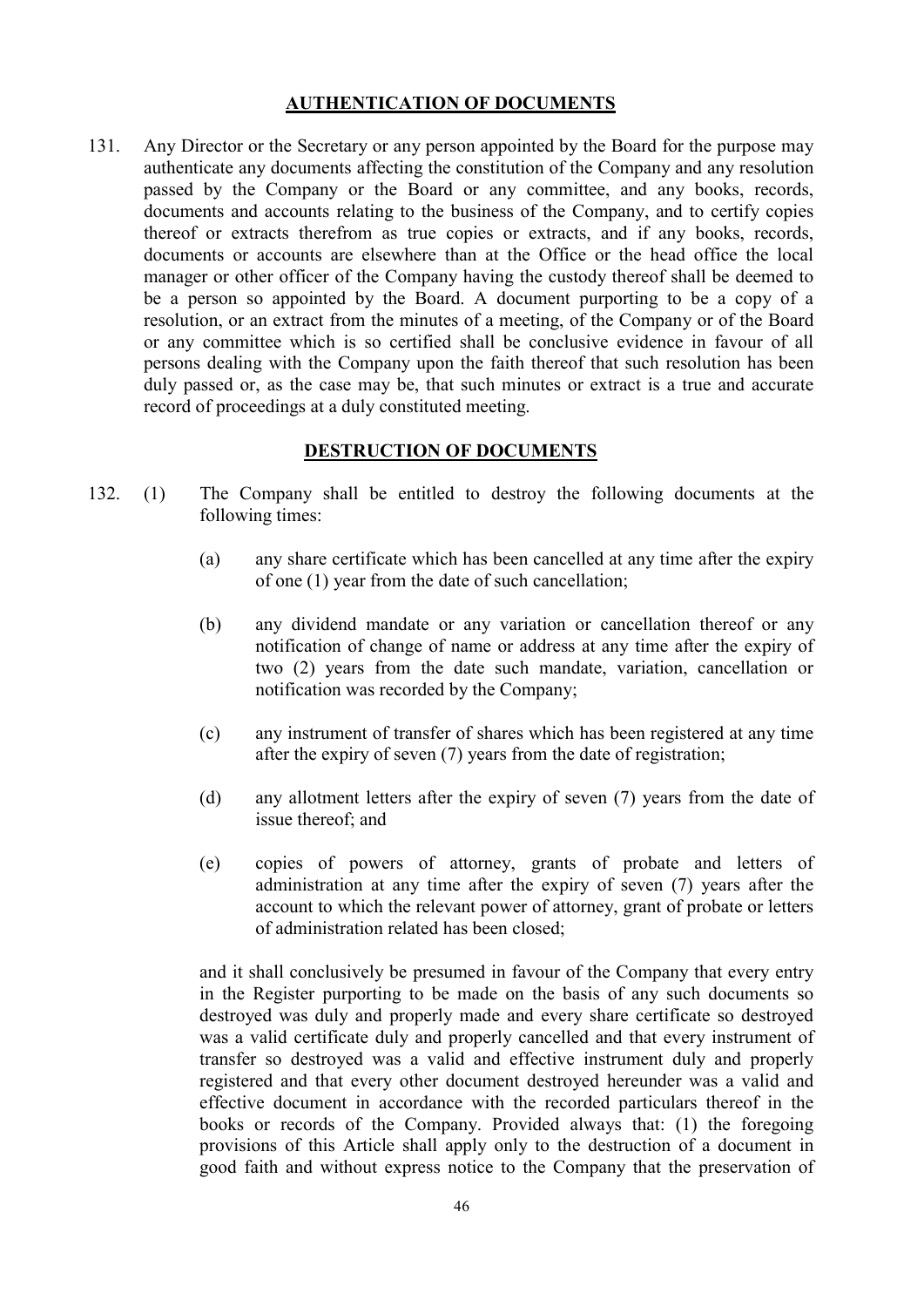such document was relevant to a claim; (2) nothing contained in this Article shall be construed as imposing upon the Company any liability in respect of the destruction of any such document earlier than as aforesaid or in any case where the conditions of proviso (1) above are not fulfilled; and (3) references in this Article to the destruction of any document include references to its disposal in any manner.

(2) Notwithstanding any provision contained in these Articles, the Directors may, if permitted by applicable law, authorise the destruction of documents set out in sub-paragraphs (a) to (e) of paragraph (1) of this Article and any other documents in relation to share registration which have been microfilmed or electronically stored by the Company or by the share registrar on its behalf provided always that this Article shall apply only to the destruction of a document in good faith and without express notice to the Company and its share registrar that the preservation of such document was relevant to a claim.

## DIVIDENDS AND OTHER PAYMENTS

- 133. Subject to the Act, the Company in general meeting may from time to time declare dividends in any currency to be paid to the Members but no dividend shall be declared in excess of the amount recommended by the Board.
- 134. Dividends may be declared and paid out of the profits of the Company, realised or unrealised, or from any reserve set aside from profits which the Directors determine is no longer needed. With the sanction of an ordinary resolution dividends may also be declared and paid out of share premium account or any other fund or account which can be authorised for this purpose in accordance with the Act.
- 135. Except in so far as the rights attaching to, or the terms of issue of, any share otherwise provide:
	- (a) all dividends shall be declared and paid according to the amounts paid up on the shares in respect of which the dividend is paid, but no amount paid up on a share in advance of calls shall be treated for the purposes of this Article as paid up on the share; and
	- (b) all dividends shall be apportioned and paid pro rata according to the amounts paid up on the shares during any portion or portions of the period in respect of which the dividend is paid.
- 136. The Board may from time to time pay to the Members such interim dividends as appear to the Board to be justified by the profits of the Company and in particular (but without prejudice to the generality of the foregoing) if at any time the share capital of the Company is divided into different classes, the Board may pay such interim dividends in respect of those shares in the capital of the Company which confer on the holders thereof deferred or non-preferential rights as well as in respect of those shares which confer on the holders thereof preferential rights with regard to dividend and provided that the Board acts bona fide the Board shall not incur any responsibility to the holders of shares conferring any preference for any damage that they may suffer by reason of the payment of an interim dividend on any shares having deferred or non-preferential rights and may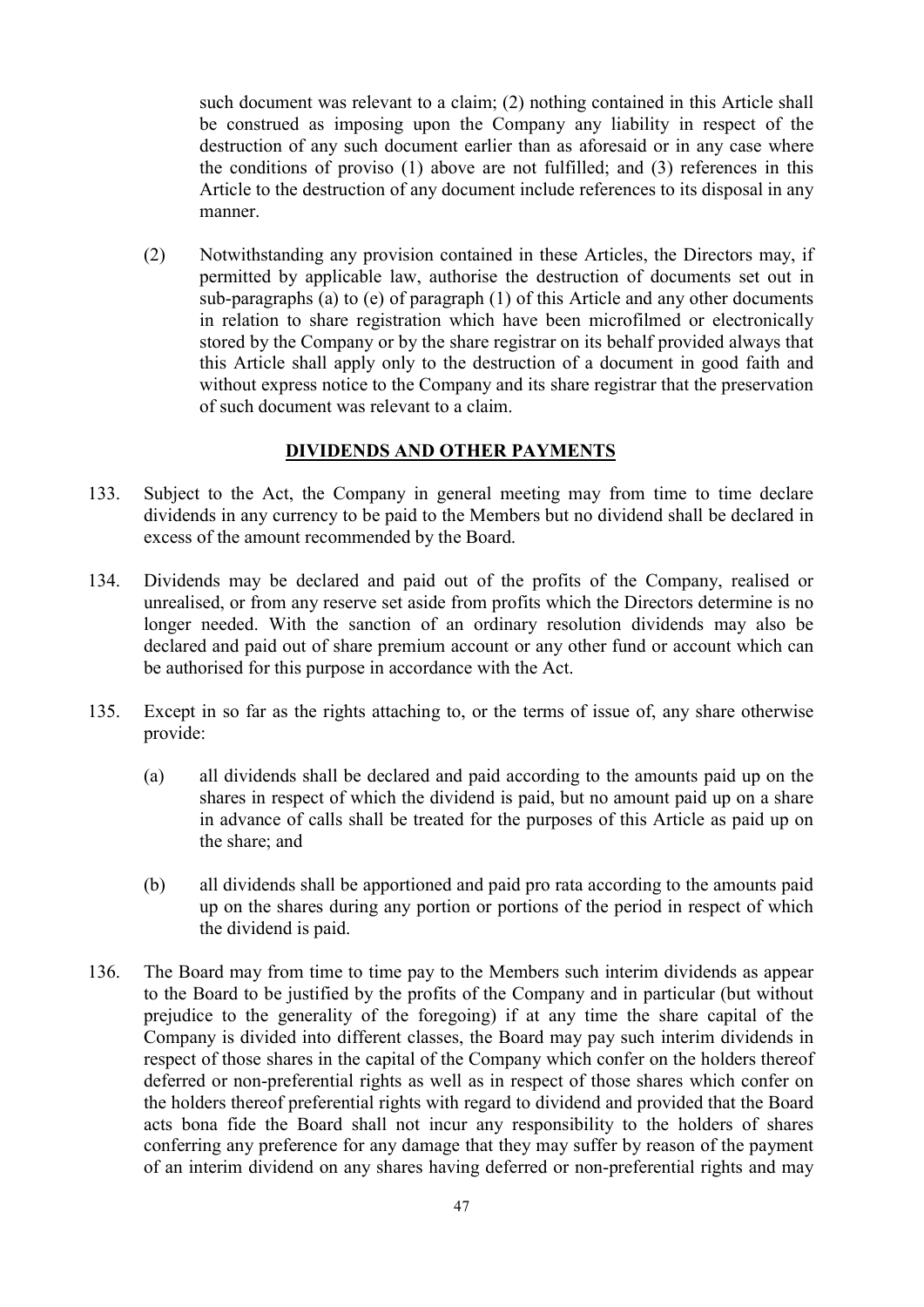also pay any fixed dividend which is payable on any shares of the Company half-yearly or on any other dates, whenever such profits, in the opinion of the Board, justifies such payment.

- 137. The Board may deduct from any dividend or other moneys payable to a Member by the Company on or in respect of any shares all sums of money (if any) presently payable by him to the Company on account of calls or otherwise.
- 138. No dividend or other moneys payable by the Company on or in respect of any share shall bear interest against the Company.
- 139. Any dividend, interest or other sum payable in cash to the holder of shares may be paid by cheque or warrant sent through the post addressed to the holder at his registered address or, in the case of joint holders, addressed to the holder whose name stands first in the Register in respect of the shares at his address as appearing in the Register or addressed to such person and at such address as the holder or joint holders may in writing direct. Every such cheque or warrant shall, unless the holder or joint holders otherwise direct, be made payable to the order of the holder or, in the case of joint holders, to the order of the holder whose name stands first on the Register in respect of such shares, and shall be sent at his or their risk and payment of the cheque or warrant by the bank on which it is drawn shall constitute a good discharge to the Company notwithstanding that it may subsequently appear that the same has been stolen or that any endorsement thereon has been forged. Any one of two or more joint holders may give effectual receipts for any dividends or other moneys payable or property distributable in respect of the shares held by such joint holders.
- 140. All dividends or bonuses unclaimed for one (1) year after having been declared may be invested or otherwise made use of by the Board for the benefit of the Company until claimed. Any dividend or bonuses unclaimed after a period of six (6) years from the date of declaration shall be forfeited and shall revert to the Company. The payment by the Board of any unclaimed dividend or other sums payable on or in respect of a share into a separate account shall not constitute the Company a trustee in respect thereof.
- 141. Whenever the Board or the Company in general meeting has resolved that a dividend be paid or declared, the Board may further resolve that such dividend be satisfied wholly or in part by the distribution of specific assets of any kind and in particular of paid up shares, debentures or warrants to subscribe securities of the Company or any other company, or in any one or more of such ways, and where any difficulty arises in regard to the distribution the Board may settle the same as it thinks expedient, and in particular may issue certificates in respect of fractions of shares, disregard fractional entitlements or round the same up or down, and may fix the value for distribution of such specific assets, or any part thereof, and may determine that cash payments shall be made to any Members upon the footing of the value so fixed in order to adjust the rights of all parties, and may vest any such specific assets in trustees as may seem expedient to the Board and may appoint any person to sign any requisite instruments of transfer and other documents on behalf of the persons entitled to the dividend, and such appointment shall be effective and binding on the Members. The Board may resolve that no such assets shall be made available to Members with registered addresses in any particular territory or territories where, in the absence of a registration statement or other special formalities, such distribution of assets would or might, in the opinion of the Board, be unlawful or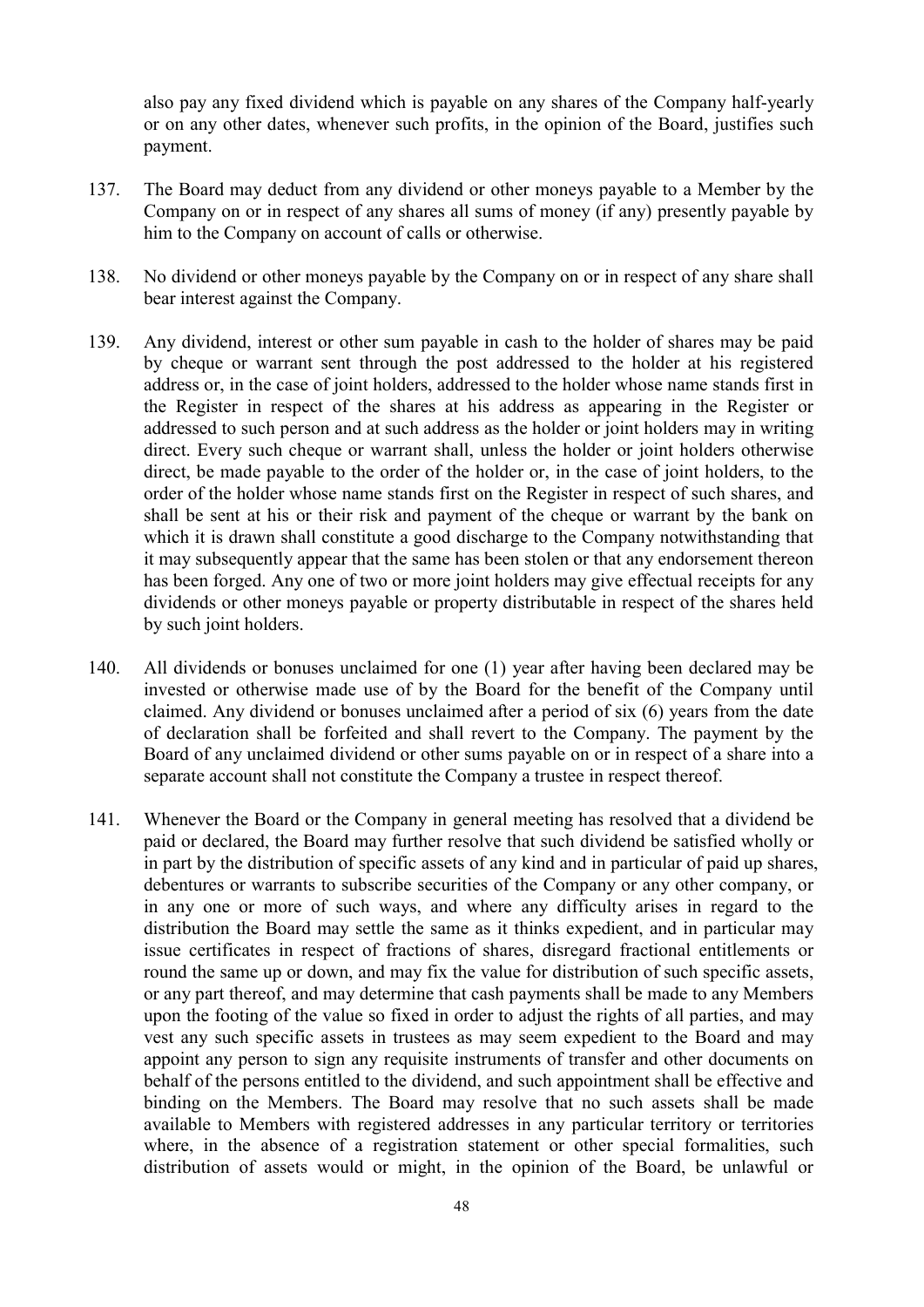impracticable and in such event the only entitlement of the Members aforesaid shall be to receive cash payments as aforesaid. Members affected as a result of the foregoing sentence shall not be or be deemed to be a separate class of Members for any purpose whatsoever.

- 142. (1) Whenever the Board or the Company in general meeting has resolved that a dividend be paid or declared on any class of the share capital of the Company, the Board may further resolve either:
	- (a) that such dividend be satisfied wholly or in part in the form of an allotment of shares credited as fully paid up, provided that the Members entitled thereto will be entitled to elect to receive such dividend (or part thereof if the Board so determines) in cash in lieu of such allotment. In such case, the following provisions shall apply:
		- (i) the basis of any such allotment shall be determined by the Board;
		- (ii) the Board, after determining the basis of allotment, shall give not less than two (2) weeks' Notice to the holders of the relevant shares of the right of election accorded to them and shall send with such notice forms of election and specify the procedure to be followed and the place at which and the latest date and time by which duly completed forms of election must be lodged in order to be effective;
		- (iii) the right of election may be exercised in respect of the whole or part of that portion of the dividend in respect of which the right of election has been accorded; and
		- (iv) the dividend (or that part of the dividend to be satisfied by the allotment of shares as aforesaid) shall not be payable in cash on shares in respect whereof the cash election has not been duly exercised ("the non-elected shares") and in satisfaction thereof shares of the relevant class shall be allotted credited as fully paid up to the holders of the non-elected shares on the basis of allotment determined as aforesaid and for such purpose the Board shall capitalise and apply out of any part of the undivided profits of the Company (including profits carried and standing to the credit of any reserves or other special account, share premium account, capital redemption reserve other than the Subscription Rights Reserve (as defined below)) as the Board may determine, such sum as may be required to pay up in full the appropriate number of shares of the relevant class for allotment and distribution to and amongst the holders of the non-elected shares on such basis; or
	- (b) that the Members entitled to such dividend shall be entitled to elect to receive an allotment of shares credited as fully paid up in lieu of the whole or such part of the dividend as the Board may think fit. In such case, the following provisions shall apply: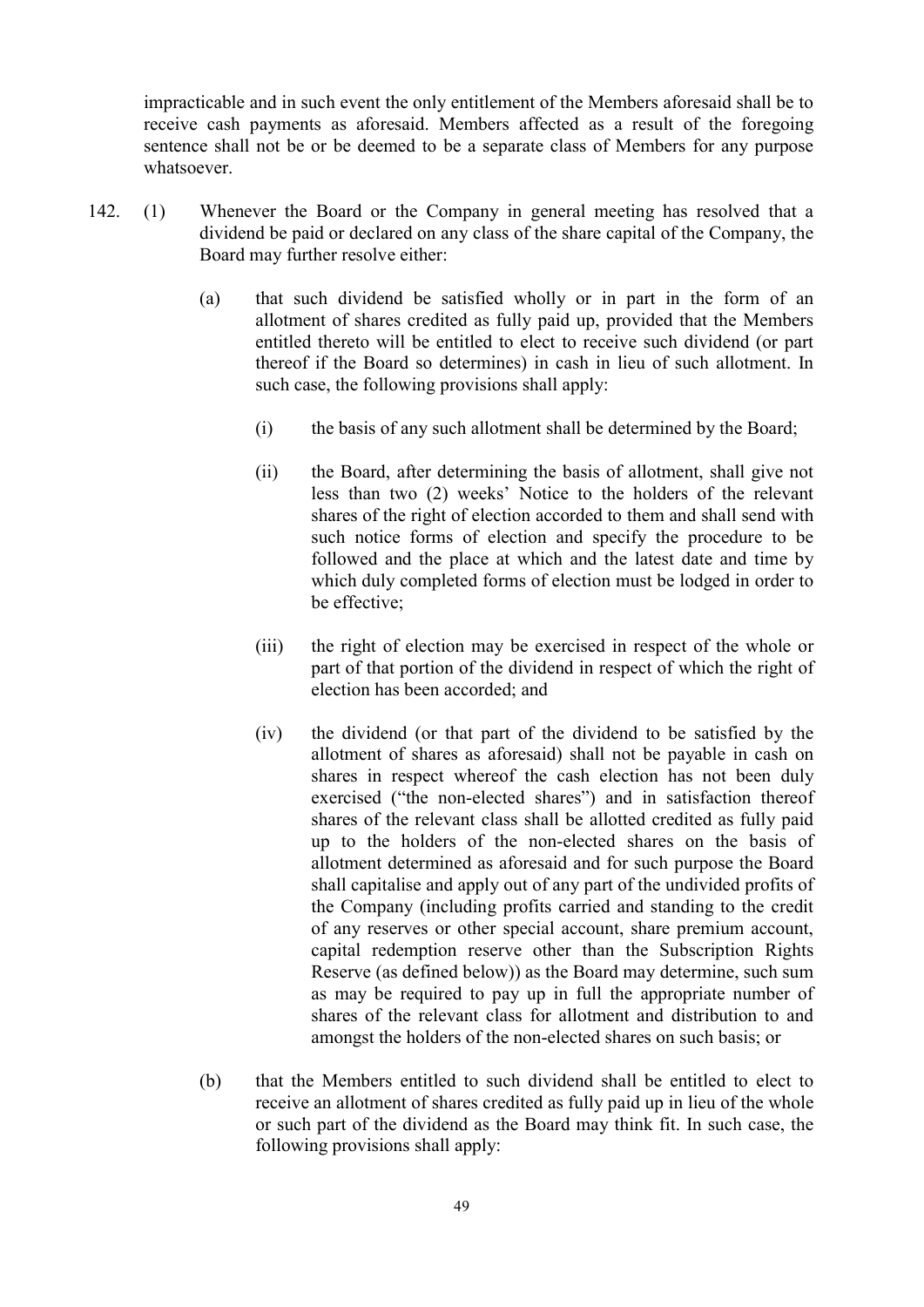- (i) the basis of any such allotment shall be determined by the Board;
- (ii) the Board, after determining the basis of allotment, shall give not less than two (2) weeks' Notice to the holders of the relevant shares of the right of election accorded to them and shall send with such notice forms of election and specify the procedure to be followed and the place at which and the latest date and time by which duly completed forms of election must be lodged in order to be effective;
- (iii) the right of election may be exercised in respect of the whole or part of that portion of the dividend in respect of which the right of election has been accorded; and
- (iv) the dividend (or that part of the dividend in respect of which a right of election has been accorded) shall not be payable in cash on shares in respect whereof the share election has been duly exercised ("the elected shares") and in lieu thereof shares of the relevant class shall be allotted credited as fully paid up to the holders of the elected shares on the basis of allotment determined as aforesaid and for such purpose the Board shall capitalise and apply out of any part of the undivided profits of the Company (including profits carried and standing to the credit of any reserves or other special account, share premium account, capital redemption reserve other than the Subscription Rights Reserve (as defined below)) as the Board may determine, such sum as may be required to pay up in full the appropriate number of shares of the relevant class for allotment and distribution to and amongst the holders of the elected shares on such basis.
- (2) (a) The shares allotted pursuant to the provisions of paragraph (1) of this Article shall rank pari passu in all respects with shares of the same class (if any) then in issue save only as regards participation in the relevant dividend or in any other distributions, bonuses or rights paid, made, declared or announced prior to or contemporaneously with the payment or declaration of the relevant dividend unless, contemporaneously with the announcement by the Board of their proposal to apply the provisions of sub-paragraph (a) or (b) of paragraph (1) of this Article in relation to the relevant dividend or contemporaneously with their announcement of the distribution, bonus or rights in question, the Board shall specify that the shares to be allotted pursuant to the provisions of paragraph (1) of this Article shall rank for participation in such distribution, bonus or rights.
	- (b) The Board may do all acts and things considered necessary or expedient to give effect to any capitalisation pursuant to the provisions of paragraph (1) of this Article, with full power to the Board to make such provisions as it thinks fit in the case of shares becoming distributable in fractions (including provisions whereby, in whole or in part, fractional entitlements are aggregated and sold and the net proceeds distributed to those entitled, or are disregarded or rounded up or down or whereby the benefit of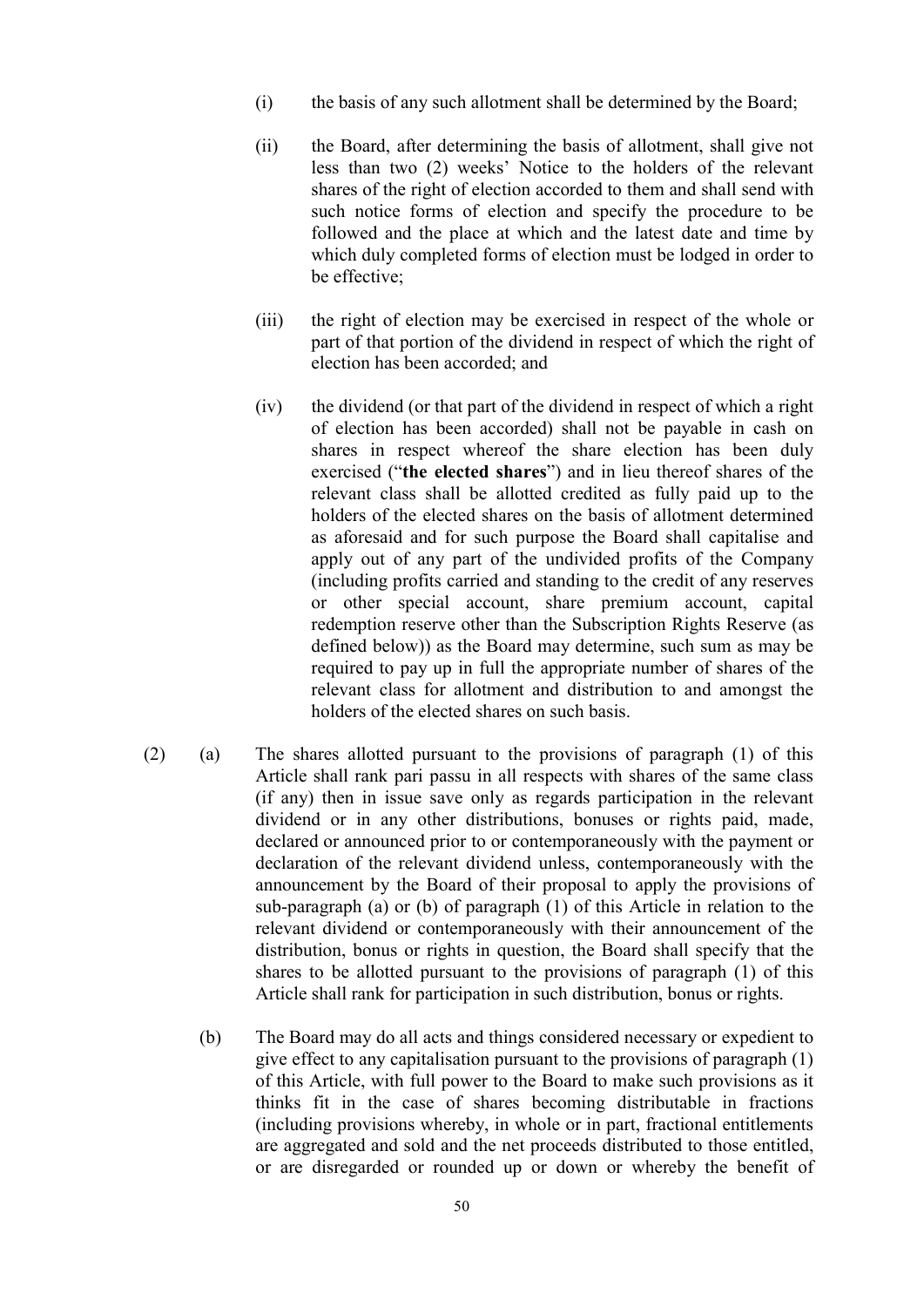fractional entitlements accrues to the Company rather than to the Members concerned). The Board may authorise any person to enter into on behalf of all Members interested, an agreement with the Company providing for such capitalisation and matters incidental thereto and any agreement made pursuant to such authority shall be effective and binding on all concerned.

- (3) The Company may upon the recommendation of the Board by ordinary resolution resolve in respect of any one particular dividend of the Company that notwithstanding the provisions of paragraph (1) of this Article a dividend may be satisfied wholly in the form of an allotment of shares credited as fully paid up without offering any right to shareholders to elect to receive such dividend in cash in lieu of such allotment.
- (4) The Board may on any occasion determine that rights of election and the allotment of shares under paragraph (1) of this Article shall not be made available or made to any shareholders with registered addresses in any territory where, in the absence of a registration statement or other special formalities, the circulation of an offer of such rights of election or the allotment of shares would or might, in the opinion of the Board, be unlawful or impracticable, and in such event the provisions aforesaid shall be read and construed subject to such determination. Members affected as a result of the foregoing sentence shall not be or be deemed to be a separate class of Members for any purpose whatsoever.
- (5) Any resolution declaring a dividend on shares of any class, whether a resolution of the Company in general meeting or a resolution of the Board, may specify that the same shall be payable or distributable to the persons registered as the holders of such shares at the close of business on a particular date, notwithstanding that it may be a date prior to that on which the resolution is passed, and thereupon the dividend shall be payable or distributable to them in accordance with their respective holdings so registered, but without prejudice to the rights inter se in respect of such dividend of transferors and transferees of any such shares. The provisions of this Article shall mutatis mutandis apply to bonuses, capitalisation issues, distributions of realised capital profits or offers or grants made by the Company to the Members.

## RESERVES

- 143. (1) The Board shall establish an account to be called the share premium account and shall carry to the credit of such account from time to time a sum equal to the amount or value of the premium paid on the issue of any share in the Company. Unless otherwise provided by the provisions of these Articles, the Board may apply the share premium account in any manner permitted by the Act. The Company shall at all times comply with the provisions of the Act in relation to the share premium account.
	- (2) Before recommending any dividend, the Board may set aside out of the profits of the Company such sums as it determines as reserves which shall, at the discretion of the Board, be applicable for any purpose to which the profits of the Company may be properly applied and pending such application may, also at such discretion, either be employed in the business of the Company or be invested in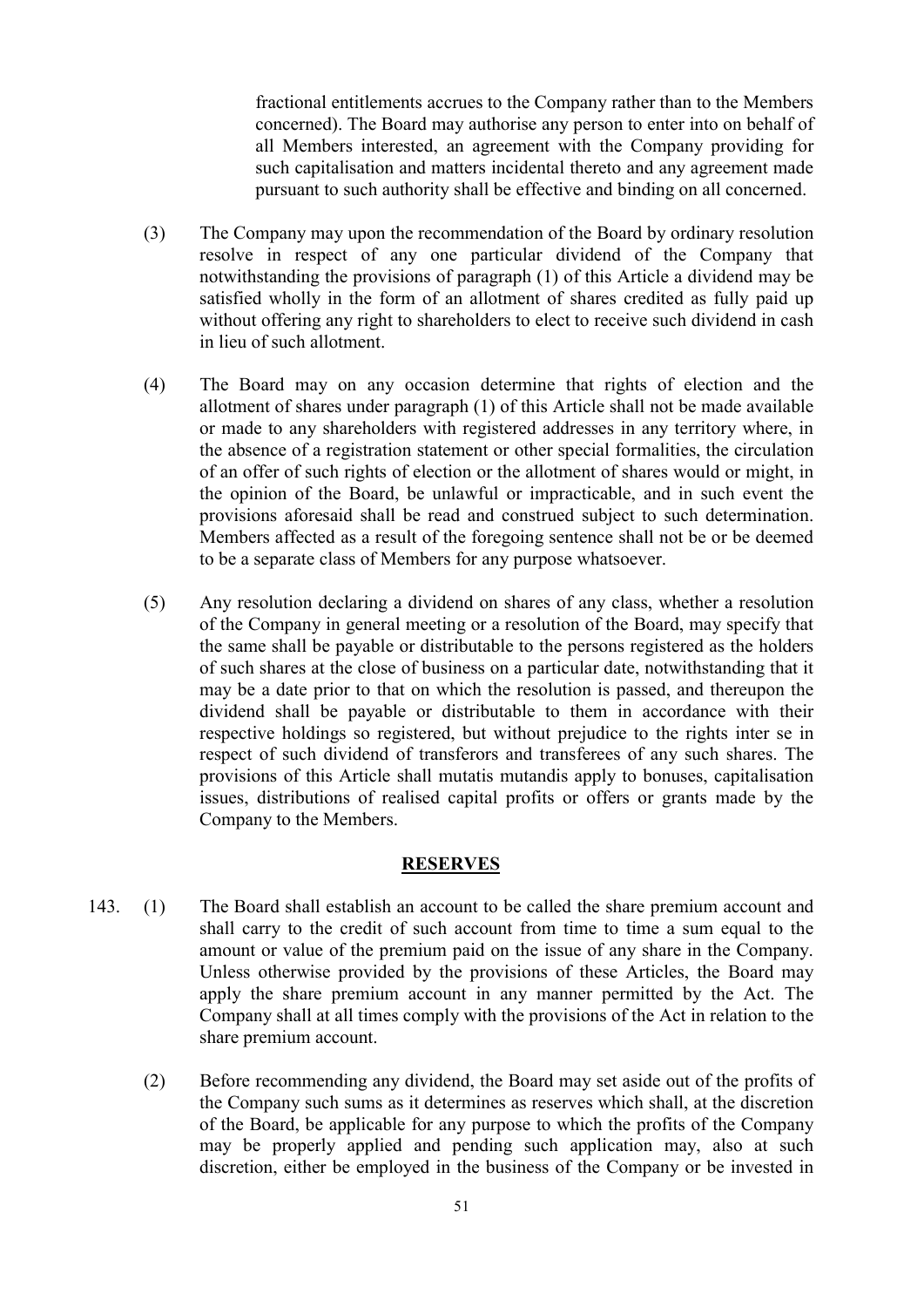such investments as the Board may from time to time think fit and so that it shall not be necessary to keep any investments constituting the reserve or reserves separate or distinct from any other investments of the Company. The Board may also without placing the same to reserve carry forward any profits which it may think prudent not to distribute.

## CAPITALISATION

- 144. (1) The Company may, upon the recommendation of the Board, at any time and from time to time pass an ordinary resolution to the effect that it is desirable to capitalise all or any part of any amount for the time being standing to the credit of any reserve or fund (including a share premium account and capital redemption reserve and the profit and loss account) whether or not the same is available for distribution and accordingly that such amount be set free for distribution among the Members or any class of Members who would be entitled thereto if it were distributed by way of dividend and in the same proportions, on the footing that the same is not paid in cash but is applied either in or towards paying up the amounts for the time being unpaid on any shares in the Company held by such Members respectively or in paying up in full unissued shares, debentures or other obligations of the Company, to be allotted and distributed credited as fully paid up among such Members, or partly in one way and partly in the other, and the Board shall give effect to such resolution provided that, for the purposes of this Article, a share premium account and any capital redemption reserve or fund representing unrealised profits, may be applied only in paying up in full unissued shares of the Company to be allotted to such Members credited as fully paid.
	- (2) Notwithstanding any provisions in these Articles, the Board may resolve to capitalise all or any part of any amount for the time being standing to the credit of any reserve or fund (including a share premium account and the profit and loss account) whether or not the same is available for distribution by applying such sum in paying up unissued shares to be allotted to (i) employees (including directors) of the Company and/or its affiliates (meaning any individual, corporation, partnership, association, joint-stock company, trust, unincorporated association or other entity (other than the Company) that directly, or indirectly through one or more intermediaries, controls, is controlled by or is under common control with, the Company) upon exercise or vesting of any options or awards granted under any share incentive scheme or employee benefit scheme or other arrangement which relates to such persons that has been adopted or approved by the Members at a general meeting, or (ii) any trustee of any trust to whom shares are to be allotted and issued by the Company in connection with the operation of any share incentive scheme or employee benefit scheme or other arrangement which relates to such persons that has been adopted or approved by the Members at a general meeting.
- 145. The Board may settle, as it considers appropriate, any difficulty arising in regard to any distribution under the last preceding Article and in particular may issue certificates in respect of fractions of shares or authorise any person to sell and transfer any fractions or may resolve that the distribution should be as nearly as may be practicable in the correct proportion but not exactly so or may ignore fractions altogether, and may determine that cash payments shall be made to any Members in order to adjust the rights of all parties,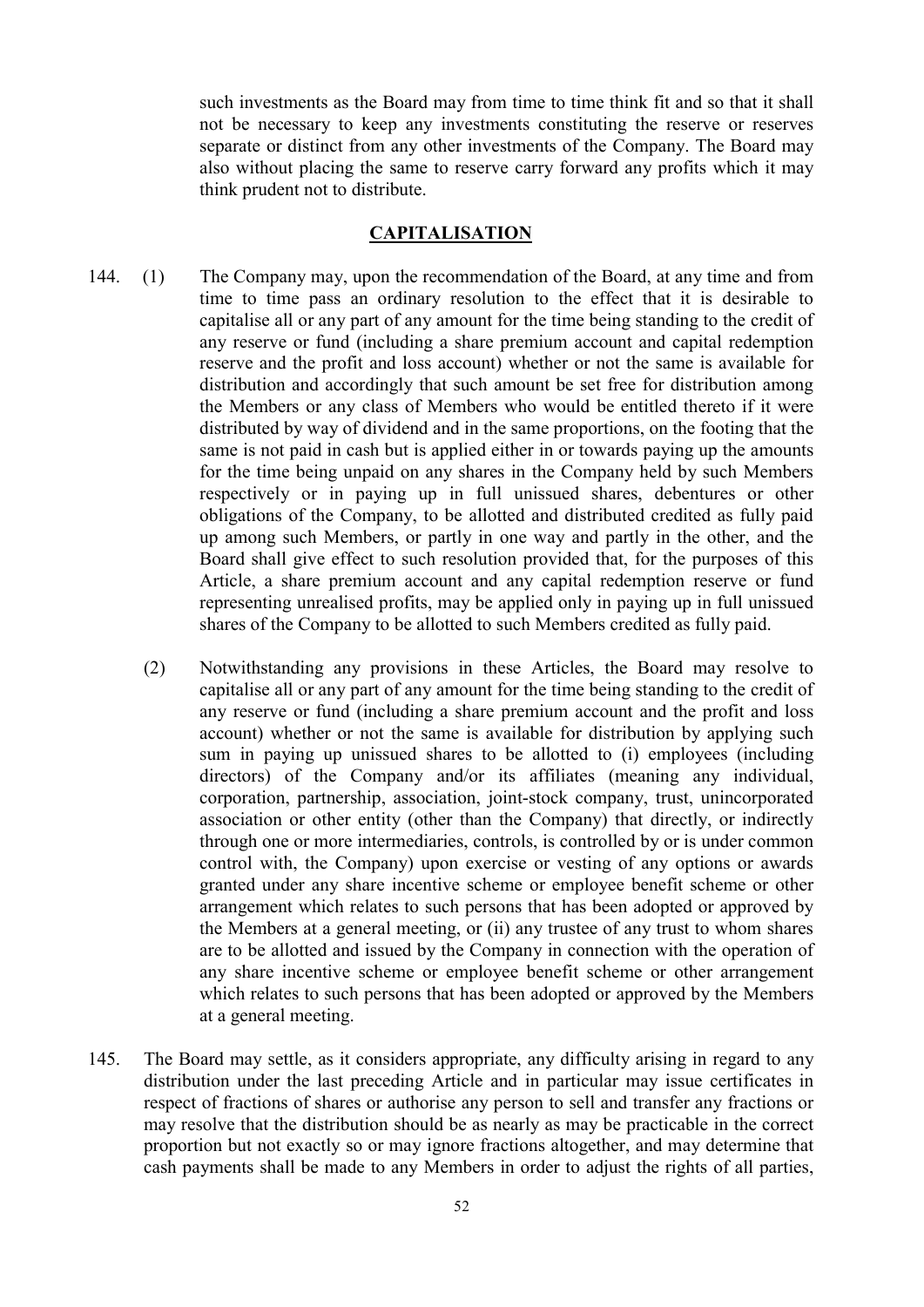as may seem expedient to the Board. The Board may appoint any person to sign on behalf of the persons entitled to participate in the distribution any contract necessary or desirable for giving effect thereto and such appointment shall be effective and binding upon the **Members** 

## SUBSCRIPTION RIGHTS RESERVE

- 146. The following provisions shall have effect to the extent that they are not prohibited by and are in compliance with the Act:
	- (1) If, so long as any of the rights attached to any warrants issued by the Company to subscribe for shares of the Company shall remain exercisable, the Company does any act or engages in any transaction which, as a result of any adjustments to the subscription price in accordance with the provisions of the conditions of the warrants, would reduce the subscription price to below the par value of a share, then the following provisions shall apply:
		- (a) as from the date of such act or transaction the Company shall establish and thereafter (subject as provided in this Article) maintain in accordance with the provisions of this Article a reserve (the "Subscription Rights Reserve") the amount of which shall at no time be less than the sum which for the time being would be required to be capitalised and applied in paying up in full the nominal amount of the additional shares required to be issued and allotted credited as fully paid pursuant to sub- paragraph (c) below on the exercise in full of all the subscription rights outstanding and shall apply the Subscription Rights Reserve in paying up such additional shares in full as and when the same are allotted;
		- (b) the Subscription Rights Reserve shall not be used for any purpose other than that specified above unless all other reserves of the Company (other than share premium account) have been extinguished and will then only be used to make good losses of the Company if and so far as is required by law;
		- (c) upon the exercise of all or any of the subscription rights represented by any warrant, the relevant subscription rights shall be exercisable in respect of a nominal amount of shares equal to the amount in cash which the holder of such warrant is required to pay on exercise of the subscription rights represented thereby (or, as the case may be the relevant portion thereof in the event of a partial exercise of the subscription rights) and, in addition, there shall be allotted in respect of such subscription rights to the exercising warrantholder, credited as fully paid, such additional nominal amount of shares as is equal to the difference between:
			- (i) the said amount in cash which the holder of such warrant is required to pay on exercise of the subscription rights represented thereby (or, as the case may be, the relevant portion thereof in the event of a partial exercise of the subscription rights); and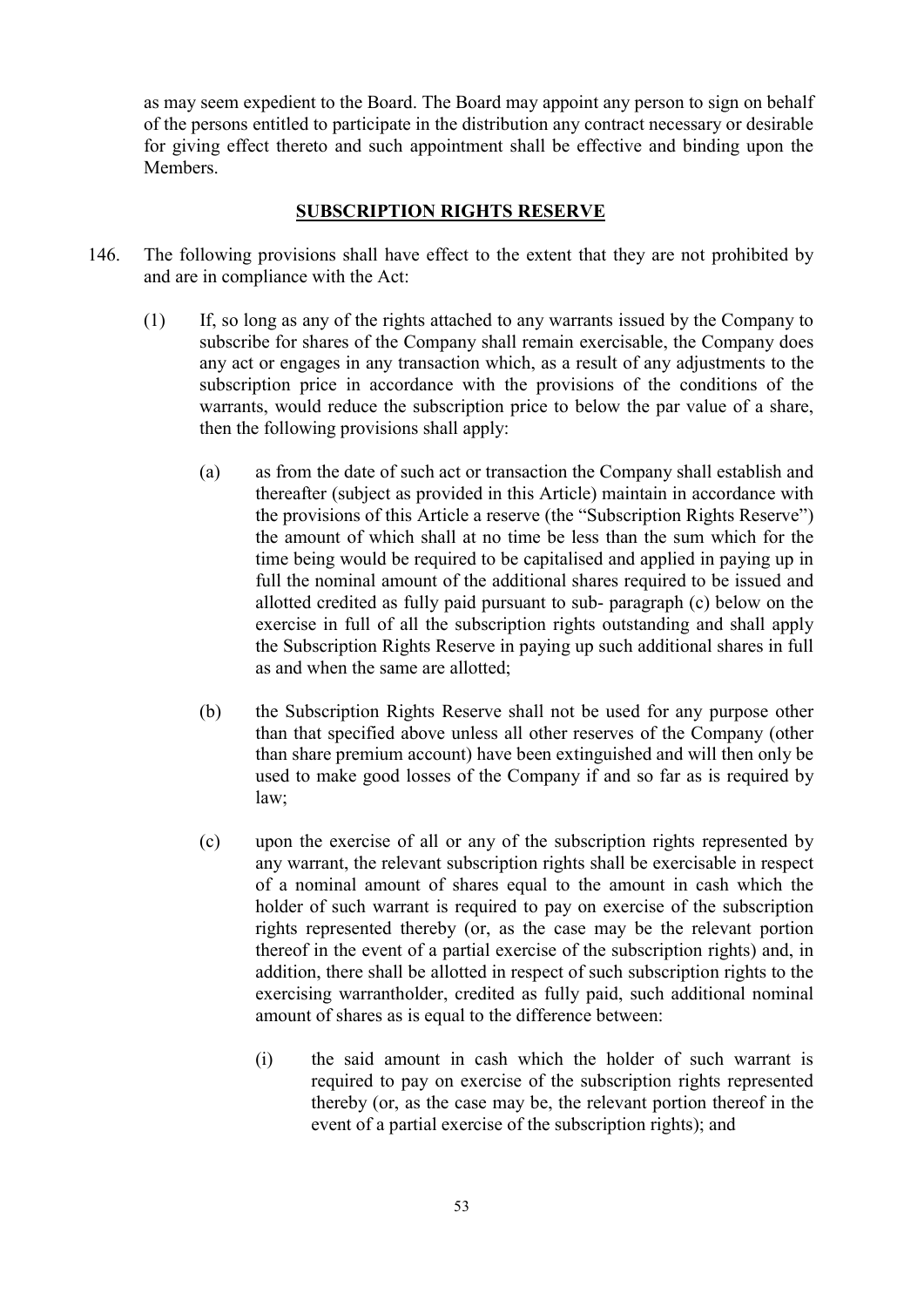- (ii) the nominal amount of shares in respect of which such subscription rights would have been exercisable having regard to the provisions of the conditions of the warrants, had it been possible for such subscription rights to represent the right to subscribe for shares at less than par and immediately upon such exercise so much of the sum standing to the credit of the Subscription Rights Reserve as is required to pay up in full such additional nominal amount of shares shall be capitalised and applied in paying up in full such additional nominal amount of shares which shall forthwith be allotted credited as fully paid to the exercising warrantholders; and
- (d) if, upon the exercise of the subscription rights represented by any warrant, the amount standing to the credit of the Subscription Rights Reserve is not sufficient to pay up in full such additional nominal amount of shares equal to such difference as aforesaid to which the exercising warrantholder is entitled, the Board shall apply any profits or reserves then or thereafter becoming available (including, to the extent permitted by law, share premium account) for such purpose until such additional nominal amount of shares is paid up and allotted as aforesaid and until then no dividend or other distribution shall be paid or made on the fully paid shares of the Company then in issue. Pending such payment and allotment, the exercising warrantholder shall be issued by the Company with a certificate evidencing his right to the allotment of such additional nominal amount of shares. The rights represented by any such certificate shall be in registered form and shall be transferable in whole or in part in units of one share in the like manner as the shares for the time being are transferable, and the Company shall make such arrangements in relation to the maintenance of a register therefor and other matters in relation thereto as the Board may think fit and adequate particulars thereof shall be made known to each relevant exercising warrantholder upon the issue of such certificate.
- (2) Shares allotted pursuant to the provisions of this Article shall rank pari passu in all respects with the other shares allotted on the relevant exercise of the subscription rights represented by the warrant concerned. Notwithstanding anything contained in paragraph (1) of this Article, no fraction of any share shall be allotted on exercise of the subscription rights.
- (3) The provision of this Article as to the establishment and maintenance of the Subscription Rights Reserve shall not be altered or added to in any way which would vary or abrogate, or which would have the effect of varying or abrogating the provisions for the benefit of any warrantholder or class of warrantholders under this Article without the sanction of a special resolution of such warrantholders or class of warrantholders.
- (4) A certificate or report by the auditors for the time being of the Company as to whether or not the Subscription Rights Reserve is required to be established and maintained and if so the amount thereof so required to be established and maintained, as to the purposes for which the Subscription Rights Reserve has been used, as to the extent to which it has been used to make good losses of the Company, as to the additional nominal amount of shares required to be allotted to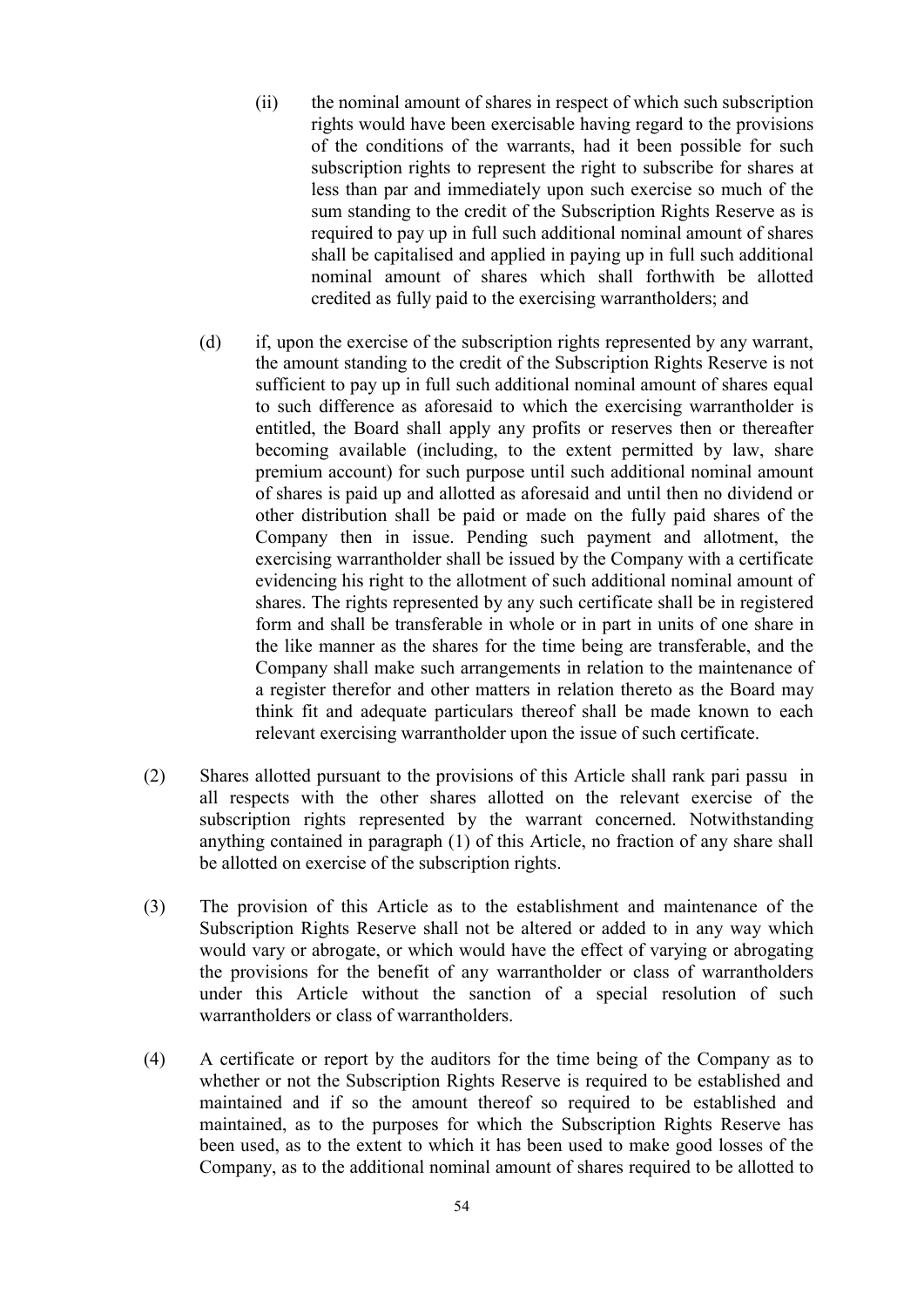exercising warrantholders credited as fully paid, and as to any other matter concerning the Subscription Rights Reserve shall (in the absence of manifest error) be conclusive and binding upon the Company and all warrantholders and shareholders.

### ACCOUNTING RECORDS

- 147. The Board shall cause true accounts to be kept of the sums of money received and expended by the Company, and the matters in respect of which such receipt and expenditure take place, and of the property, assets, credits and liabilities of the Company and of all other matters required by the Act or necessary to give a true and fair view of the Company's affairs and to explain its transactions.
- 148. The accounting records shall be kept at the Office or, at such other place or places as the Board decides and shall always be open to inspection by the Directors. No Member (other than a Director) shall have any right of inspecting any accounting record or book or document of the Company except as conferred by law or authorised by the Board or the Company in general meeting.
- 149. Subject to Article 150, a printed copy of the Directors' report, accompanied by the balance sheet and profit and loss account, including every document required by law to be annexed thereto, made up to the end of the applicable financial year and containing a summary of the assets and liabilities of the Company under convenient heads and a statement of income and expenditure, together with a copy of the Auditors' report, shall be sent to each person entitled thereto at least twenty-one (21) days before the date of the general meeting and at the same time as the notice of annual general meeting and laid before the Company at the annual general meeting held in accordance with Article 56 provided that this Article shall not require a copy of those documents to be sent to any person whose address the Company is not aware or to more than one of the joint holders of any shares or debentures.
- 150. Subject to due compliance with all applicable Statutes, rules and regulations, including, without limitation, the Listing Rules, and to obtaining all necessary consents, if any, required thereunder, the requirements of Article 149 shall be deemed satisfied in relation to any person by sending to the person in any manner not prohibited by the Statutes, summarised financial statements derived from the Company's annual accounts and the directors' report which shall be in the form and containing the information required by applicable laws and regulations, provided that any person who is otherwise entitled to the annual financial statements of the Company and the directors' report thereon may, if he so requires by notice in writing served on the Company, demand that the Company sends to him, in addition to summarised financial statements, a complete printed copy of the Company's annual financial statement and the directors' report thereon.
- 151. The requirement to send to a person referred to in Article 149 the documents referred to in that article or a summary financial report in accordance with Article 150 shall be deemed satisfied where, in accordance with all applicable Statutes, rules and regulations, including, without limitation, the Listing Rules, the Company publishes copies of the documents referred to in Article 149 and, if applicable, a summary financial report complying with Article 150, on the Company's computer network or in any other permitted manner (including by sending any form of electronic communication), and that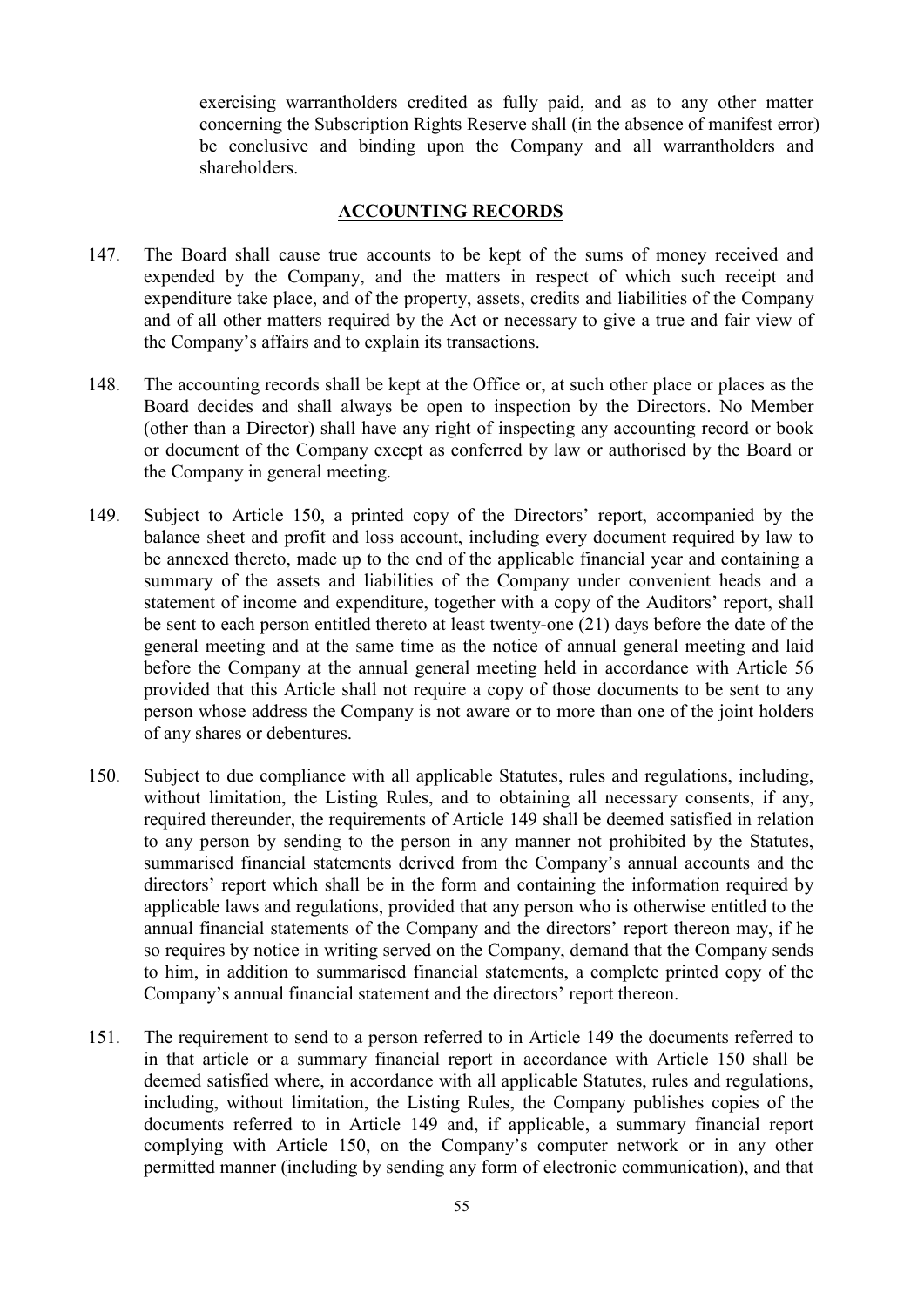person has agreed or is deemed to have agreed to treat the publication or receipt of such documents in such manner as discharging the Company's obligation to send to him a copy of such documents.

## AUDIT

- 152. (1) At the annual general meeting or at a subsequent extraordinary general meeting in each year, the Members shall by ordinary resolution appoint an auditor to audit the accounts of the Company and such auditor shall hold office until the next annual general meeting. Such auditor may be a Member but no Director or officer or employee of the Company shall, during his continuance in office, be eligible to act as an auditor of the Company.
	- (2) The Members may, at any general meeting convened and held in accordance with these Articles, by ordinary resolution remove the Auditor at any time before the expiration of his term of office and shall by ordinary resolution at that meeting appoint another Auditor in his stead for the remainder of his term.
- 153. Subject to the Act the accounts of the Company shall be audited at least once in every year.
- 154. The remuneration of the Auditor shall be fixed by the Company by ordinary resolution in general meeting or in such manner as the Members may determine.
- 155. The Directors may fill any casual vacancy in the office of Auditor but while any such vacancy continues the surviving or continuing Auditor or Auditors, if any, may act. The remuneration of any Auditor appointed by the Directors under this Article may be fixed by the Board. Subject to Article 152(2), an Auditor appointed under this Article shall hold office until the next following annual general meeting of the Company and shall then be subject to appointment by the Members under Article 152(1) at such remuneration to be determined by the Members under Article 154.
- 156. The Auditor shall at all reasonable times have access to all books kept by the Company and to all accounts and vouchers relating thereto; and he may call on the Directors or officers of the Company for any information in their possession relating to the books or affairs of the Company.
- 157. The statement of income and expenditure and the balance sheet provided for by these Articles shall be examined by the Auditor and compared by him with the books, accounts and vouchers relating thereto; and he shall make a written report thereon stating whether such statement and balance sheet are drawn up so as to present fairly the financial position of the Company and the results of its operations for the period under review and, in case information shall have been called for from Directors or officers of the Company, whether the same has been furnished and has been satisfactory. The financial statements of the Company shall be audited by the Auditor in accordance with generally accepted auditing standards. The Auditor shall make a written report thereon in accordance with generally accepted auditing standards and the report of the Auditor shall be submitted to the Members in general meeting. The generally accepted auditing standards referred to herein may be those of a country or jurisdiction other than the Cayman Islands. If so, the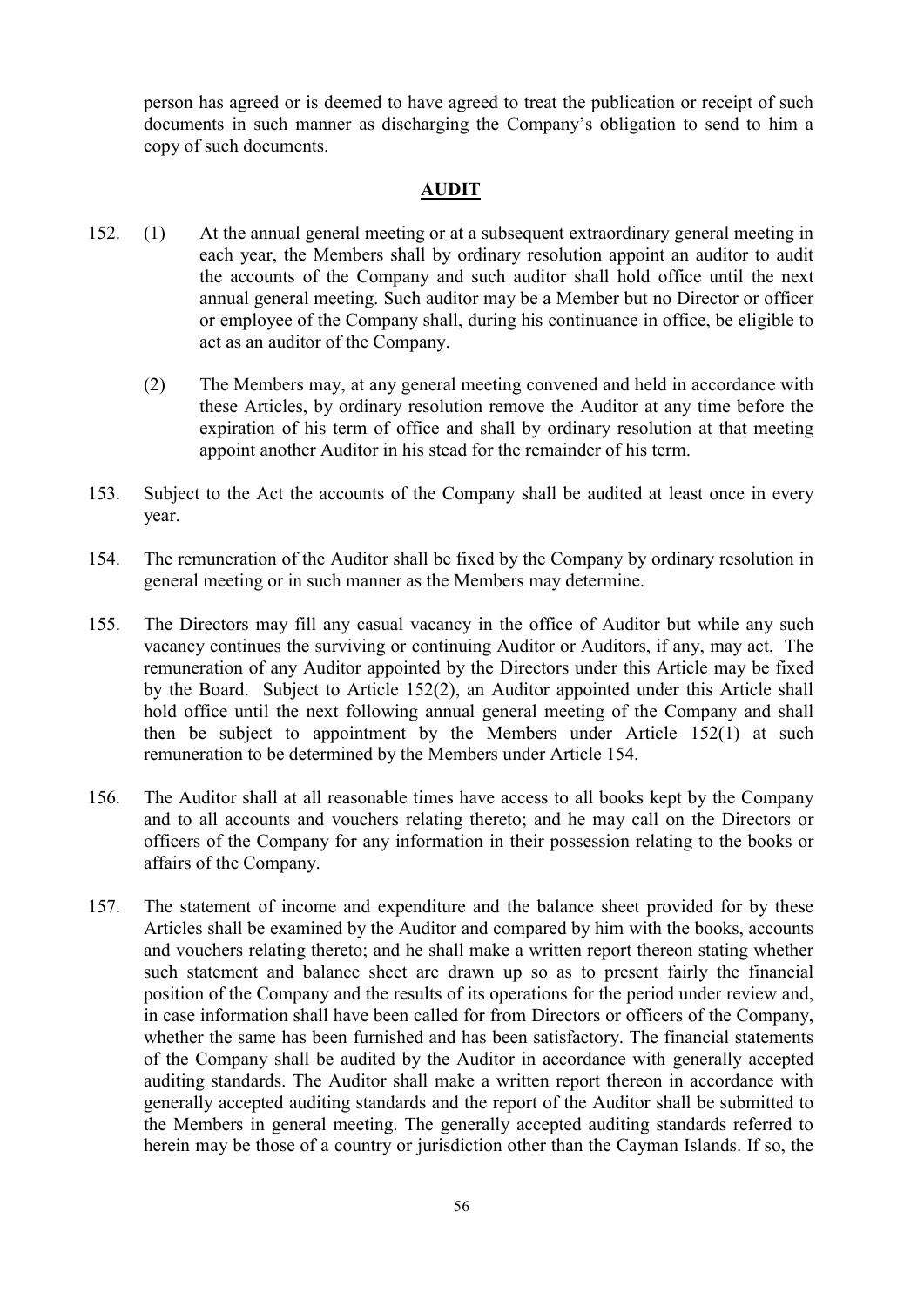financial statements and the report of the Auditor should disclose this fact and name such country or jurisdiction.

## **NOTICES**

- 158. (1) Any Notice or document (including any "corporate communication" within the meaning ascribed thereto under the Listing Rules), whether or not, to be given or issued under these Articles from the Company shall be in writing or by cable, telex or facsimile transmission message or other form of electronic transmission or electronic communication and any such Notice and document may be given or issued by the following means:
	- (a) by serving it personally on the relevant person;
	- (b) by sending it through the post in a prepaid envelope addressed to such Member at his registered address as appearing in the Register or at any other address supplied by him to the Company for the purpose;
	- (c) by delivering or leaving it at such address as aforesaid;
	- (d) by placing an advertisement in appropriate newspapers or other publication and where applicable, in accordance with the requirements of the Designated Stock Exchange;
	- (e) by sending or transmitting it as an electronic communication to the relevant person at such electronic address as he may provide under Article 158(5), subject to the Company complying with the Statutes and any other applicable laws, rules and regulations from time to time in force with regard to any requirements for the obtaining of consent (or deemed consent) from such person;
	- (f) by publishing it on the Company's website to which the relevant person may have access, subject to the Company complying with the Statutes and any other applicable laws, rules and regulations from time to time in force with regard to any requirements for the obtaining of consent (or deemed consent) from such person and/or for giving notification to any such person stating that the notice, document or publication is available on the Company's computer network website (a "notice of availability"); or
	- (g) by sending or otherwise making it available to such person through such other means to the extent permitted by and in accordance with the Statutes and other applicable laws, rules and regulations.
	- (2) The notice of availability may be given by any of the means set out above other than by posting it on a website.
	- (3) In the case of joint holders of a share all notices shall be given to that one of the joint holders whose name stands first in the Register and notice so given shall be deemed a sufficient service on or delivery to all the joint holders.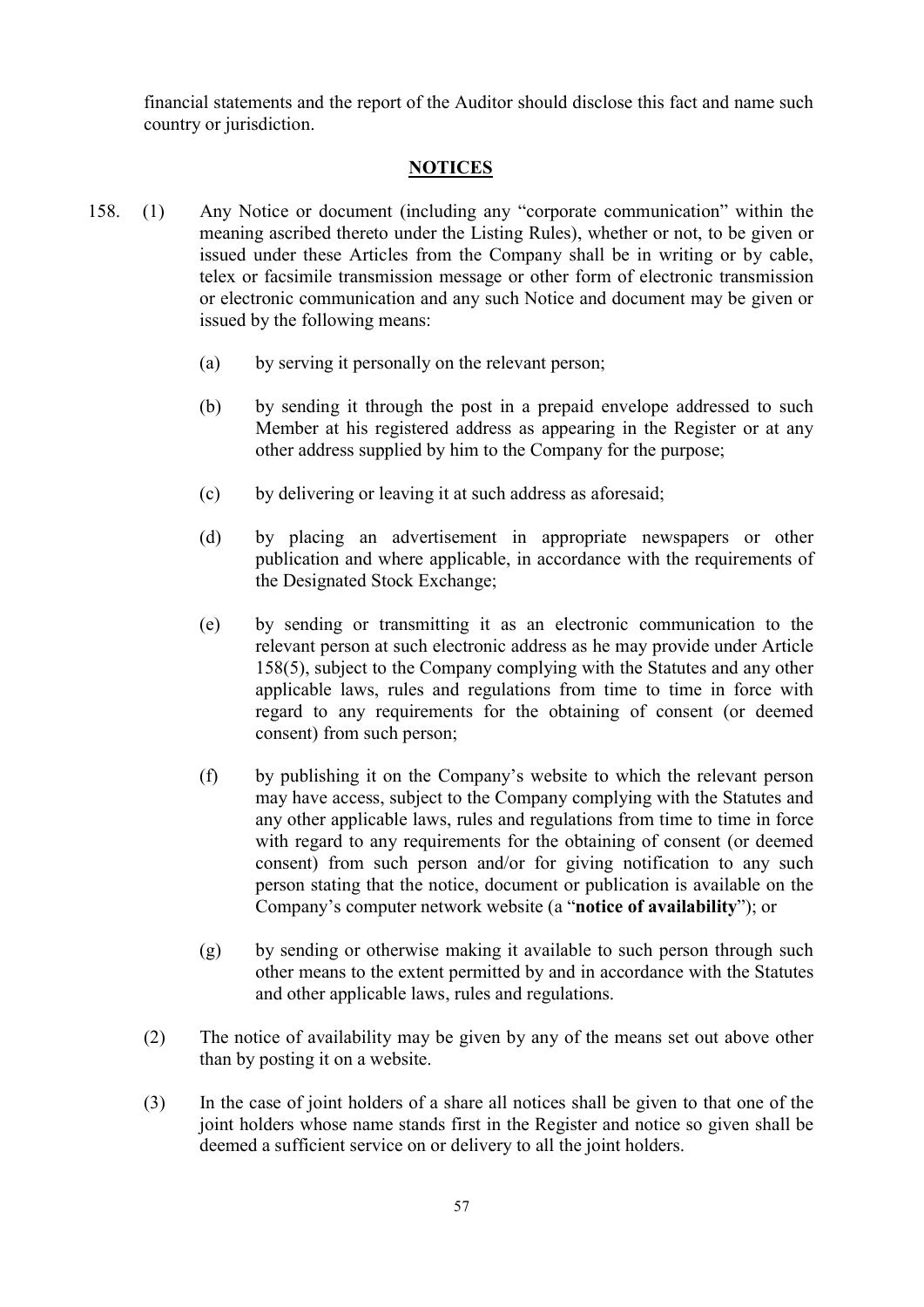- (4) Every person who, by operation of law, transfer, transmission, or other means whatsoever, shall become entitled to any share, shall be bound by every notice in respect of such share, which, previously to his name and address (including electronic address) being entered in the Register as the registered holder of such share, shall have been duly given to the person from whom he derives title to such share.
- (5) Every Member or a person who is entitled to receive notice from the Company under the provisions of the Statutes or these Articles may register with the Company an electronic address to which notices can be served upon him.
- (6) Subject to any applicable laws, rules and regulations and the terms of these Articles, any notice, document or publication, including but not limited to the documents referred to in Articles, 149, 150 and 158 may be given in the English language only or in both the English language and the Chinese language.
- 159. Any Notice or other document:
	- (a) if served or delivered by post, shall where appropriate be sent by airmail and shall be deemed to have been served or delivered on the day following that on which the envelope containing the same, properly prepaid and addressed, is put into the post; in proving such service or delivery it shall be sufficient to prove that the envelope or wrapper containing the notice or document was properly addressed and put into the post and a certificate in writing signed by the Secretary or other officer of the Company or other person appointed by the Board that the envelope or wrapper containing the Notice or other document was so addressed and put into the post shall be conclusive evidence thereof;
	- (b) if sent by electronic communication, shall be deemed to be given on the day on which it is transmitted from the server of the Company or its agent. A Notice placed on the Company's website or the website of the Designated Stock Exchange, is deemed given by the Company to a Member on the day following that on which a notice of availability is deemed served on the Member;
	- (c) if published on the Company's website, shall be deemed to have been served on the day on which the notice, document or publication first so appears on the Company's website to which the relevant person may have access or the day on which the notice of availability is deemed to have been served or delivered to such person under these Articles, whichever is later;
	- (d) if served or delivered in any other manner contemplated by these Articles, shall be deemed to have been served or delivered at the time of personal service or delivery or, as the case may be, at the time of the relevant despatch or transmission; and in proving such service or delivery a certificate in writing signed by the Secretary or other officer of the Company or other person appointed by the Board as to the act and time of such service, delivery, despatch or transmission shall be conclusive evidence thereof; and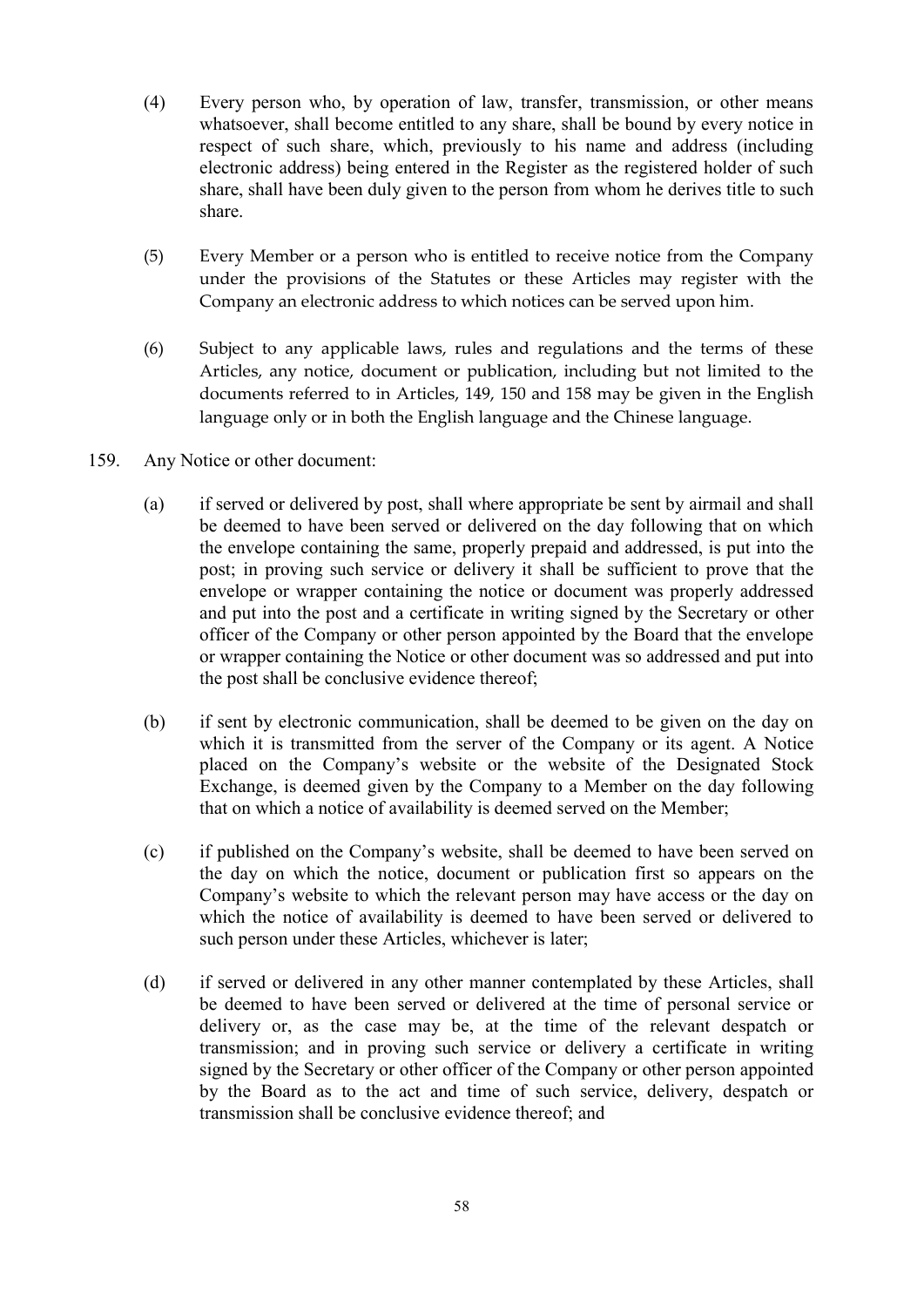- (e) if published as an advertisement in a newspaper or other publication permitted under these Articles, shall be deemed to have been served on the day on which the advertisement first so appears .
- 160. (1) Any Notice or other document delivered or sent by post to or left at the registered address of any Member in pursuance of these Articles shall, notwithstanding that such Member is then dead or bankrupt or that any other event has occurred, and whether or not the Company has notice of the death or bankruptcy or other event, be deemed to have been duly served or delivered in respect of any share registered in the name of such Member as sole or joint holder unless his name shall, at the time of the service or delivery of the Notice or document, have been removed from the Register as the holder of the share, and such service or delivery shall for all purposes be deemed a sufficient service or delivery of such Notice or document on all persons interested (whether jointly with or as claiming through or under him) in the share.
	- (2) A Notice may be given by the Company to the person entitled to a share in consequence of the death, mental disorder or bankruptcy of a Member by sending it through the post in a prepaid letter, envelope or wrapper addressed to him by name, or by the title of representative of the deceased, or trustee of the bankrupt, or by any like description, at the address, if any, supplied for the purpose by the person claiming to be so entitled, or (until such an address has been so supplied) by giving the notice in any manner in which the same might have been given if the death, mental disorder or bankruptcy had not occurred.
	- (3) Any person who by operation of law, transfer or other means whatsoever shall become entitled to any share shall be bound by every Notice in respect of such share which prior to his name and address being entered on the Register shall have been duly given to the person from whom he derives his title to such share.

#### SIGNATURES

161. For the purposes of these Articles, a facsimile or electronic transmission message purporting to come from a holder of shares or, as the case may be, a Director or alternate Director, or, in the case of a corporation which is a holder of shares from a director or the secretary thereof or a duly appointed attorney or duly authorised representative thereof for it and on its behalf, shall in the absence of express evidence to the contrary available to the person relying thereon at the relevant time be deemed to be a document or instrument in writing signed by such holder or Director or alternate Director in the terms in which it is received.

#### WINDING UP

- 162. (1) Subject to Article 162(2), the Board shall have power in the name and on behalf of the Company to present a petition to the court for the Company to be wound up.
	- (2) A resolution that the Company be wound up by the court or be wound up voluntarily shall be a special resolution.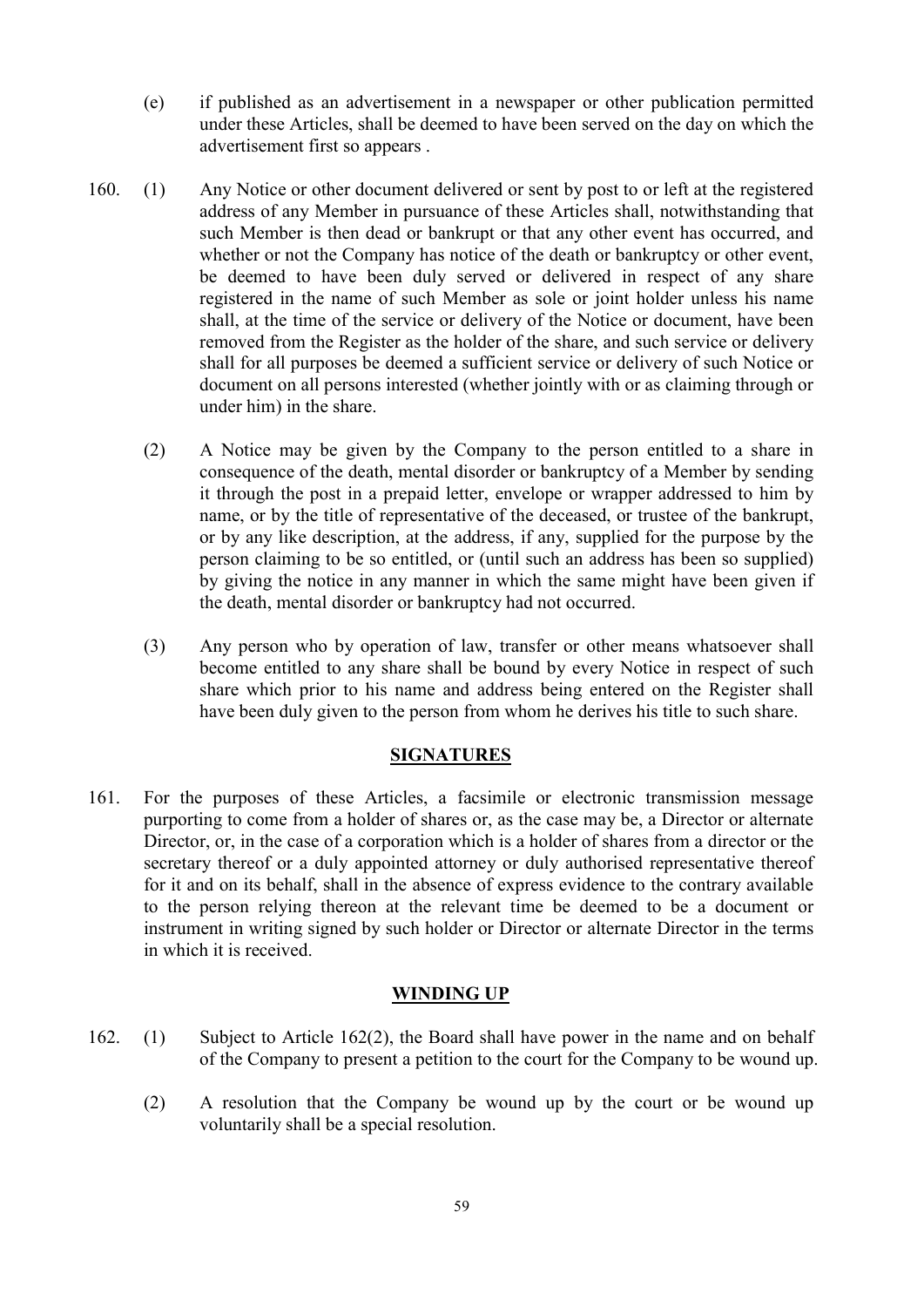- 163. (1) Subject to any special rights, privileges or restrictions as to the distribution of available surplus assets on liquidation for the time being attached to any class or classes of shares (i) if the Company shall be wound up and the assets available for distribution amongst the Members shall be more than sufficient to repay the whole of the capital paid up at the commencement of the winding up, the excess shall be distributed pari passu amongst such Members in proportion to the amount paid up on the shares held by them respectively and (ii) if the Company shall be wound up and the assets available for distribution amongst the Members as such shall be insufficient to repay the whole of the paid-up capital such assets shall be distributed so that, as nearly as may be, the losses shall be borne by the Members in proportion to the capital paid up, or which ought to have been paid up, at the commencement of the winding up on the shares held by them respectively.
	- (2) If the Company shall be wound up (whether the liquidation is voluntary or by the court) the liquidator may, with the authority of a special resolution and any other sanction required by the Act, divide among the Members in specie or kind the whole or any part of the assets of the Company and whether or not the assets shall consist of properties of one kind or shall consist of properties to be divided as aforesaid of different kinds, and may for such purpose set such value as he deems fair upon any one or more class or classes of property and may determine how such division shall be carried out as between the Members or different classes of Members. The liquidator may, with the like authority, vest any part of the assets in trustees upon such trusts for the benefit of the Members as the liquidator with the like authority shall think fit, and the liquidation of the Company may be closed and the Company dissolved, but so that no contributory shall be compelled to accept any shares or other property in respect of which there is a liability.

### INDEMNITY

164. (1) The Directors, Secretary and other officers and every Auditor of the Company at any time, whether at present or in the past, and the liquidator or trustees (if any) acting or who have acted in relation to any of the affairs of the Company and everyone of them, and everyone of their heirs, executors and administrators, shall be indemnified and secured harmless out of the assets and profits of the Company from and against all actions, costs, charges, losses, damages and expenses which they or any of them, their or any of their heirs, executors or administrators, shall or may incur or sustain by or by reason of any act done, concurred in or omitted in or about the execution of their duty, or supposed duty, in their respective offices or trusts; and none of them shall be answerable for the acts, receipts, neglects or defaults of the other or others of them or for joining in any receipts for the sake of conformity, or for any bankers or other persons with whom any moneys or effects belonging to the Company shall or may be lodged or deposited for safe custody, or for insufficiency or deficiency of any security upon which any moneys of or belonging to the Company shall be placed out on or invested, or for any other loss, misfortune or damage which may happen in the execution of their respective offices or trusts, or in relation thereto; PROVIDED THAT this indemnity shall not extend to any matter in respect of any fraud or dishonesty which may attach to any of said persons.